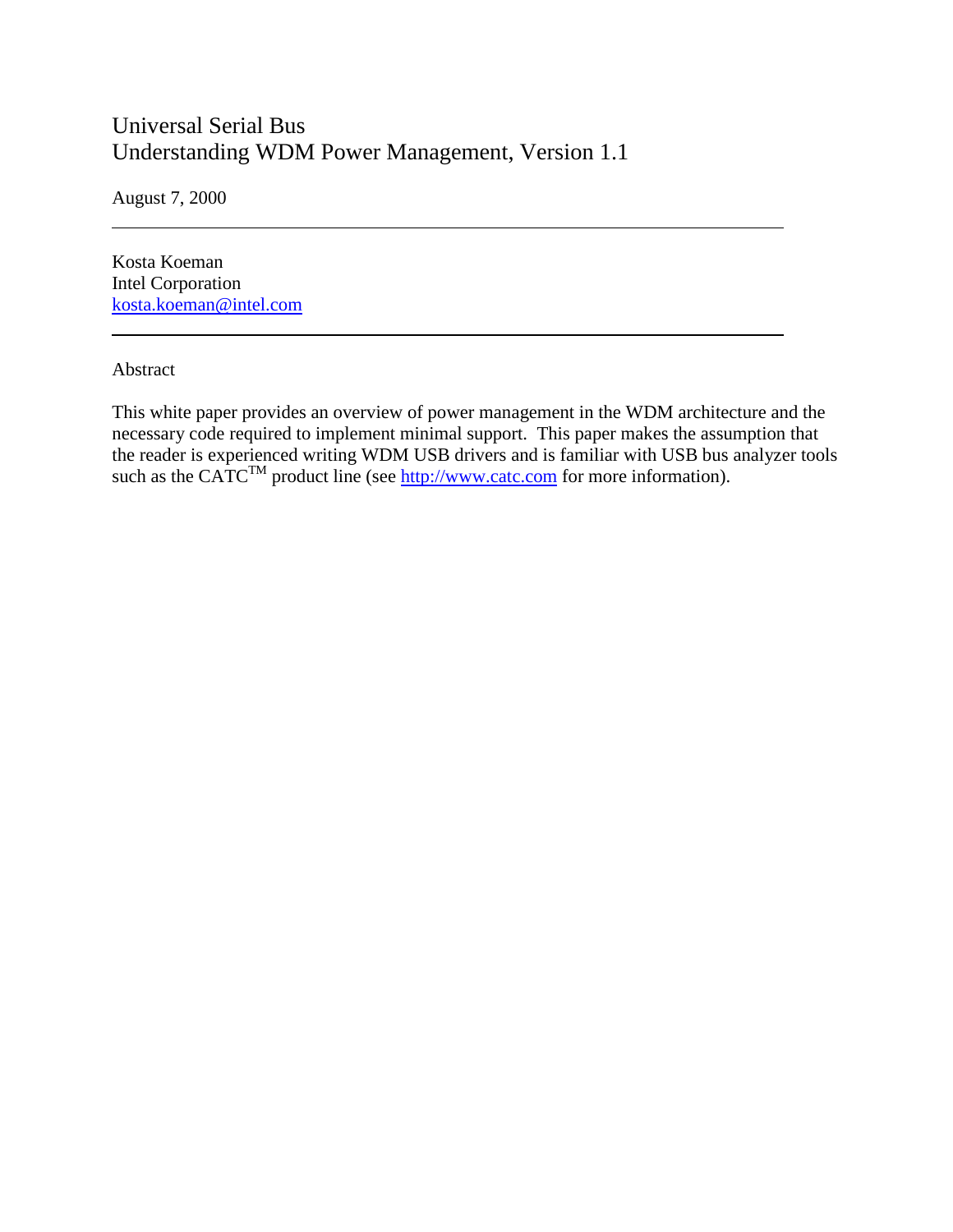# **Contributors**

I would like to thank the following people for providing valuable input and information that improved the content of this white paper.

John Keys, Intel Corporation

Mark McCoy, Cypress Semiconductor Corporation

Phong Minh, Lexar Media Inc.

Walter Oney, Walter Oney Software

# **Revision History**

| <b>Revision Number</b> | <b>Release Notes</b>                                            |
|------------------------|-----------------------------------------------------------------|
| 1.0                    | Original Release                                                |
|                        | Updates for Windows™ 98 Millennium Edition<br>Code enhancements |

This white paper, *Understanding WDM Power Management*, as well as the software described in it is furnished under license and may only be used or copied in accordance with the terms of the license. The information in this manual is furnished for informational use only, is subject to change without notice, and should not be construed as a commitment by Intel Corporation. Intel Corporation assumes no responsibility or liability for any errors or inaccuracies that may appear in this document or any software that may be provided in association with this document.

Except as permitted by such license, no part of this document may be reproduced, stored in a retrieval system, or transmitted in any form or by any means without the express written consent of Intel Corporation.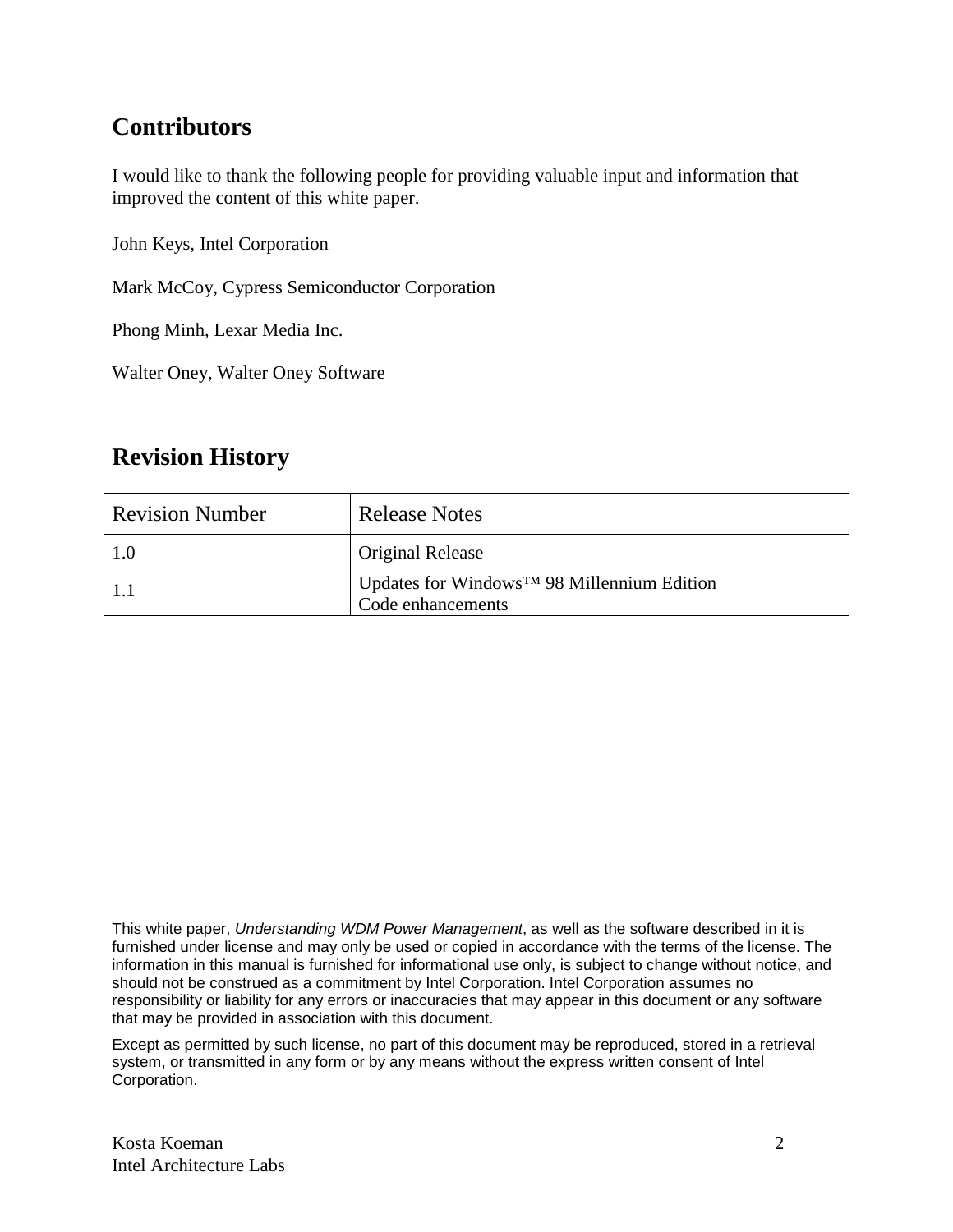# **Table Of Contents**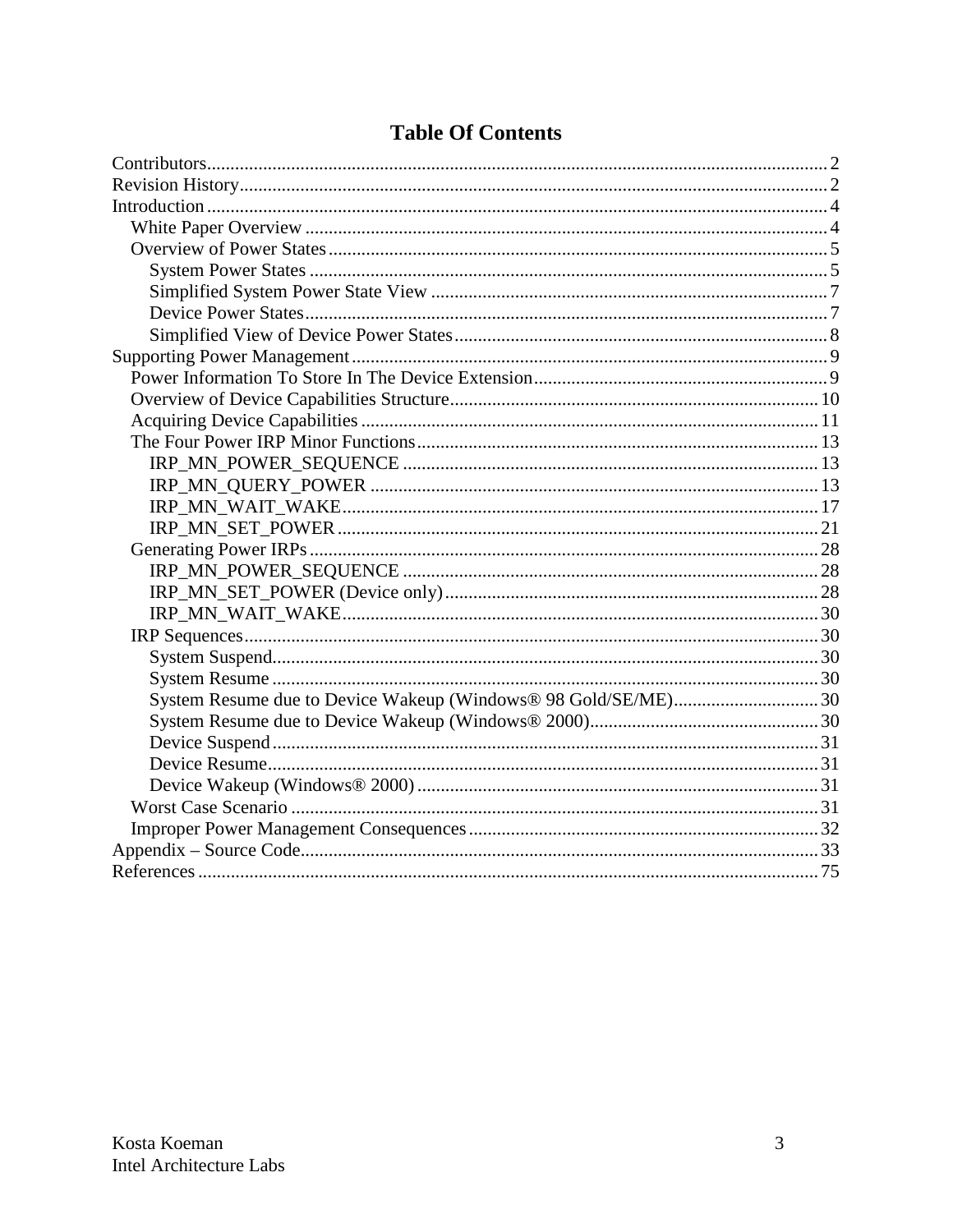# **Introduction**

# **White Paper Overview**

This white paper is a brief tutorial for proper power management implementation. This paper covers handling of the IRPs, generated by the device driver and the operating system's I/O and power managers, that relate to power management. The I/O manager dispatches various PnP IRPs to the device stack and the power manager dispatches various power IRPs. All of these IRPs will be discussed in greater detail later in this paper.

This paper begins with a brief overview of the power states and their respective definitions for systems and devices. The power state overview is followed by the parameters (device capabilities, power state information, etc.) that must be stored in the device extension in order to simplify supporting power management. The reader is then informed how to acquire the device capabilities information.

The minor power IRP codes are then discussed individually. In addition to the proper implementation of the minor power functions, issues are addressed that go beyond available documentation, and solutions will be provided to work around and accommodate these problems. The code provided in this paper is a mixture of *Windows® 2000* DDK (March 9, 2000 build) sample code and code derived from the documentation and through knowledge of existing issues.

Before beginning the overview of power states, it is important to remember the layering of drivers in the WDM architecture. Figure 1 shows a simplified view of the device driver layering. The functional device object is the device object that the under control of the device driver. The corresponding physical device object is the physical abstraction created by the hub's functional device object. There can be multiple layers of hub functional and physical device objects (depending on the number between the device and the root hub). The bottom of the stack is the (USB) bus functional device object. This paper will now refer to this stack of device objects as the USB Stack. However, there are some IRPs that travel to and from deeper in the stack, such as to the ACPI driver.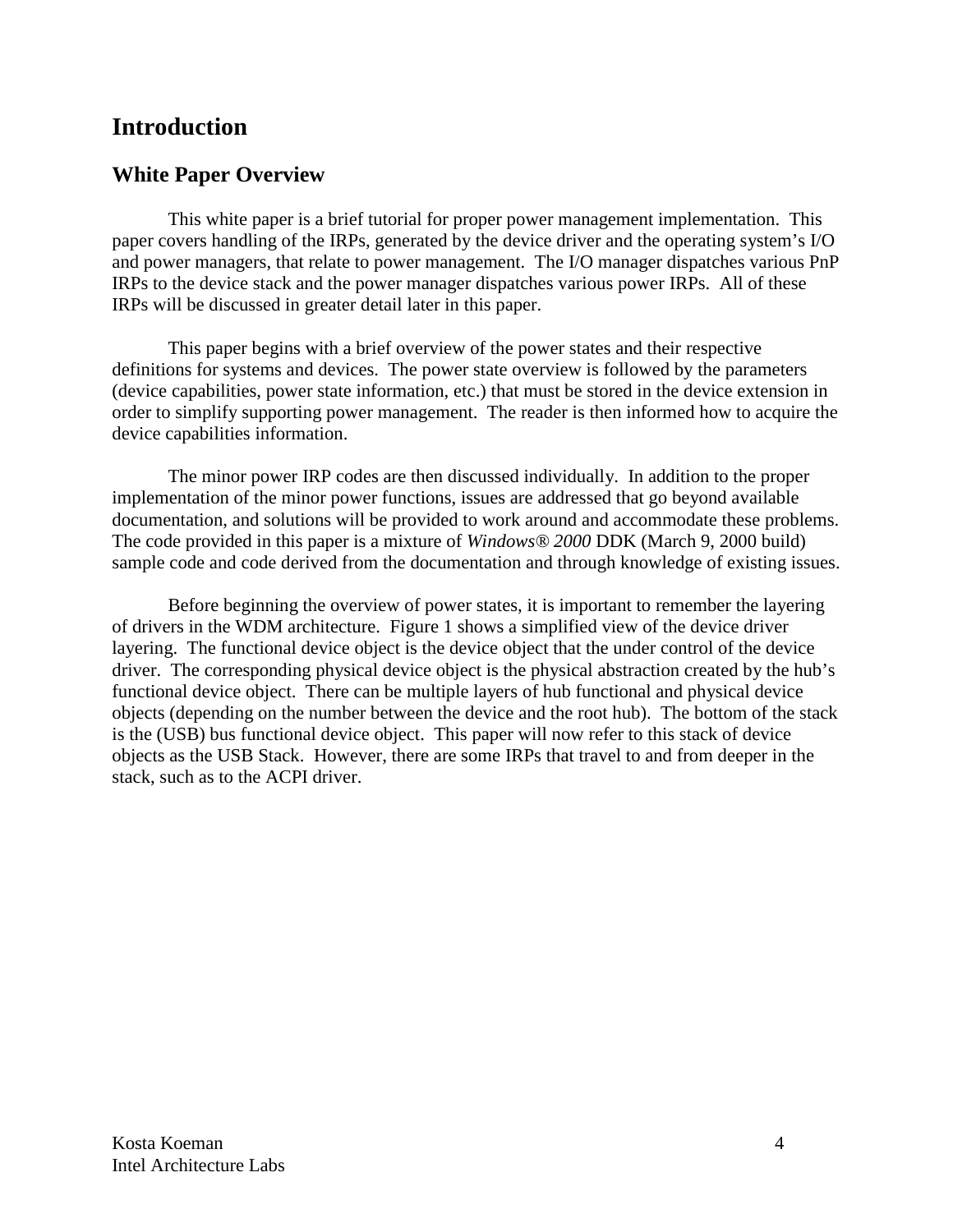

**Figure 1.** Simplified Device Layering View

# **Overview of Power States**

In the WDM architecture, there are five system and four device power states that range from fully on, to sleeping or suspended, to fully off. The names and meanings of these power states are summarized in **Table 1** and **Table 2**. For more information on the ACPI system sleep states, see [1].

System Power States

| <b>System State</b>       | Meaning                                 |
|---------------------------|-----------------------------------------|
| PowerSystemWorking (S0)   | System fully on                         |
| PowerSystemSleeping1 (S1) | System fully on, but sleeping<br>٠      |
|                           | Most APM machines go to this state<br>٠ |
| PowerSystemSleeping2 (S2) | Processor is off<br>$\bullet$           |
|                           | Memory is on,<br>$\bullet$              |
|                           | PCI is on<br>٠                          |
| PowerSystemSleeping3 (S3) | Processor is off<br>$\bullet$           |
|                           | Memory is in refresh                    |
|                           | PCI receives auxiliary power            |
| PowerSystemHibernate (S4) | OS saves context before power off       |
| PowerSystemShutdown (S5)  | System fully off, no context saved      |

### **Table 1.** Summary of System Power States

The first and highest state, *PowerSystemWorking* or *S0*, corresponds to the state in which the system is in normal operation with all devices on. If a machine in *S0* is idle for long enough, the system may power off the monitor and power down the harddrive(s). In this state, the USB bus is fully on. See [2] for more information.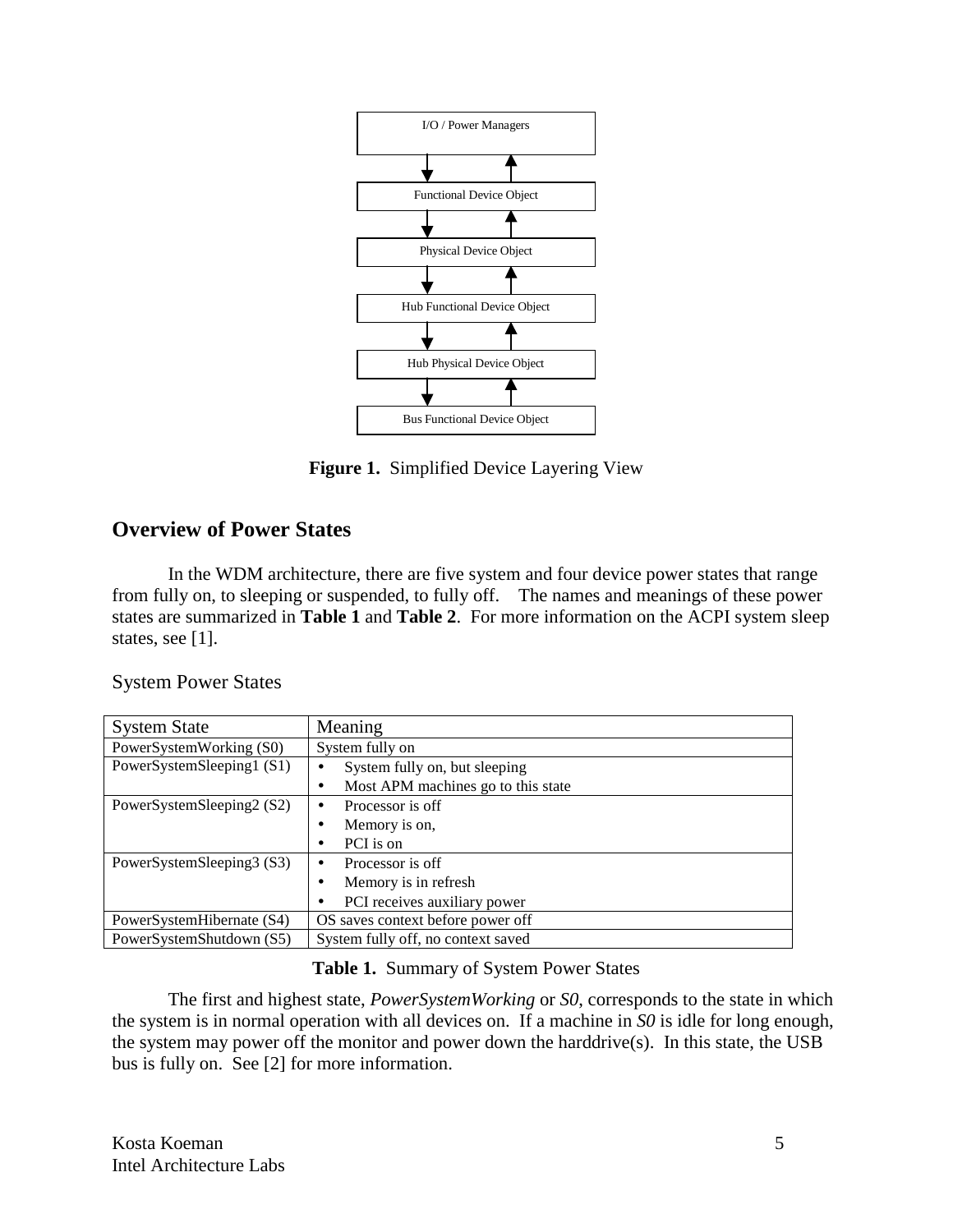The first sleep state, *PowerSystemSleeping1* or *S1*, corresponds to the system fully on but sleeping. At this point, the harddrive(s) are powered down and the monitor is powered off. Most APM machines power down to this state when suspended. In this state, the USB bus is suspended, and  $V_{bus}$  is still powered to 5 volts. See [3] for more information.

The second sleep state, *PowerSystemSleeping2* or *S2*, corresponds the processor being turned off. Main memory is still active and the PCI bus is powered. This state is typically not used in the Windows® operating systems.  $V_{bus}$  is still powered to 5 volts. See [3] for more information.

The third sleep state, *PowerSystemSleepingS3* or *S3*, corresponds to the sleep state in which memory is placed in the refresh state (memory is still refreshed periodically, but no memory access occurs) and the PCI bus is powered with auxiliary power. This suspend state is the goal of ACPI machines. While in the *S3* sleep state, older platforms power off the USB bus. Newer motherboards power the USB bus using auxiliary power while in *S3*. Examples of motherboards that have this capability use Intel's 82820 and 82815 chipsets. See [3] for more information.

Powering down to the fourth sleep state, *PowerSystemHibernate* or *S4*, involves first saving the operating system context to hard disk before powering off the system. The purpose of this sleep state is to provide a means for quick reboot of a PC. USB is powered off in this state. *Windows® 98 ME* (a.k.a. Millennium) and *Windows® 2000* both support *S4*. See [3] for more information.

The final sleep state, *PowerSystemShutdown* or *S5*, corresponds simply to power being turned off. No operating system is saved before entering this state. The user places the PC in this state by selecting *Start*  $\rightarrow$  *Shutdown*  $\rightarrow$  *Shutdown*. USB is powered off in this state. See [4] for more information. *Windows® 2000* provides extra information when setting this state. See [5] for more information.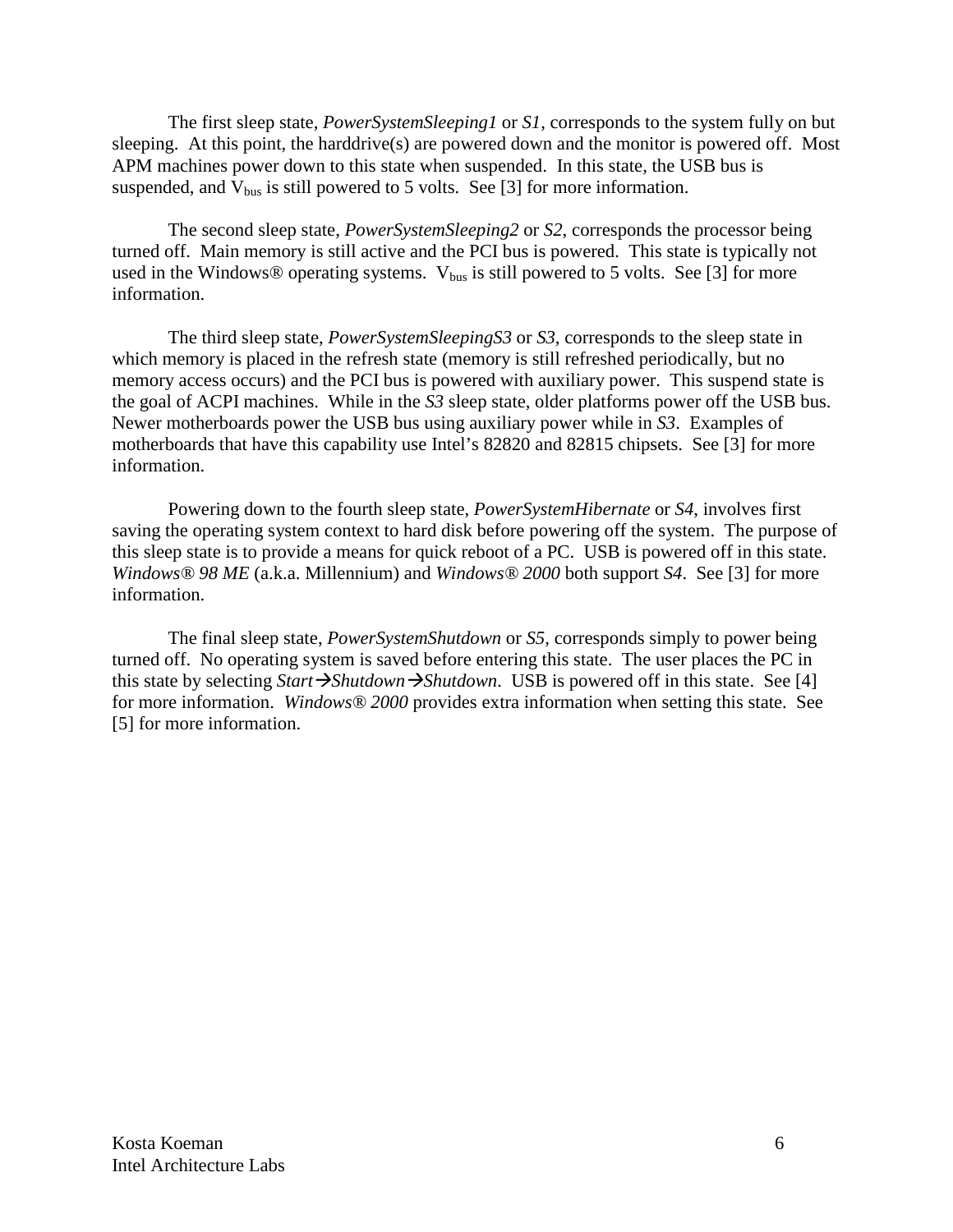## Simplified System Power State View

These five system power states can be categorized or viewed into three states by USB devices: powered on, suspended, and off. The mapping of these three simplified state is shown in the table below. The purpose of introducing these states is to simply the view of these power states as they apply to USB.

| <b>Simplified State</b> | <b>System Power States</b>           |  |  |
|-------------------------|--------------------------------------|--|--|
| Powered On              | PowerSystemWorking                   |  |  |
| Suspended               | PowerSystemSleepingS1                |  |  |
|                         | PowerSystemSleepingS2                |  |  |
|                         | (PowerSystemSleepingS3)<br>$\bullet$ |  |  |
| Powered Off             | (PowerSystemSleepingS3)              |  |  |
|                         | PowerSystemHibernate                 |  |  |
|                         | PowerSystemShutdown                  |  |  |

**Table 2.** Simplified System Power State View

It is important to note that the *PowerSystemSleepingS3* state is listed in both the suspended and powered off simplified state. The reason for this dual assignment is the fact that new ACPI systems maintain bus power ( $V_{bus}$  at 5 volts) where others do not. Also, all current PCI-USB add-in cards do not amplify the PCI bus voltage (3.3 volts) to the level needed (5 volts) to power the USB bus. Therefore, if  $V_{bus}$  is maintained to 5 volts on a system, the simplified state will be suspended. If not, the simplified state will be powered off since from an operating system point of view, all USB devices have been removed.

### Device Power States

The four device power states consist of a full power state, *PowerDeviceD0* or simply *D0*, and three sleep states, *PowerDeviceD1* or *D1*, *PowerDeviceD2* or *D2*, *PowerDeviceD3* or *D3*. According to the DDK, the difference between the sleep states is in the latency in returning to the full power state, *PowerDeviceD0*. As will be seen later, *PowerDeviceD3* will be used as an "off" state when the USB bus is powered off to maintain consistency with the DDK documentation. For more information on ACPI device power states, see [6].

| <b>Device Power State</b> | Meaning                                                                     |
|---------------------------|-----------------------------------------------------------------------------|
| PowerDeviceD0 (D0)        | Full Power. Device fully on.                                                |
| PowerDeviceD1 (D1)        | Low sleep state with lowest latency in returning to PowerDeviceD0 state.    |
| PowerDeviceD2 (D2)        | Medium sleep state                                                          |
| PowerDeviceD3 (D3)        | Full sleep state with longest latency in returning to PowerDeviceD0.        |
|                           | (Note: Commonly referred to as "off," however a USB device's parent port is |
|                           | not powered off, but rather suspended.)                                     |

**Table 3.** Summary of Devices Power States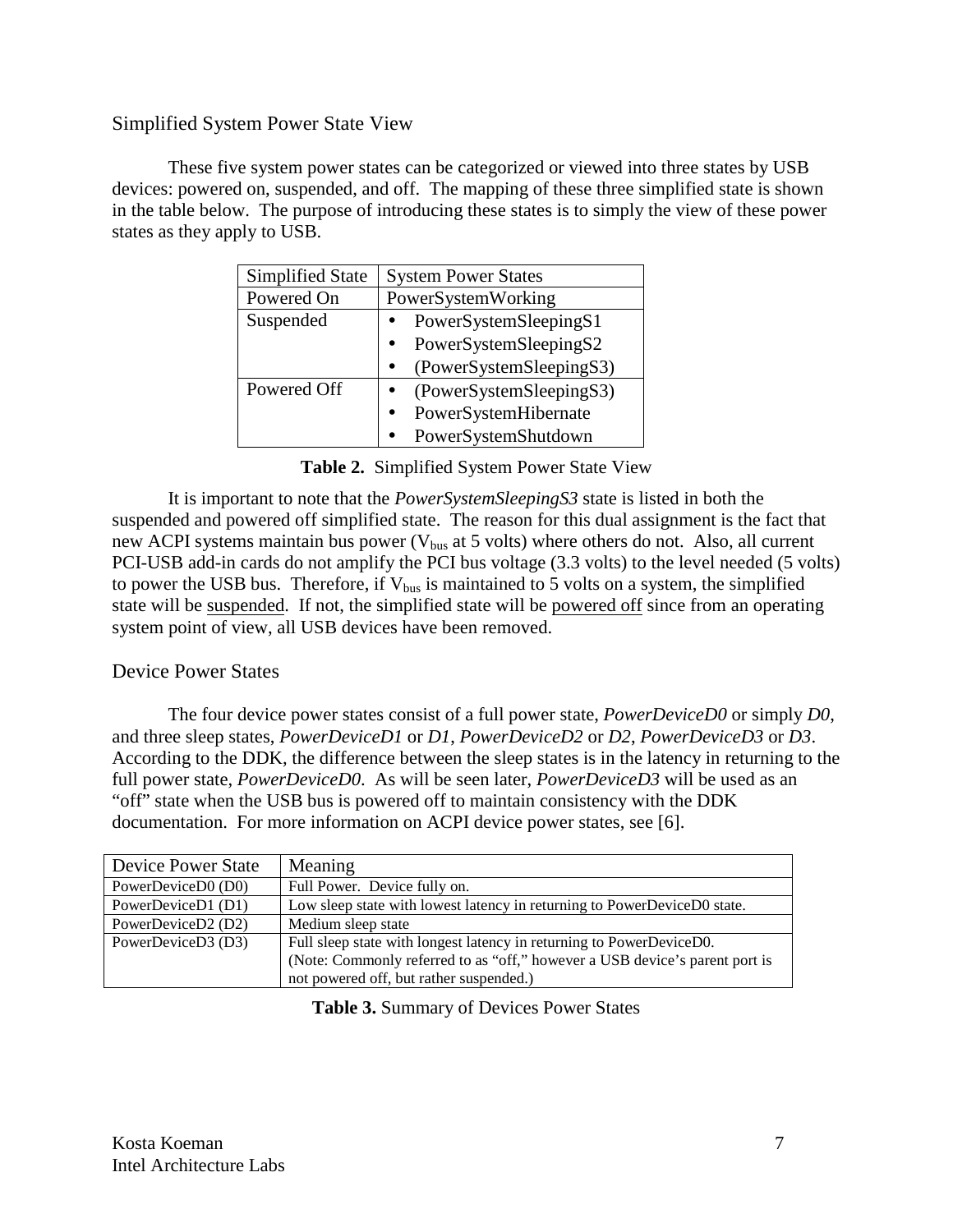### Simplified View of Device Power States

For device power states, there is no difference in the status of a device's parent port between the three device sleep states: *PowerDeviceD1*, *PowerDeviceD2*, and *PowerDeviceD3*. Powering down into any of these power states result in the device being suspended. For USB, there are basically two power categories: fully powered or suspended. However, the driver should still set device power states during system power state changes according to the power state mapping in the device capabilities structure. The state of powered off (i.e., USB power is off) involves the driver being unloaded and does not correspond to the *PowerDeviceD3* state.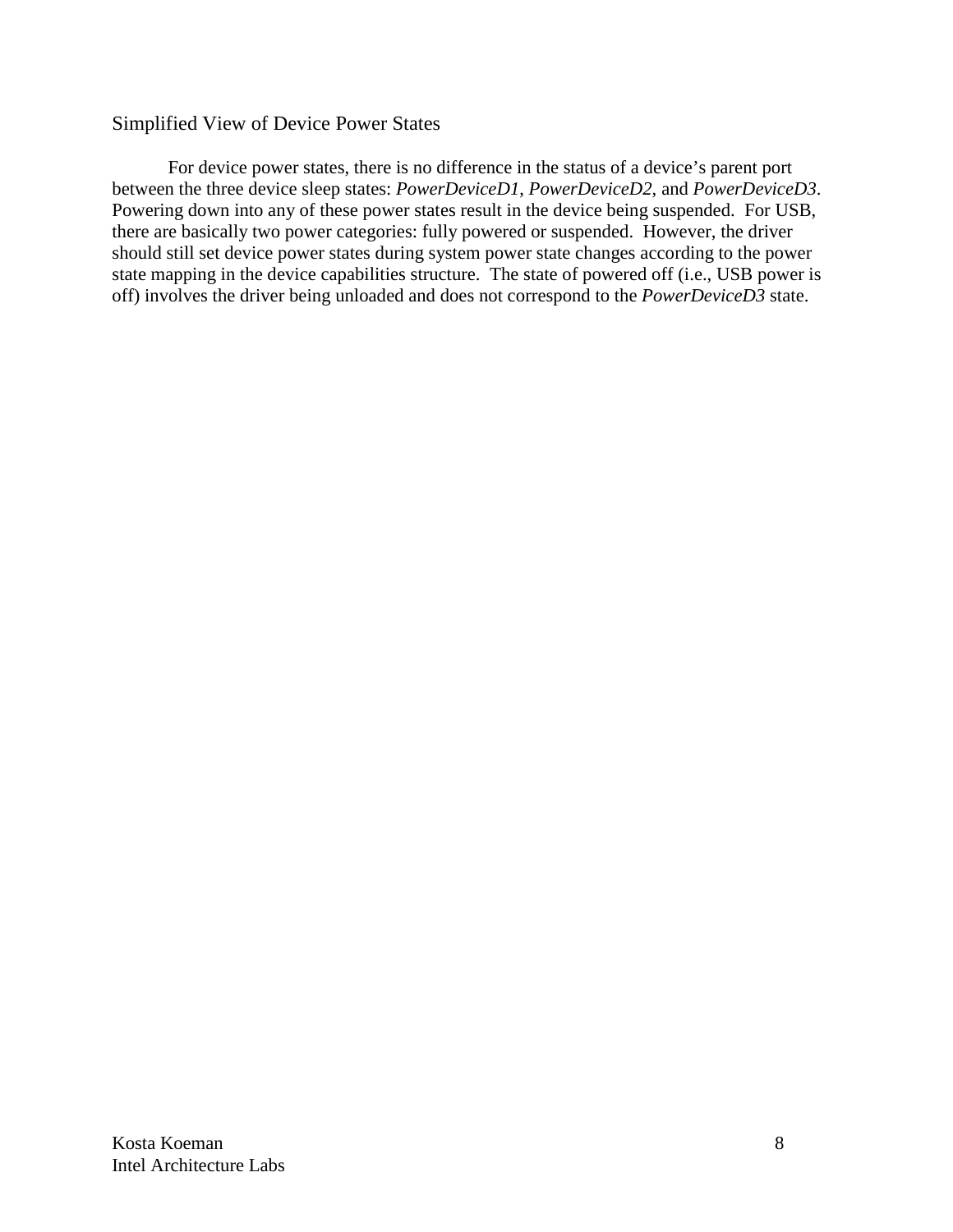# **Supporting Power Management**

Supporting power management requires cooperation between the power manager and the device driver. The power manager [7] manages system power and tracks power IRPs travelling through the system. The device driver must implement a certain amount of functionality in order to support power management properly [8].

This white paper covers the necessary components and code for supporting power management. First, the information needed to store in the device extension, which include the device capabilities structure filled in by the bus driver. Second, the relevant components of the device capabilities structure are discussed, followed by the appropriate means of acquiring and storing that information.

Next, the four power IRPs are discussed and sample code is provided for supporting these IRPs. The next section focuses on IRP sequences that a driver will receive and/or generate in specific power events. How to generate power IRPs is covered in the next section.

Finally, the worst-case scenario is discussed followed by the consequences of not supporting power management properly.

## **Power Information To Store In The Device Extension**

For simplifying power management implementation, it is necessary to store the device capabilities [9], as well as the current system and device states, and a flag for signaling device power transitions. A portion of the device extension is shown below. The reason for saving this information in the device is to record current system and device power states (due to IRP\_MN\_SET\_POWER IRPs), monitoring power state transitions (due to IRP MN QUERY POWER IRPs), and managing device power according to system power state change. Each of these will be discussed further in the discussion of the four minor power IRP codes.

```
typedef struct _DEVICE_EXTENSION {
.
.
.
DEVICE_CAPABILITIES DeviceCapabilities;
POWER_STATE CurrentSystemState;
POWER_STATE CurrentDeviceState;
} DEVICE_EXTENSION, *PDEVICE_EXTENSION;
```
**Sample Code 1.** Parameters stored the device extension for proper power management support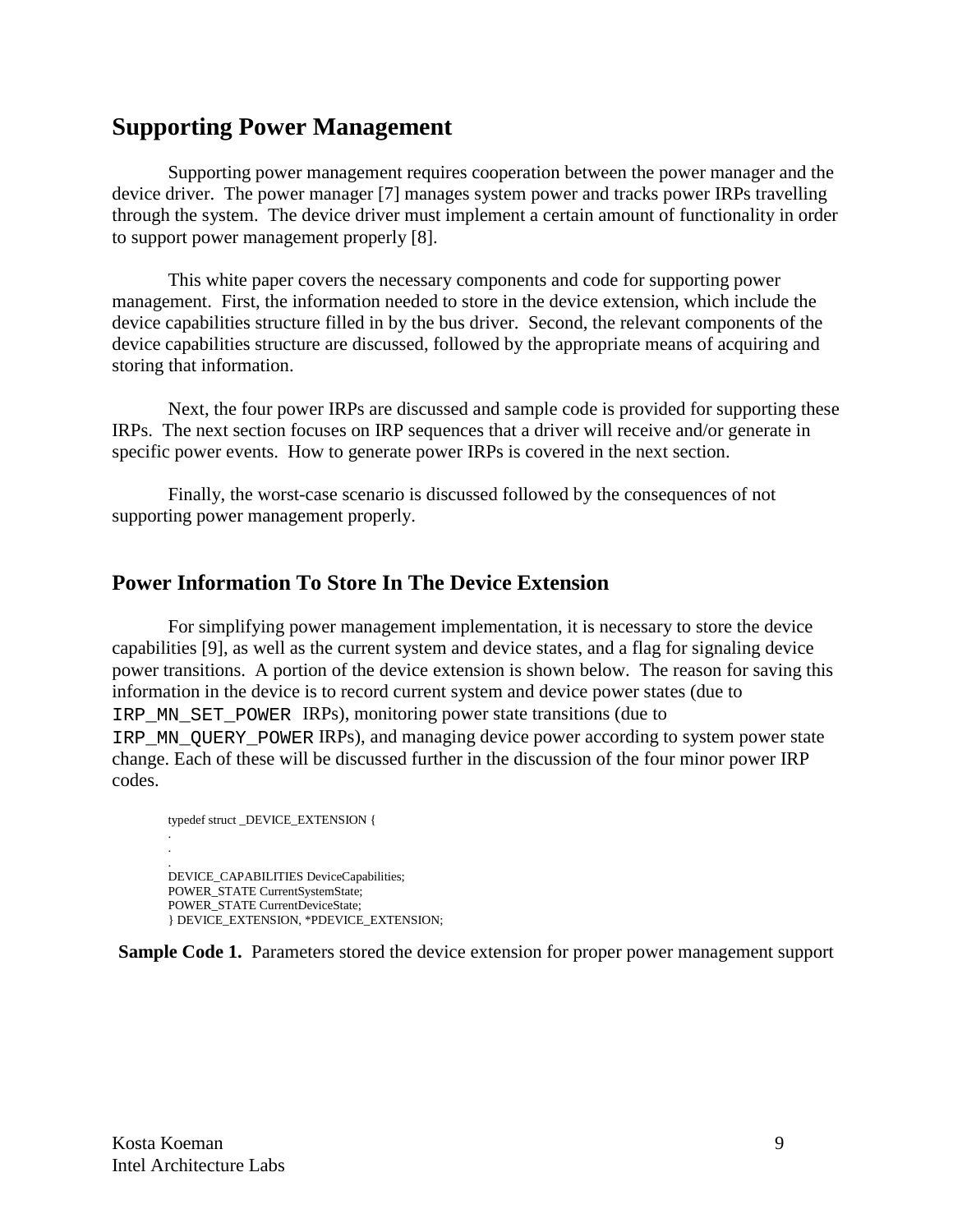# **Overview of Device Capabilities Structure**

The device capabilities structure stores power management related parameters. The host controller driver fills in this structure based upon the BIOS's ability to support power management for the host controller. For basic support of power management, only a few components of the DEVICE\_CAPABILITIES are used: *DeviceState*, an array of DEVICE\_POWER\_STATE values that link system power states to corresponding device power states; *SystemWake*, a SYSTEM\_POWER\_STATE value that indicates what is the lowest system power state in which the device may wake up the system; and *DeviceWake*, the lowest device power state make wakeup itself or the system.

The *DeviceState* array provides a mapping on which device power state a device should set itself to when a system is entering some sleep state. The mapping of a USB device is shown in **Table 3**.

| <b>System Power State</b> | Device State       | <b>Device State</b>    |  |
|---------------------------|--------------------|------------------------|--|
|                           | (Wakeup supported) | (Wakeup not supported) |  |
| PowerSystemWorking        | PowerDeviceD0      | PowerDeviceD0          |  |
| PowerSystemSleeping1      | PowerDeviceD2      | PowerDeviceD3          |  |
| PowerDeviceSleeping2      | PowerDeviceD2      | PowerDeviceD3          |  |
| PowerSystemSleeping3      | PowerDeviceD2      | PowerDeviceD3          |  |
| PowerSystemHibernate      | PowerDeviceD3      | PowerDeviceD3          |  |
| PowerSystemShutdown       | PowerDeviceD3      | PowerDeviceD3          |  |

**Table 3.** *DeviceState* Values

The *SystemWake* value is used to determine whether or not to issue a wait/wake IRP on a suspend event. If the USB device supports remote wakeup, this value should be *PowerSystemSleeping3* since this will be the minimal power state in which the USB bus could be powered.

The *DeviceWake* value is used to determine which state to enter when entering a low power state, for example, when aggressively managing power. If the USB device supports remote wakeup, this value should be *PowerDeviceD2*.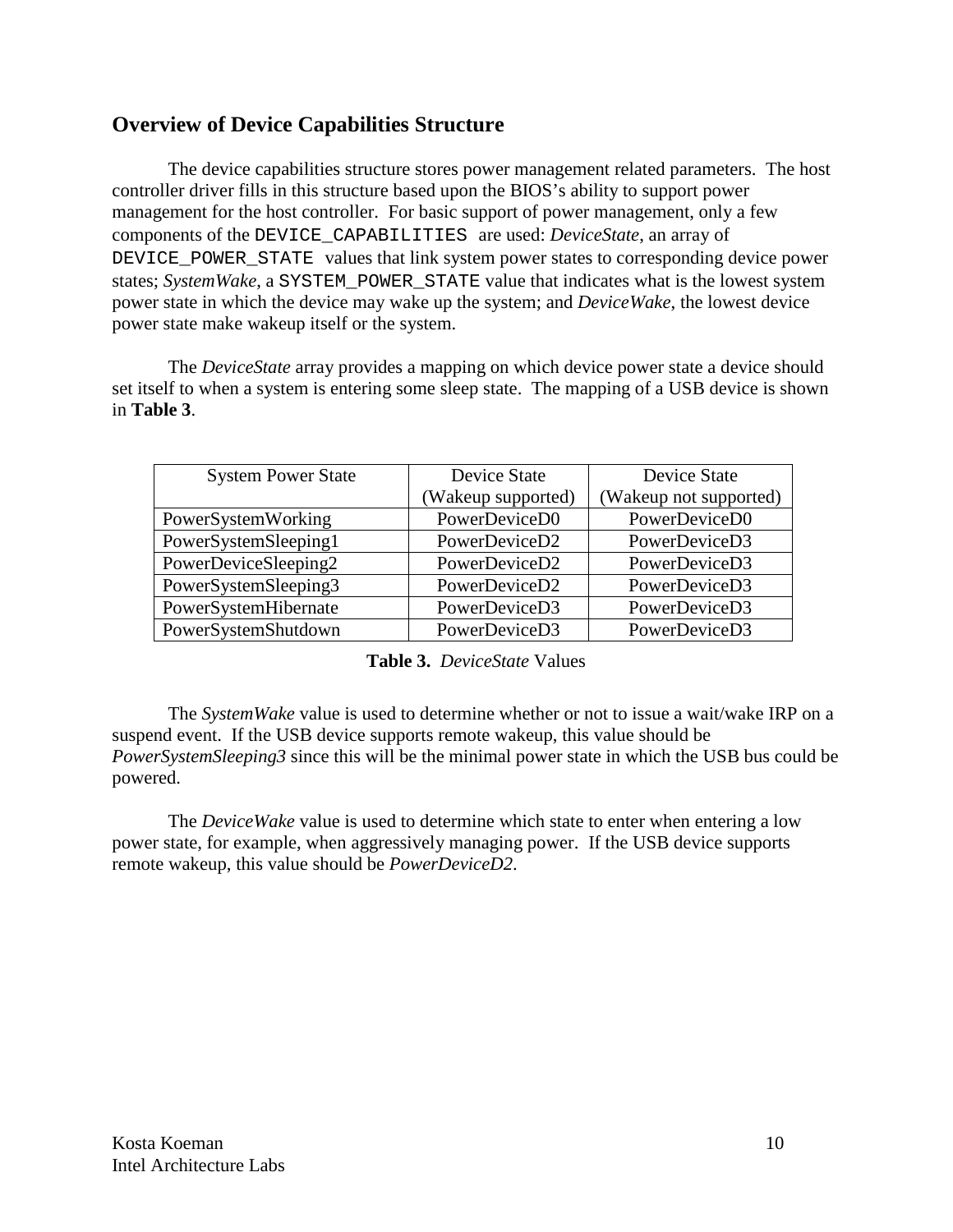### **Acquiring Device Capabilities**

After receiving an IRP\_MN\_START\_DEVICE PnP IRP, the I/O manager will issue an IRP\_MN\_QUERY\_CAPABILITIES IRP. The driver should attach a completion routine (as shown below) in which the device capabilities' power values are modified and stored in the device extension. The modifications of the device capabilities include setting the Removable flag to TRUE and setting the SurpriseRemovalOK flag to TRUE. In *Windows® 2000*, if either of these values are set to FALSE, then the user must stop the device before disconnecting it. Setting these values to TRUE removes this requirement and allows for the device to be truly hot pluggable. Of course, the consequence is that the IRP\_MN\_SURPRISE\_REMOVAL PnP must be properly supported.

```
// in the PnP dispatch routine
case IRP_MN_QUERY_CAPABILITIES: // 0x09
     IoCopyCurrentIrpStackLocationToNext(IRP);
     IoSetCompletionRoutine(IRP,
                              QueryCapabilitiesCompletionRoutine,
                              DeviceObject,
                              TRUE,
                              TRUE,
                              TRUE);
     ntStatus = IoCallDriver(deviceExtension->StackDeviceObject, Irp);
     return ntStatus;
     break;
 .
 .
 .
     return ntStatus;
}
```
**Sample Code 2.** Attaching Completion Routine to the IRP\_MN\_QUERY\_CAPABILITIES IRP

```
NTSTATUS
QueryCapabilitiesCompletionRoutine(
     IN PDEVICE_OBJECT NullDeviceObject,
     IN PIRP Irp,
     IN PVOID Context
\overline{\phantom{a}}{
    PDEVICE_OBJECT deviceObject = (PDEVICE_OBJECT) Context;
    PDEVICE EXTENSION deviceExtension = deviceObject->DeviceExtension;
     NTSTATUS ntStatus = STATUS_SUCCESS;
     PIO_STACK_LOCATION IRPStack = IoGetCurrentIRPStackLocation (Irp);
     PDEVICE_CAPABILITIES Capabilities =
                               IrpStack->Parameters.DeviceCapabilities.Capabilities;
     ULONG ulPowerLevel;
     // If the lower driver returned PENDING, mark our stack location
     // as pending also.
     if (Irp->PendingReturned)
\{ IoMarkIrpPending(Irp);
 }
     ASSERT(IrpStack->MajorFunction == IRP_MJ_PNP);
     ASSERT(IrpStack->MinorFunction == IRP_MN_QUERY_CAPABILITIES);
     // Modify the PnP values here as necessary
    Capabilities->Removable = TRUE; // Make sure the systems sees this Capabilities->SurpriseRemovalOK = TRUE; // No need to display window if not
    Capabilities->SurpriseRemovalOK = TRUE; // removing via applet (Win2k)
```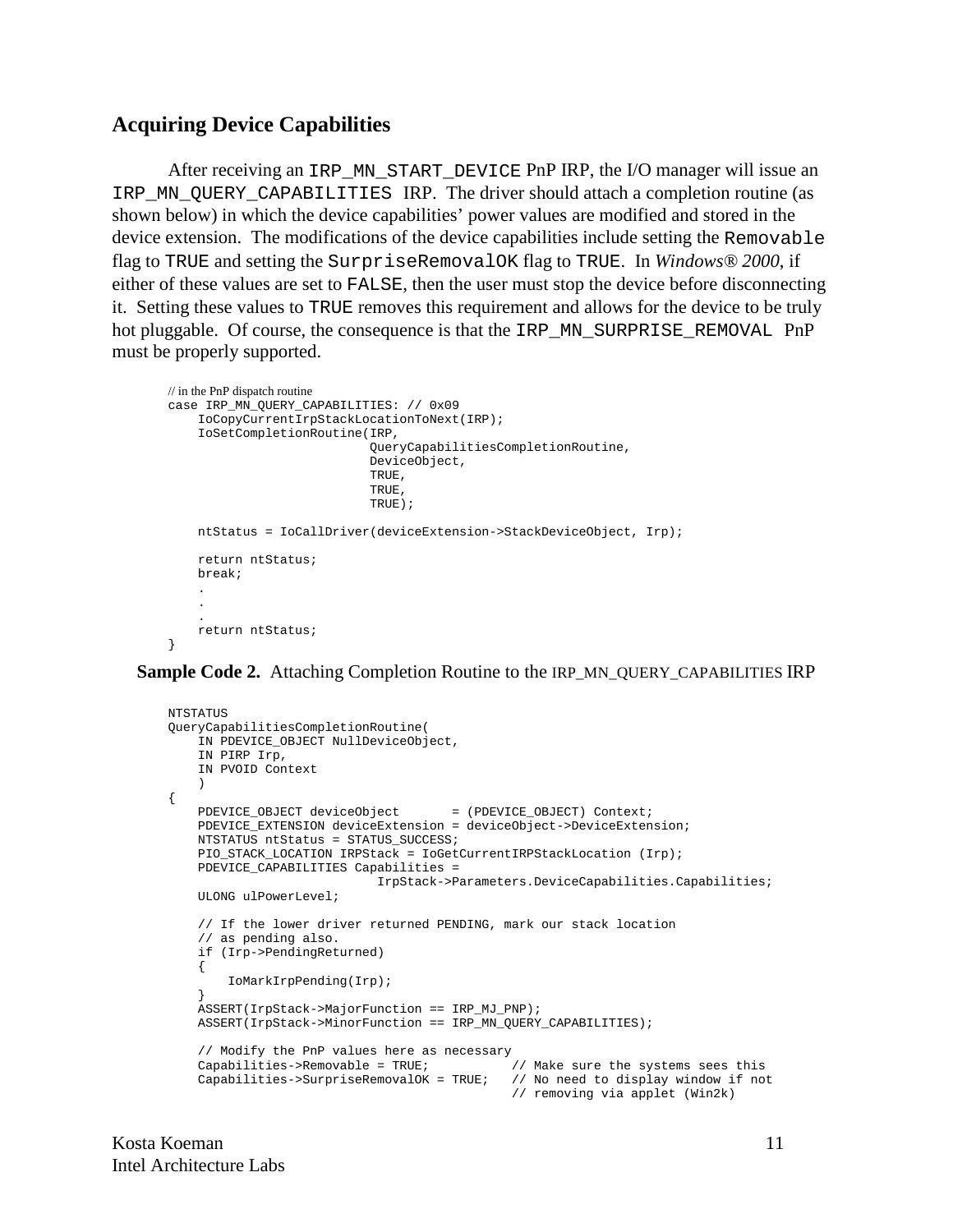```
 // Save the device capabilities in the device extension
    RtlCopyMemory(&deviceExtension->DeviceCapabilities,
                  DeviceCapabilities,
                 sizeof(DEVICE CAPABILITIES));
    // print out capabilities info
    KdPrint(("************ Device Capabilites ************\n"));
    KdPrint(("SystemWake = %s (0x%x)\n",
                 SystemPowerStateString[deviceExtension->DeviceCapabilities.SystemWake],
                  deviceExtension->DeviceCapabilities.SystemWake));
    KdPrint(("DeviceWake = %s\n",
                 DevicePowerStateString[deviceExtension->DeviceCapabilities.DeviceWake],
                 deviceExtension->DeviceCapabilities.SystemWake));
    for (ulPowerLevel=PowerSystemUnspecified;
         ulPowerLevel< PowerSystemMaximum;
         ulPowerLevel++)
    {
       KdPrint(("Dev State Map: sys st s = dev st s\n\n\n",
                    SystemPowerStateString[ulPowerLevel],
                    DevicePowerStateString[
                         deviceExtension->DeviceCapabilities.DeviceState[ulPowerLevel]]));
 }
    Irp->IoStatus.Status = STATUS_SUCCESS;
    return ntStatus;
```
**Sample Code 3.** IRP\_MN\_QUERY\_CAPABILITIES Completion Routine

}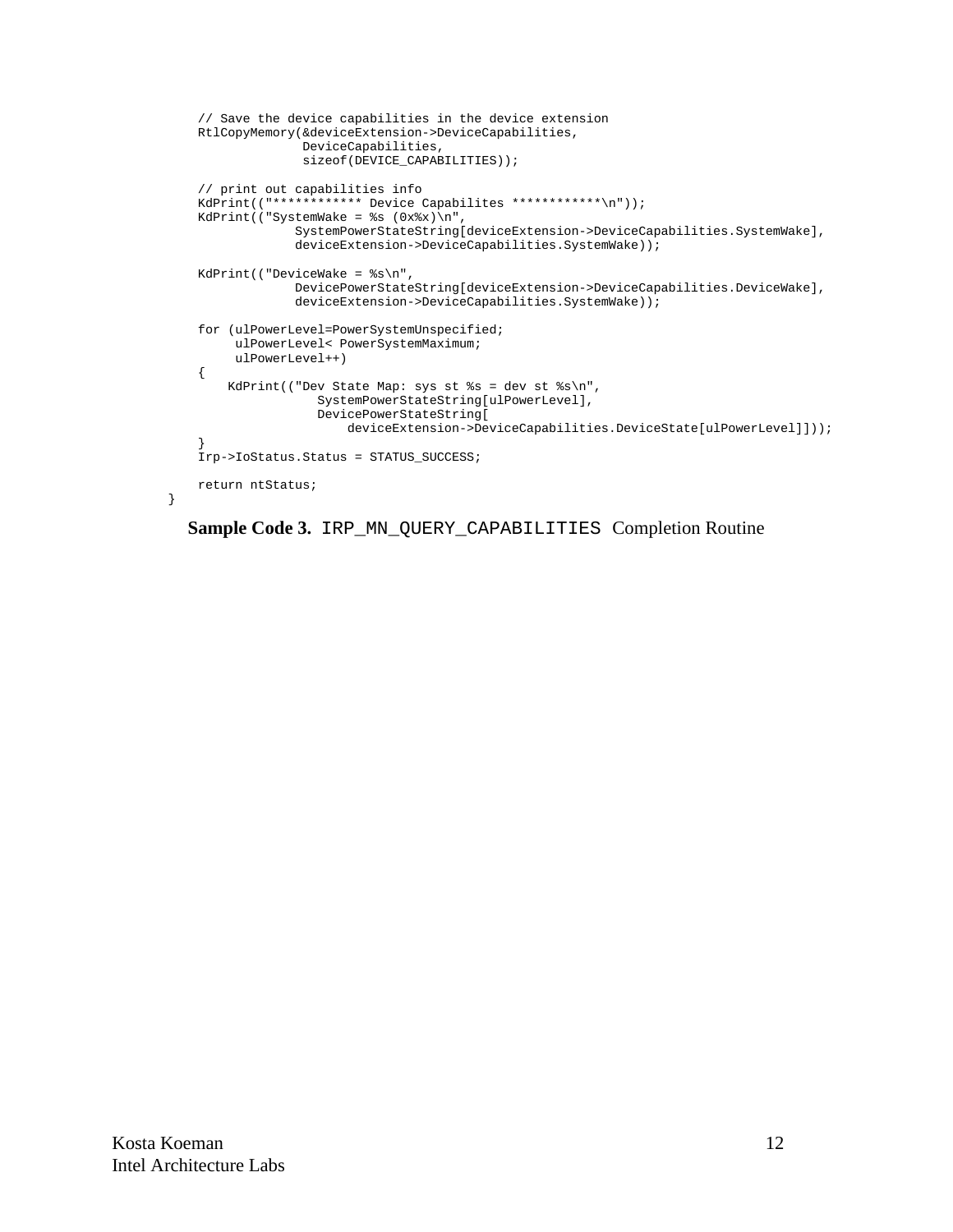## **The Four Power IRP Minor Functions**

There are four power IRP codes, as shown in the table below, may be generated by either the power manager [10], the device driver [11] or both. Only the device driver may generate the two optional IRPs, power sequence [12] and wait/wake [13]. The device driver may also generate set power and query power IRPs, but only of with of device type, not system. The power manager will generally generate only the system query power and set system power IRPs to control system power. However, if a driver registers for idle detection via the *PoRegisterDeviceForIdleDetection()* [14], then the power manager will issue a set device power IRP if the device has not called *PoSetDeviceBusy()* [15] within the maximum idle time.

| Minor IRP Code              | Optional/Required | Generated By         |
|-----------------------------|-------------------|----------------------|
| IRP_MN_POWER_SEQUENCE       | Optional          | Device               |
| IRP_MN_QUERY_POWER (System) | Required          | Power Manager        |
| IRP_MN_QUERY_POWER (Device) | Required          | <b>B</b> oth         |
| IRP_MN_SET_POWER (Device)   | Required          | <b>B</b> oth         |
| IRP_MN_SET_POWER (System)   | Required          | <b>Power Manager</b> |
| IRP MN WAIT WAKE            | Optional          | Device               |

#### **Table 4.** Minor Function Power IRP Codes

### IRP\_MN\_POWER\_SEQUENCE

This optional IRP is used for optimizing device state change processing. The device driver generates this IRP to determine the number of times the device has entered the different device power states, possibly keeping track by storing this information in the device extension. This paper defers to reader to [12] for more information.

### IRP\_MN\_QUERY\_POWER

In general, the power manager is the policy owner of this minor IRP code [16]. However, a device driver may generate this IRP as well. The power manager uses this IRP to request approval from all device drivers for the system to enter a specific sleep state. This IRP is not sent when powering up the system (always to *S0*) or under critical situations where system power is about to be lost. If the system wishes to change sleep states, the system will first power up to *S0*, and then go into the other low power state.

The rest of this section focuses on advising on the driver's policy for handling suspend to *S1* through *S4* requests. All devices must accept system power requests to *S4* and *S5*. It should be noted that when a system is shut down, the OS might not issue a query IRP before a set system power IRP.

When the operating systems issues a query IRP to enter *S1* or *S3*, the device driver has two options when transmitting data: reject the IRP, thus preventing the system from entering that sleep state; or stop all data transmissions, queue up further data transmitting IRPs, and pass down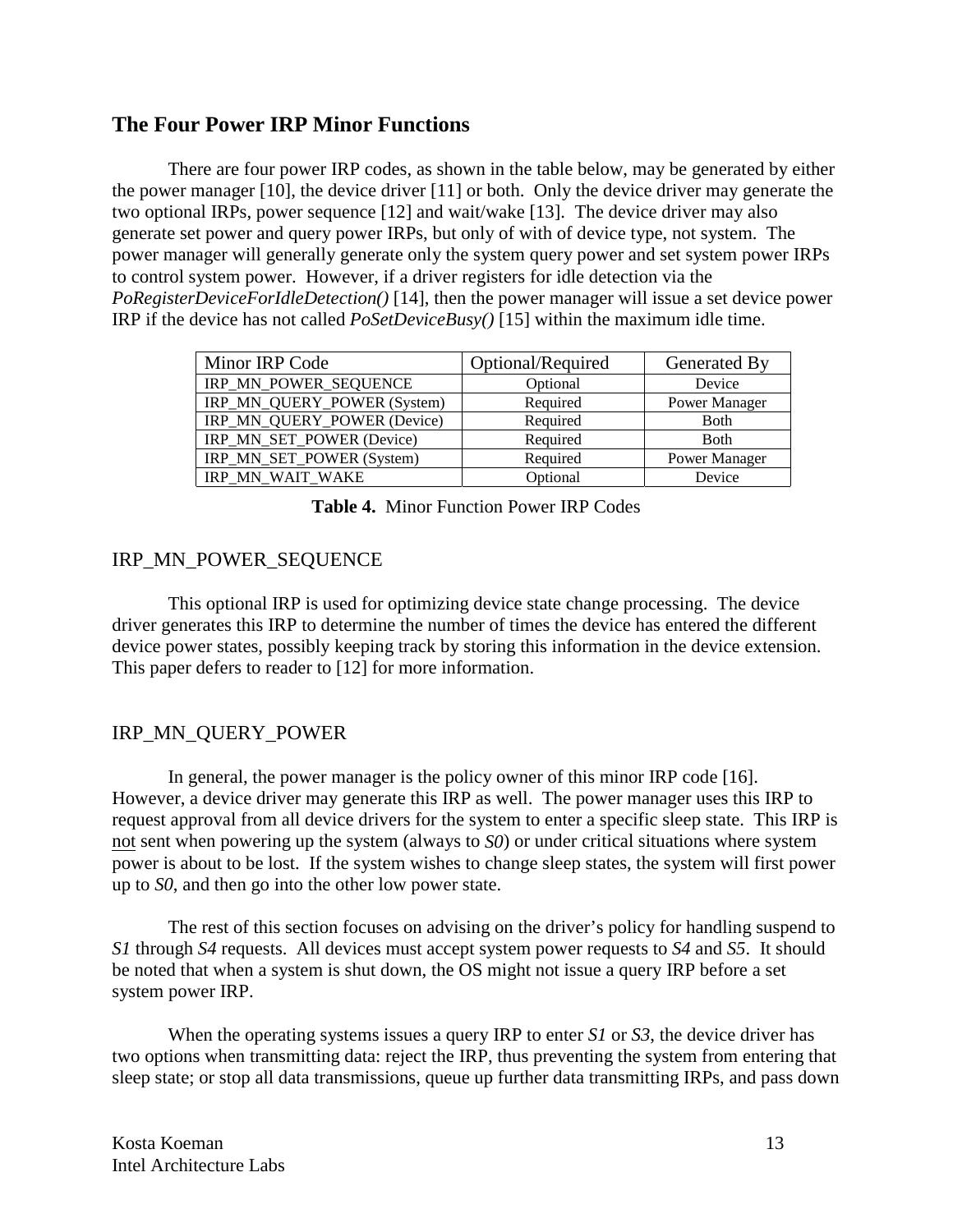the query IRP down the stack. If idle, the device driver must perform the latter option to allow the system to enter the sleep state.

In some cases, the vendor may wish to provide the consumer the option of which choice the driver makes whenever the preferred option is not obvious. This can be done by the device driver's corresponding application toggling a registry value that is read by the device driver.

Cases in which the vendor may wish to grant the consumer this option may include scanners, video cameras, even mass storage devices, and other devices transmitting non-critical data. Upon system resume, a well-written device driver would be capable of completing a file transfer, completing the scan, resume video transfer, or whatever task it had before the system entered the sleep state.

Cases in which the device driver should reject the system's request enter a sleep state are those in which data would be lost or corrupted. The best examples of this case are printers (print job may be ruined by stopping/resuming) and communication devices, such as modems, that are transmitting data (as opposed to maintaining a connection). Communication devices that are simply maintaining a connection should allow the system to enter a suspend state and cause a remote wakeup event whenever actual data is received.

Ultimately, vendors know their customers best and must decide what is the *suspendwhile-transmitting* policy and if it is appropriate to provide their customers the option of changing that policy. The following source code provides the flexibility of having consumer preferences dictate the policy regarding suspend while the device is transmitting data.

```
NTSTATUS
DispatchPower(
    IN PDEVICE_OBJECT DeviceObject,
    IN PIRP Irp
    )
{
    PDEVICE_EXTENSION deviceExtension = DeviceObject->DeviceExtension;
PIO_STACK_LOCATION irpStack = IoGetCurrentIrpStackLocation(Irp);
NTSTATUS htStatus = STATUS_SUCCESS;
    KdPrint(("DispatchPower() IRP_MJ_POWER\n"));
    switch (irpStack->MinorFunction)
    {
 .
 .
 .
    case IRP_MN_QUERY_POWER:
        if (irpStack->Parameters.Power.Type == SystemPowerState)
        {
            HandleSystemQueryIrp(DeviceObject, Irp);
        }
        else if (irpStack->Parameters.Power.Type == DevicePowerState)
        {
            HandleDeviceQueryIrp(DeviceObject, Irp);
 }
        break;
```
#### **Sample Code 4.** IRP\_MN\_QUERY\_POWER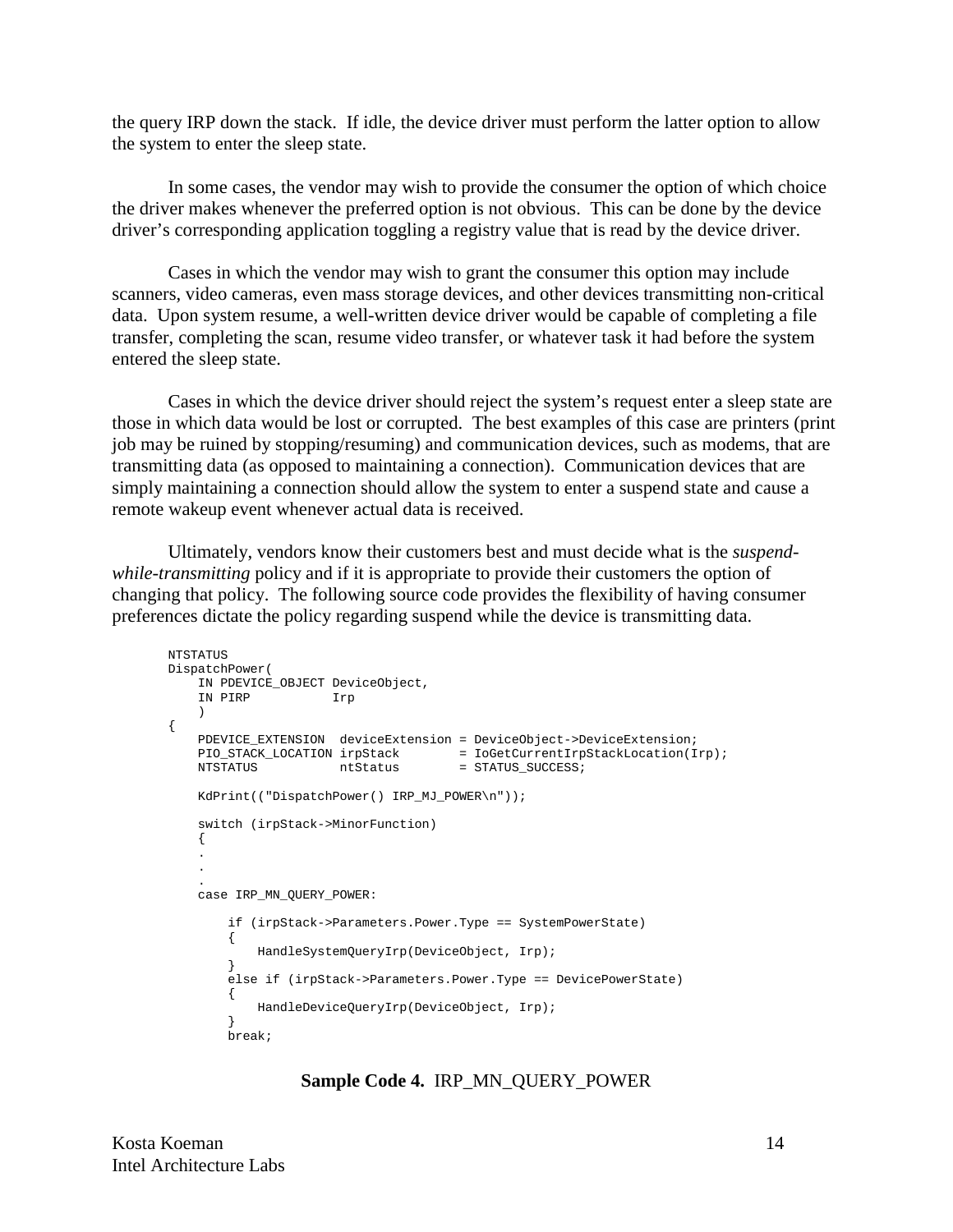```
NTSTATUS
HandleSystemQueryIrp(
     IN PDEVICE_OBJECT DeviceObject,
     IN PIRP Irp
     )
{
     PDEVICE_EXTENSION deviceExtension = DeviceObject->DeviceExtension;
    PIO_STACK_LOCATION irpStack = IoGetCurrentIrpStackLocation(Irp);
   \verb|NTSTATUS| = \verb|STATUS_SUCCESS| = \verb|1| BOOLEAN fNoCompletionRoutine = FALSE;
    BOOLEAN fPassDownIrp = TRUE;
     KdPrint(("==========================================\n"));
     KdPrint(("Power() IRP_MN_QUERY_POWER to %s\n",
              SystemPowerStateString[irpStack->Parameters.Power.State.SystemState]));
     // first determine if we are transmitting data
     if (deviceExtension->ulOutStandingIrps > 0)
     {
         BOOLEAN fOptionDetermined = FALSE;
         ULONG ulStopDataTransmissionOnSuspend = 1;
         BOOLEAN fTransmittingCritialData = FALSE;
         // determine if driver should stop transmitting data
         fOptionDetermined = (BOOLEAN)GetRegistryDword(&gRegistryPath,
                                              L"StopDataTransmissionOnSuspend",
                                              &ulStopDataTransmissionOnSuspend);
         // Note COMPANY_X_PRODUCT_Y_REGISTRY_PATH is the absolute registry path
        // which would be defined as: L"\\REGISTRY\\Machine\\System...
         // …\\CurrentControlSet\\Services\\COMPANY_X\\PRODUCT_Y and corresponds
         // to the following section in the registry (created by an .inf file or
         // installation routine): HKLM\\System\\CurrentControlSet\\Services…
         // …\\COMPANY_X\\PRODUCT_Y which would contain the DWORD entry
         // StopDataTransmissionOnSuspend
         if (ulStopDataTransmissionOnSuspend ||
             !fOptionDetermined ||
             irpStack->Parameters.Power.State.SystemState == PowerSystemShutdown)
             // stop data transmission if the option was set to do so or if the
             // option could not be read or if the system is entering S5
         {
             // Set a flag used to queue up incoming irps
             deviceExtension->PowerTransitionPending = TRUE;
             // attach a completion routine to wait for
             IoCopyCurrentIrpStackLocationToNext(Irp);
             IoSetCompletionRoutine(Irp,
                                    PoSystemQueryCompletionRoutine,
                                    DeviceObject,
\sqrt{1-\frac{1}{2}} . TRUE ,
\sqrt{1-\frac{1}{2}} . TRUE ,
                                    TRUE);
             fNoCompletionRoutine = FALSE;
 }
         else
             fPassDownIrp = FALSE;
     }
     ntStatus = PassDownPowerIrp(DeviceObject, Irp, fPassDownIrp, fNoCompletionRoutine);
     return ntStatus;
}
```
**Sample Code 5.** Handle System Query Irps routine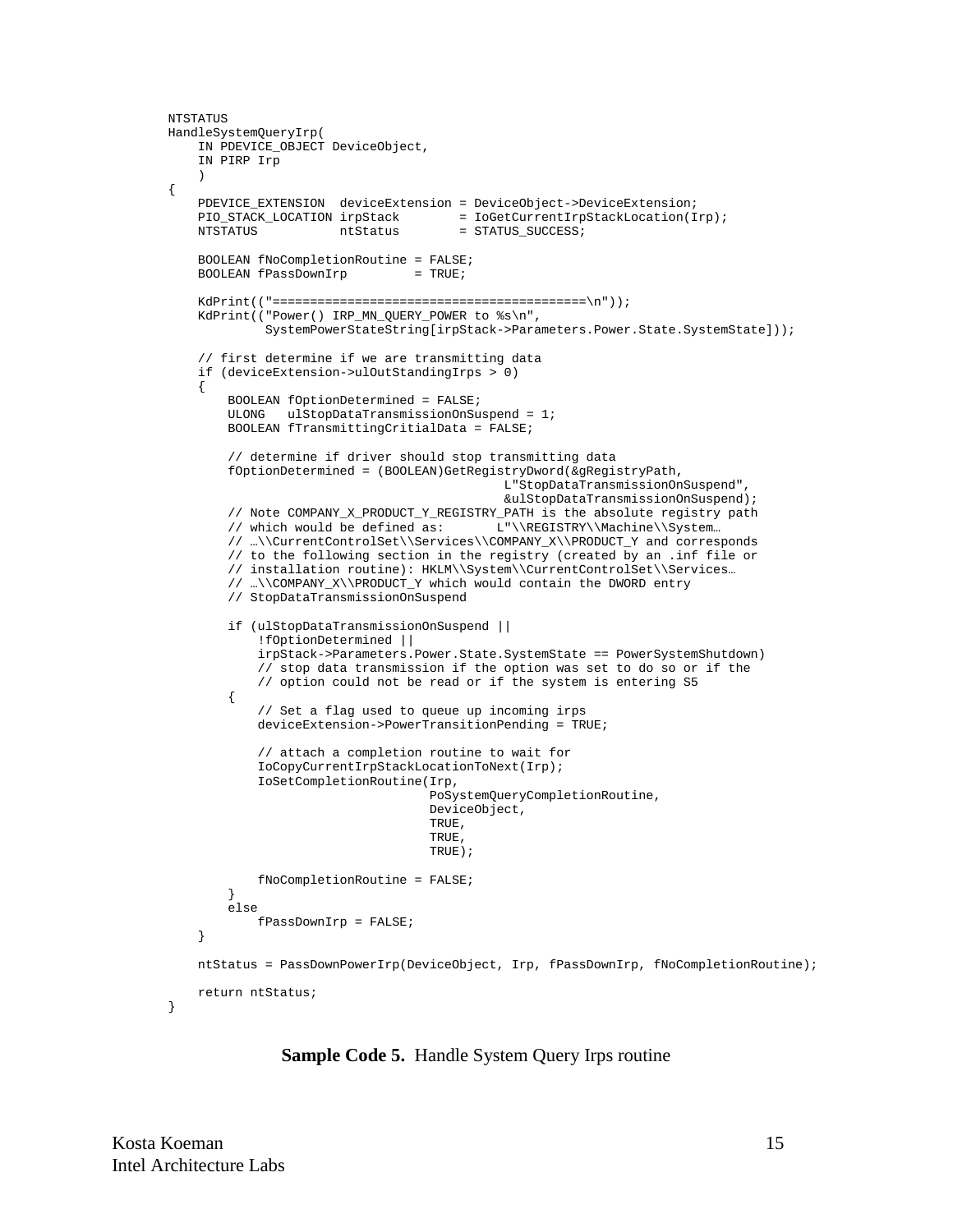The following section of code provides a generic routine that reads the specified DWORD value from the designated registry path.

```
BOOLEAN
Usb_GetRegistryDword(
 IN PWCHAR RegPath,
 IN PWCHAR ValueName,
    IN OUT PULONG Value
\overline{\phantom{a}}{
    UNICODE_STRING path;
    RTL_QUERY_REGISTRY_TABLE paramTable[2]; //zero'd second table terminates parms
    ULONG lDef = *Value; // default
    NTSTATUS status;
    BOOLEAN fres;
   WCHAR wbuf[ MAXIMUM FILENAME LENGTH ];
    path.Length = 0;
    path.MaximumLength = MAXIMUM_FILENAME_LENGTH * sizeof( WCHAR );
                                            // MAXIMUM_FILENAME_LENGTH defined in wdm.h
   path.Buffer = whuff; RtlZeroMemory(path.Buffer, path.MaximumLength);
    RtlMoveMemory(path.Buffer, RegPath, wcslen( RegPath) * sizeof( WCHAR ));
    RtlZeroMemory(paramTable, sizeof(paramTable));
    paramTable[0].Flags = RTL_QUERY_REGISTRY_DIRECT;
    paramTable[0].Name = ValueName;
    paramTable[0].EntryContext = Value;
    paramTable[0].DefaultType = REG_DWORD;
    paramTable[0].DefaultData = &lDef;
    paramTable[0].DefaultLength = sizeof(ULONG);
    status = RtlQueryRegistryValues(RTL_REGISTRY_ABSOLUTE | RTL_REGISTRY_OPTIONAL,
                                  path.Buffer, paramTable, NULL, NULL);
    fres = (NT_SUCCESS(status)) ? TRUE : FALSE;
    return fres;
}
```


The author has noted in some driver writing books the reader is instructed to set the IRP status to STATUS\_SUCCESS, call *PoStartNexPowerIRP*(), and then complete the IRP with a call to *IoCompleteRequest*(). This is incorrect since this does not allow other devices in the stack to respond to this IRP.

According to the DDK documentation [17], the driver has the option of failing this IRP if one of the following conditions is true:

- The device is enabled for remote wakeup (i.e., has a wait/wake IRP pending), but the system state is lower in which the device supports remote wakeup (as indicated in the device capabilities). For this reason, the author recommends canceling pending wait/wake IRPs on system resume, and for system suspend, generate a fresh wait/wake IRP only if the device is capable of waking the system from that suspend state.
- Going into the sleep state will cause a loss of data (DDK example: modem loses connection). The application often will handle this situation.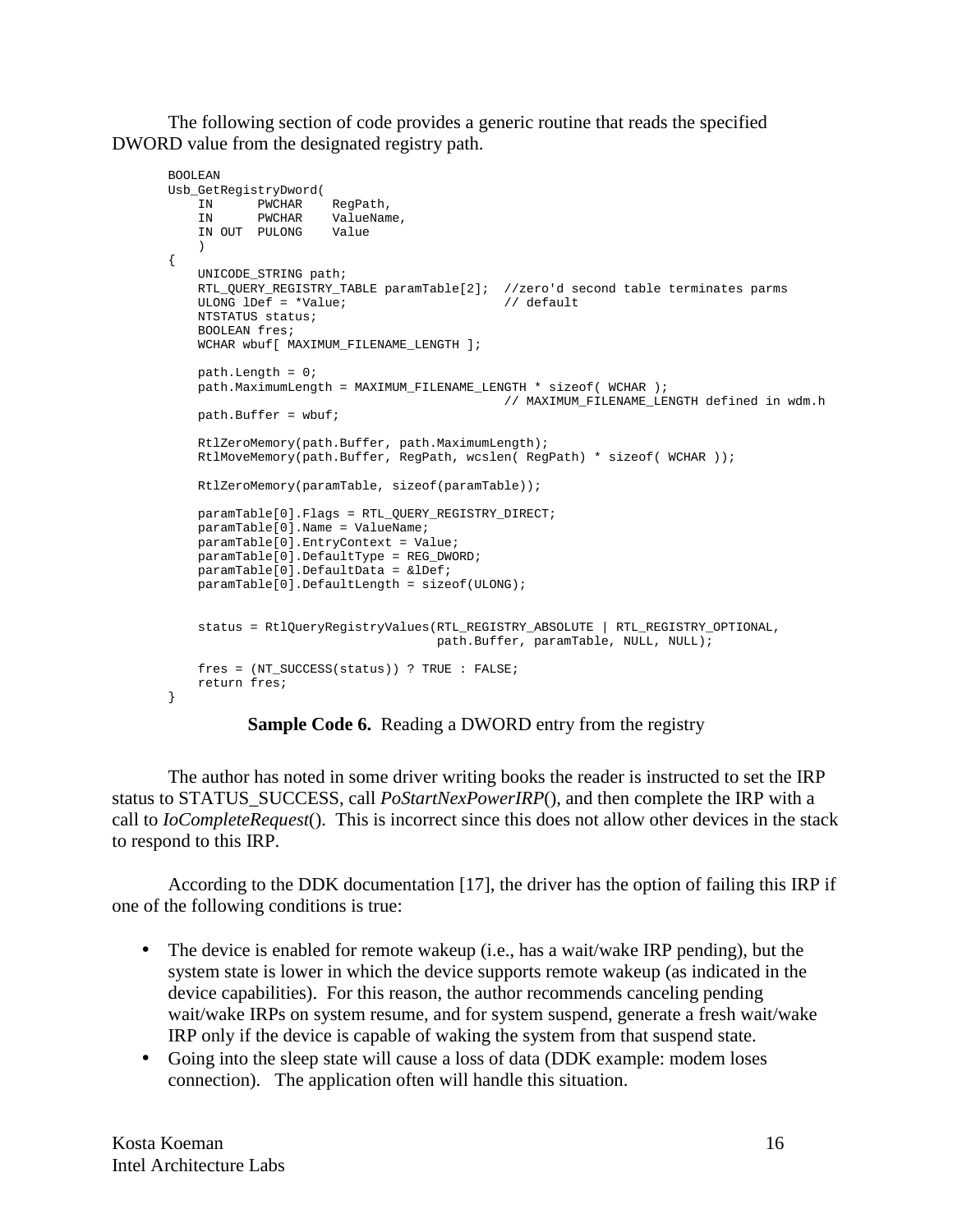The author recommends that device drivers only issue wait/wake IRPs when the system enters a sleep state (or when self-suspending for power savings) and cancelling that IRP upon system resume (assuming that it was not responsible for waking the system).

Ideally, when receiving a query IRP, the device driver would gracefully stop transmitting data, queue any incoming IRPs [18], and pass the query IRP down the stack. However, there are conditions in which this may not be the desired action. It is most important that the driver handles the query IRP in a manner that prevents blue screens and that satisfies the expectations of customers.

It should be noted that failing a query IRP might not prevent the system from following up with a set power IRP to the designated sleep state (for example, in a notebook where the OS is shutting down due to loss of power). Therefore, the author will repeat his recommendation for the driver to gracefully stop transmitting data, queue any incoming IRPs, and pass this IRP (except in extreme cases such as the DDK example). See [17] for more information.

## IRP\_MN\_WAIT\_WAKE

Device drivers of remote wakeup capable devices generate this optional IRP [13] to notify the system that the driver is capable of waking itself and/or the system from a sleep state, specifying a completion routine which is called if the device actually wakes up (drives "K" state on USB). The driver must issue this request while the device is in *D0*, since the system will issue an set device feature (remote-wakeup) before the device is set to a lower device power state, as seen in the CATC<sup>TM</sup> trace shown on the next page.

If a device is to wakeup the system, the driver must issue a wait/wake IRP, and a set device power IRP to a sleep state when receiving a system set power IRP to a system sleep state.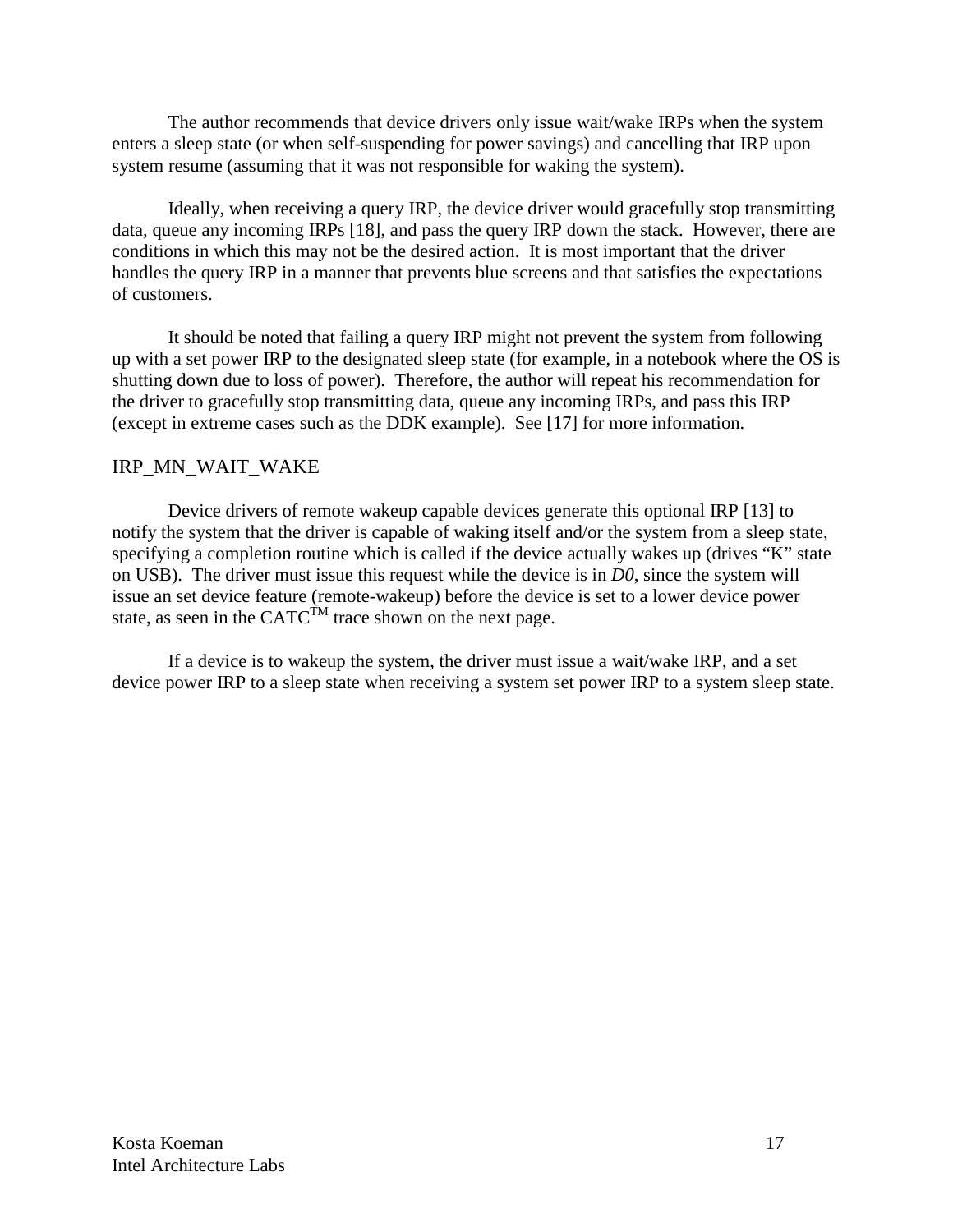| Packet#                               |   | Sync             | <b>SETUP</b><br><b>ADDR</b><br><b>ENDP</b><br>CRC5<br>EOP<br>Idle                                              |
|---------------------------------------|---|------------------|----------------------------------------------------------------------------------------------------------------|
| 16                                    |   | 000001           | 0xB4<br>5<br>0x0B<br>3.00<br>1<br>0                                                                            |
| Packet#                               |   | Sync             | <b>PRE</b><br>Idle                                                                                             |
| 17                                    | š | 0001             | 8<br>0x3C                                                                                                      |
|                                       |   |                  |                                                                                                                |
| Packet#<br>$\overline{18}$            |   | Sync<br>00000001 | DATA0<br>CRC16<br>DATA<br>EOP<br>Idle<br>0xC3<br>$5^{-}$<br>OD 03 01<br>00<br>00 00 00<br>0xB1A4<br>3.00<br>00 |
|                                       |   |                  |                                                                                                                |
| Packet#                               |   | Sync             | <b>ACK</b><br>EOP<br>Idle                                                                                      |
| 19                                    |   | 00000001         | 0x4B<br>3.00<br>1335                                                                                           |
| Packet#                               |   | Sync             | PRE<br>Idle                                                                                                    |
| 20                                    | s | 00000001         | 0x3C<br>6.                                                                                                     |
| Packet#                               |   | Sync.            | IN.<br><b>ADDR</b><br><b>ENDP</b><br>CRC5<br>EOP<br>Idle                                                       |
| 21                                    | ς | 000001           | 4<br>0x96<br>5<br>0<br>0x0B<br>3.00                                                                            |
|                                       |   |                  |                                                                                                                |
| Packet#<br>22                         |   | Sync<br>00000001 | DATA1<br>DATA<br>CRC16<br>EOP<br>Idle<br>0x0000<br>0xD2<br>2.50<br>5                                           |
|                                       |   |                  |                                                                                                                |
| Packet#                               |   | Sync             | PRE<br>Idle                                                                                                    |
| 23.                                   | s | 00000001         | 7<br>0x3C                                                                                                      |
| Packet#                               |   | Sync             | EOP<br><b>ACK</b><br>Idle                                                                                      |
| 24                                    | s | 00000001         | 3.00<br>0x4B<br>2897                                                                                           |
| Packet#                               |   | Sync             | <b>SETUP</b><br><b>ADDR</b><br><b>ENDP</b><br>CRC5<br>EOP<br>Idle                                              |
| 25                                    | s | 00000001         | 0xB4<br>$\overline{c}$<br>2<br>0s15<br>3.00<br>0                                                               |
|                                       |   |                  | DATA0<br>DATA                                                                                                  |
| Packet#<br>26                         | s | Sync<br>00000001 | EOP<br>Idle<br>CRC16<br>0xC3<br>23<br>03<br>50<br>02 00 00<br>00<br>0x73C5<br>2.50<br>00<br>4                  |
|                                       |   |                  |                                                                                                                |
|                                       |   | Sync.            |                                                                                                                |
|                                       |   |                  |                                                                                                                |
| Packet#                               |   | Sync             | IN.<br><b>ADDR</b><br><b>ENDP</b><br>CRC5<br>EOP<br>Idle                                                       |
| 28                                    | s | 00000001         | 2<br>3<br>0x96<br>0<br>0x15<br>3.00                                                                            |
|                                       |   |                  |                                                                                                                |
| 29                                    | s | 00000001         | 7<br>2.50<br>0xD2<br>0x0000                                                                                    |
| Packet#<br>$\overline{27}$<br>Packet# | s | 00000001<br>Sync | <b>ACK</b><br>EOP<br>Idle<br>2.50<br>11841<br>0x4B<br>DATA1<br>DATA<br>CRC16<br>EOP<br>Idle                    |

**CATCTM Trace 1.** Result Of Generating Wait/Wake IRP Before Self-Suspend

To generate a wait/wake IRP, the driver must call *PoRequestPowerIRP*() [19], as shown below. The following code will cause the Power Manager to dispatch a wait/wake IRP to the power dispatch routine.

```
powerState.SystemState = deviceExtension->SystemWake;
ntStatus = PoRequestPowerIrp(deviceExtension->PhysicalDeviceObject,
                              IRP_MN_WAIT_WAKE,
                               powerState,
                              RequestWaitWakeCompletion,
                              DeviceObject,
                               &deviceExtension->WaitWakeIrp);
```
### **Sample Code 7.** Generating a Wait/Wake IRP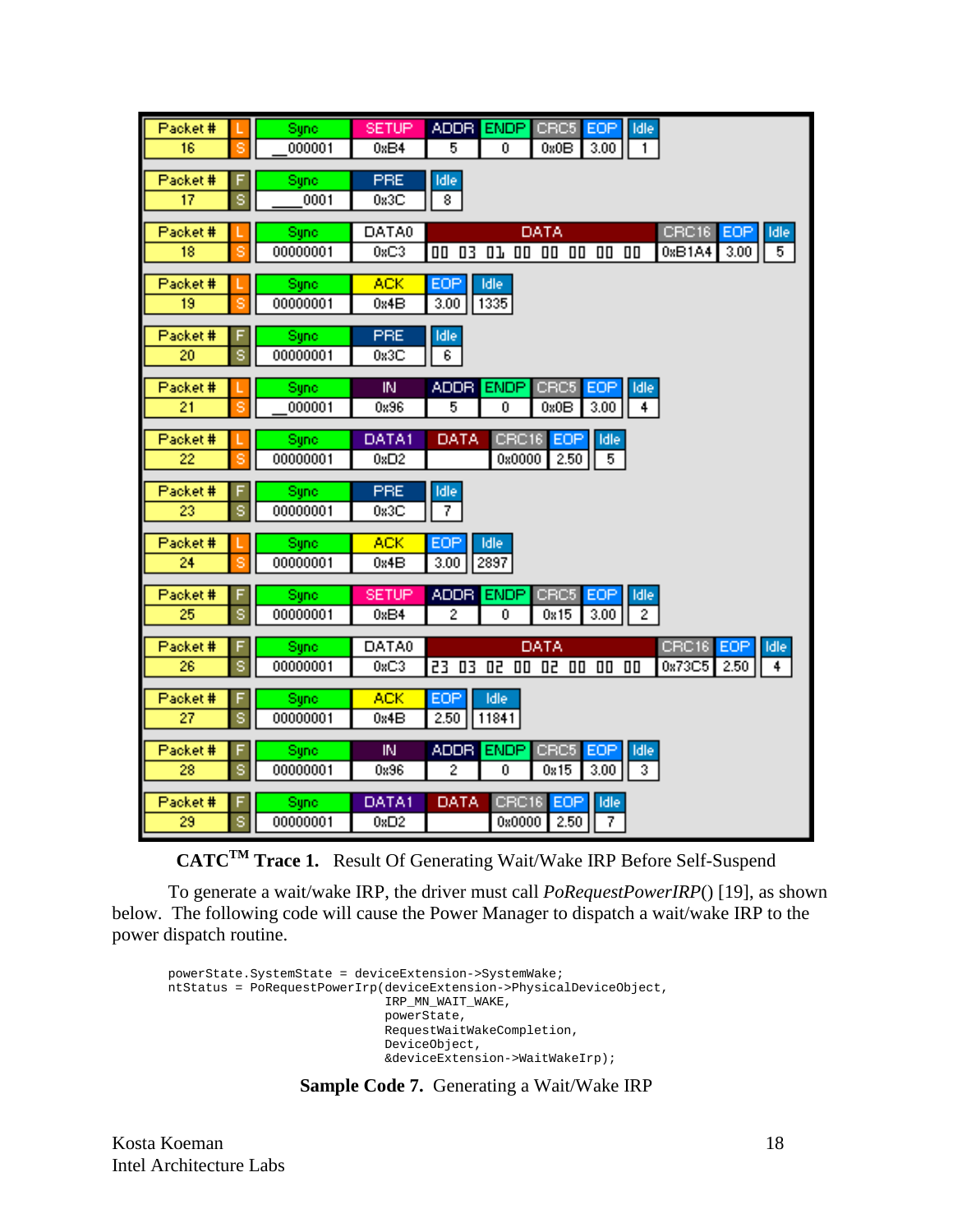Handling wait/wake IRPs in the power dispatch routine is simple. The driver simply passes the IRP down the stack. Note that no completion routine is specified in the sample code below. However, if the driver writer wishes to include a power completion routine different than the one used when generating the wait/wake IRP, that power completion routine will be called before the completion routine corresponding to the wait/wake IRP generation call.

```
case IRP_MN_WAIT_WAKE:
    KdPrint(("==========================================\n"));
   KdPrint(("Power() Enter IRP_MN_WAIT_WAKE --\n"));
    // Optional IRP – generated by PoRequestPowerIRP
    // No completion routine is attached here since we already have one when we
    // generated the IRP
    IoSkipCurrentIrpStackLocation(Irp);
    PoStartNextPowerIrp(Irp);
    ntStatus = PoCallDriver(deviceExtension->StackDeviceObject, Irp);
    break;
```
#### **Sample Code 8.** Handling a Wait/Wake IRP

It is important that developers of remote wakeup device be aware that an issue exists in *Windows® 98, Windows 98® SE,* and *Windows 98® ME* in which the wait/wake completion routine of the driver that issued the IRP is not called. This means that a device returns to a full power state, but the driver will not be aware of this transition to this state. This issue does not exist in *Windows® 2000*.

To workaround this issue, the author's recommendation is for only non-wakeup devices to suspend themselves when not in use for the benefit of potential power savings.

For system suspend, wakeup devices should issue a wait/wake IRP, then self-suspend before passing down the system set power IRP. For system resume, a wakeup device should cancel the pending wait/wake IRP, and then check the corresponding device if it woke up the system.

In *Windows® 2000*, this issue does not exist. Therefore, the driver should check the device only if the operating system is *Windows® 98 SE* and earlier, or *Windows® 98 ME*. To do this, the driver needs to acquire the version of the USB Driver Interface (USBDI). However, as noted below, this value is the same for *Windows® 98 ME* and *Windows® 2000*. In this case, the driver must determine which WDM version is supported.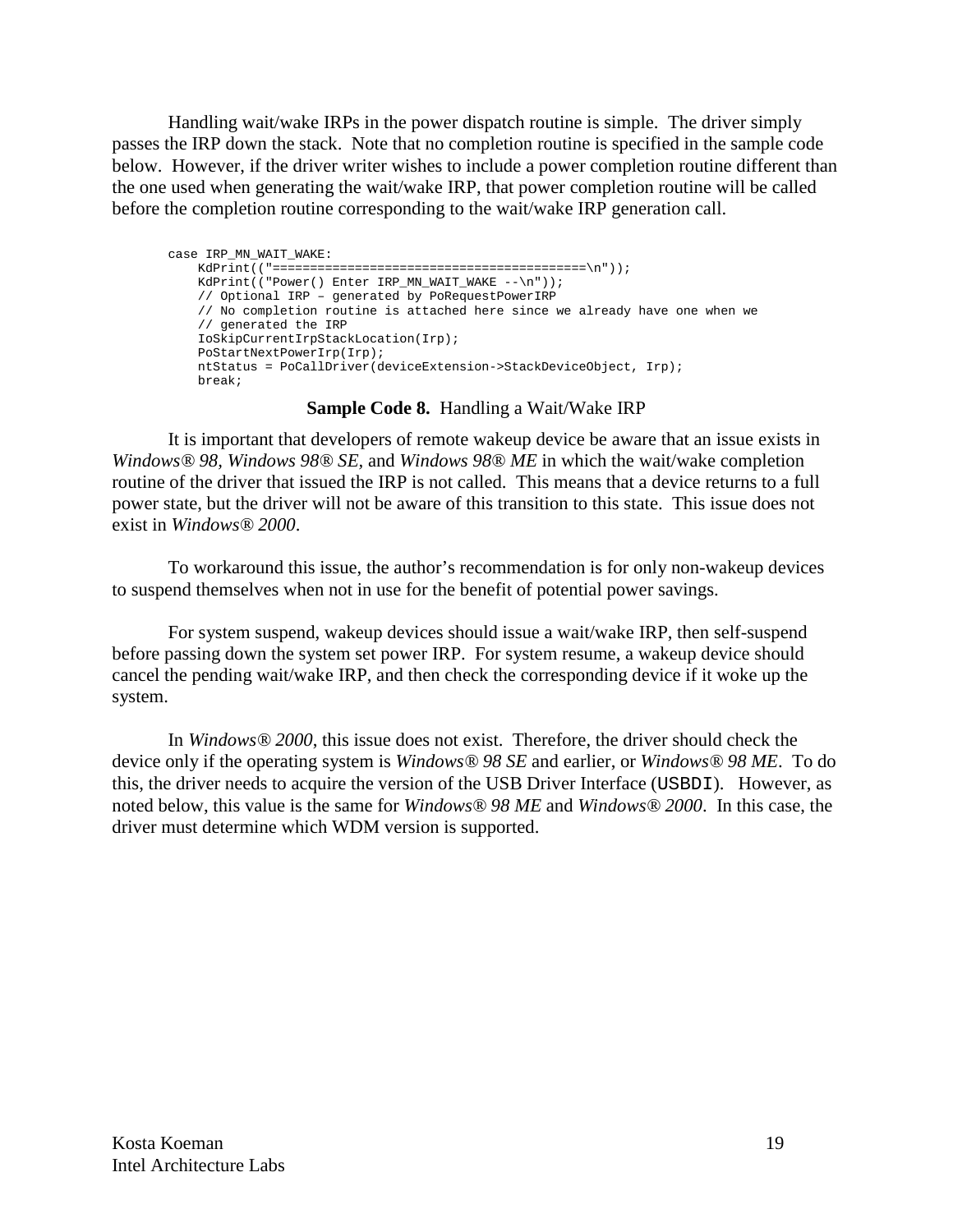```
BOOLEAN gHasRemoteWakeupIssue;
NTSTATUS
DriverEntry(
    IN PDRIVER_OBJECT DriverObject,
     IN PUNICODE_STRING RegistryPath
\overline{\phantom{a}}{
    NTSTATUS ntStatus = STATUS_SUCCESS;
    KdPrint (("entering (PM) DriverEntry (build time/date: %s/%s\n", _TIME__, _DATE__));
     KdPrint (("Registry path is %ws\n", RegistryPath->Buffer));
     // called when Ring 3 app calls CreateFile()
     DriverObject->MajorFunction[IRP_MJ_CREATE] = Create;
     // called when Ring 3 app calls CloseHandle()
     DriverObject->MajorFunction[IRP_MJ_CLOSE] = Close;
     DriverObject->DriverUnload = Unload;
     // called when Ring 3 app calls DeviceIoCtrl
     DriverObject->MajorFunction[IRP_MJ_DEVICE_CONTROL] = ProcessIoctl;
     // handle WMI irps
     DriverObject->MajorFunction[IRP_MJ_SYSTEM_CONTROL] = DispatchWMI;
     DriverObject->MajorFunction[IRP_MJ_PNP] = DispatchPnP;
     DriverObject->MajorFunction[IRP_MJ_POWER] = DispatchPower;
     // called when device is plugged in
     DriverObject->DriverExtension->AddDevice = PnPAddDevice;
     // determine the os version and store in a global.
     USBD_GetUSBDIVersion(&gVersionInformation);
    KdPrint (("USBDI Version = 0x%x", gVersionInformation.USBDI_Version));
     // Note: the WDM major, minor version for Win98 ME is 1, 05 respectively
     gHasRemoteWakeupIssue =
                   ((gVersionInformation.USBDI_Version < USBD_WIN2K_WIN98_ME_VERSION) ||
                  ((qVersionInformation.USBDI\_Version == USBD_WIN2K_WW98_ME_VERSION) &&
                   (IoIsWdmVersionAvailable((UCHAR)1, (UCHAR)05))));
     gRegistryPath.Buffer = (PWSTR)ExAllocatePool(NonPagedPool, RegistryPath->Length);
     ntStatus = gRegistryPath.Buffer != NULL ? STATUS_SUCCESS : STATUS_NO_MEMORY;
     if (NT_SUCCESS(ntStatus))
    \left\{ \right. RtlCopyMemory(gRegistryPath.Buffer,
                       RegistryPath->Buffer,
                       RegistryPath->Length);
         gRegistryPath.Length = RegistryPath->Length;
         gRegistryPath.MaximumLength = RegistryPath->MaximumLength;
     }
     KdPrint (("exiting (PM) DriverEntry (%x)\n", ntStatus));
     return ntStatus;
}
```
**Sample Code 9.** Driver Entry Routine

The USBDIVersion has the following values for each of the following operating system values. Note that *Windows 98™ ME* and *Windows™ 2000* have the same USBDIVersion value. Therefore, if the USBDIVersion value is 0x300, then the driver must query if WDM version 1.05 is supported which corresponds to *Windows™ 98 ME*.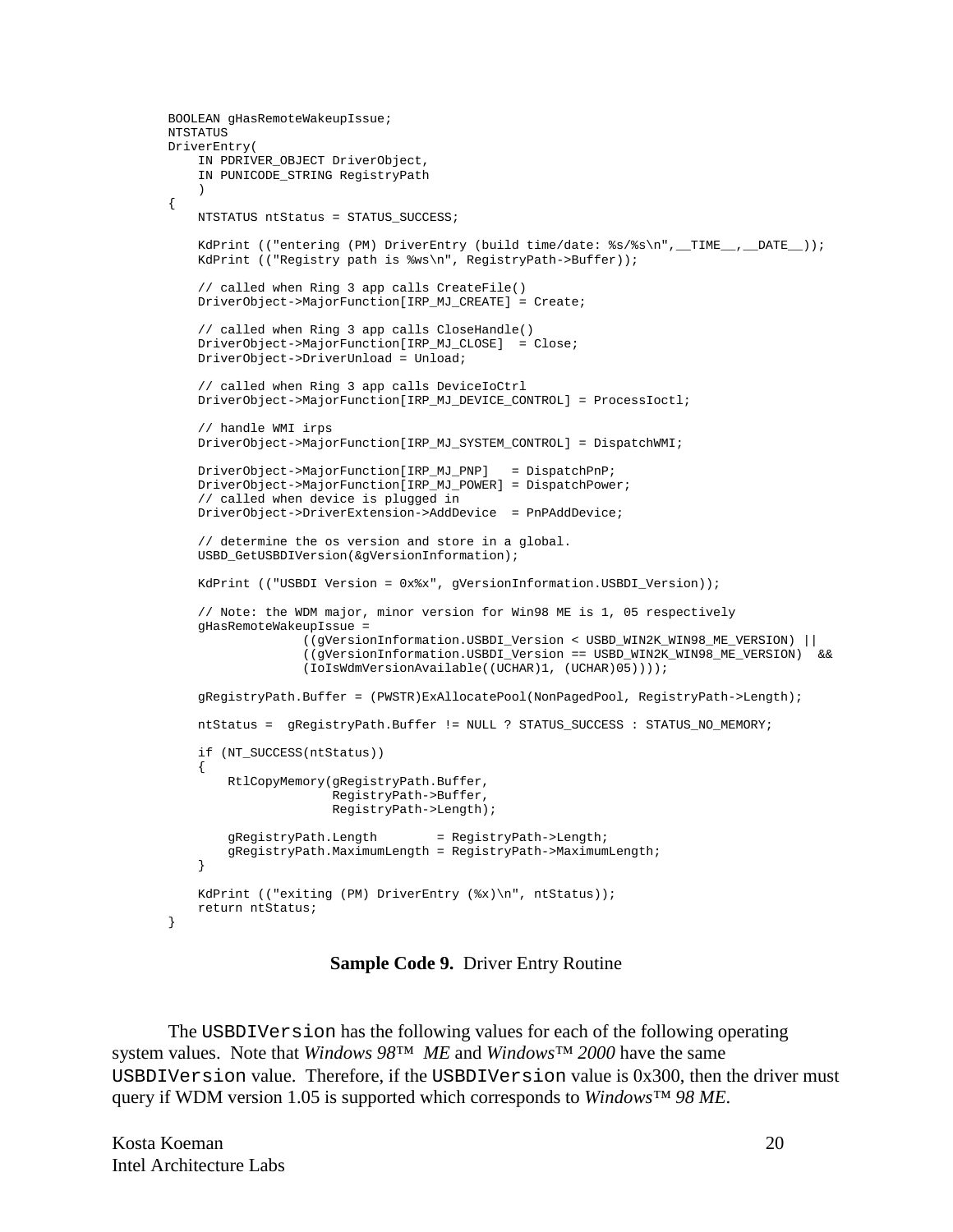| <b>Operating System</b>                | <b>USBDIVersion Value</b> |
|----------------------------------------|---------------------------|
| Windows <sup>®</sup> 98                | 0x0101                    |
| Windows <sup>®</sup> 98 Second Edition | 0x0200                    |
| Windows <sup>®</sup> 2000              | 0x0300                    |
| Windows <sup>®</sup> 98 ME             | 0x0300                    |

**Table 5.** USBDIVersion Values

#### IRP\_MN\_SET\_POWER

The Power Manager uses this IRP [20] to notify drivers of a system power state change. Also, drivers generate this IRP to change their device power state. Therefore the policy owner for set system power IRPs is the power manager while the device is the policy owner of set device power IRPs. There are two exceptions in which the power manager will issue a set device power IRP. First, the power manager will issue this IRP if the driver has been registered for idle detection that has timed out. Second, if a device is suspended when it is disconnected, the power manager will dispatch a set device power IRP to *PowerDeviceD0* before dispatching the PnP IRPs involved with device removal. It is important to note that for system power IRPs, the driver does not have the option to fail the IRP. The set system power IRP is therefore used as notification.

The following code is written to accommodate devices that may or may not support remote wakeup. Due to the issue with the wait/wake completion routine, extra code has been added changing system power states.

When the system is going into suspend, a wait/wake IRP is generated. If the operating system version is any version of *Windows® 98*, a system thread (a work item can be used instead) should be created. The purpose of this system thread (or work item) is to communicate with the device after system resume to determine whether the device caused a remote wakeup event by issuing a vendor specific command to endpoint zero. After the system and device have resumed to their full power states, the driver signals an event on which the system thread has blocked. The system thread then queries the device with a vendor specific command. In the sample code below, the system thread simply performs a get device descriptor call.

```
 case IRP_MN_SET_POWER:
        KdPrint(("Power() Enter IRP_MN_SET_POWER\n"));
        switch (irpStack->Parameters.Power.Type)
\{ case SystemPowerState:
           ntStatus = HandleSetSytemPowerState(DeviceObject, Irp);
            break;
        case DevicePowerState:
            ntStatus = HandleSetDevicePowerState(DeviceObject, Irp);
       break;
 }
        break;
```
#### **Sample Code 10.** Handling IRP\_MN\_SET\_POWER IRPs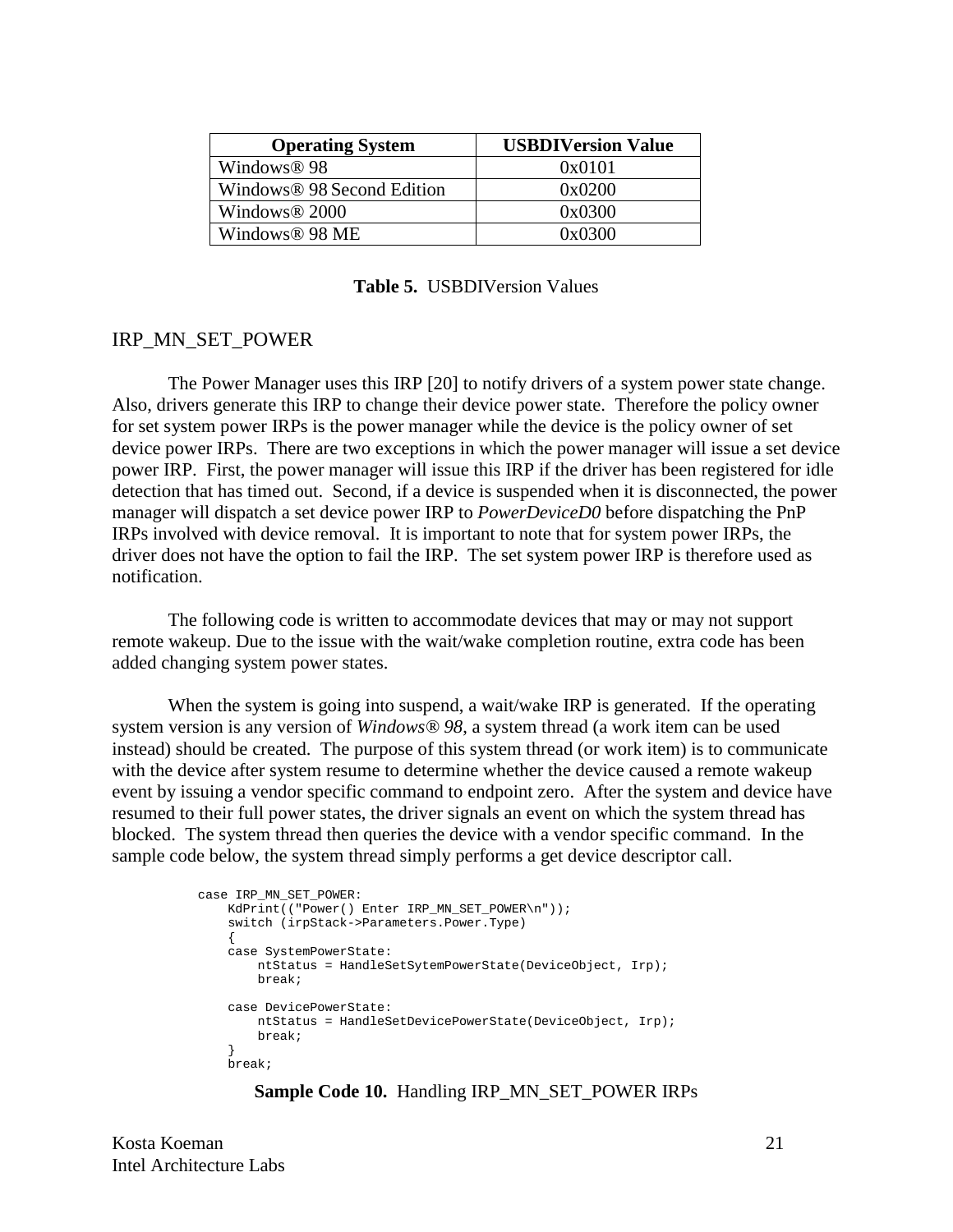```
NTSTATUS
HandleSetSytemPowerState(
    IN PDEVICE OBJECT DeviceObject,
     IN PIRP Irp)
{
     PDEVICE_EXTENSION deviceExtension = DeviceObject->DeviceExtension;
    PIO_STACK_LOCATION irpStack = IoGetCurrentIrpStackLocation(Irp);<br>NTSTATUS ntStatus = STATUS_SUCCESS;
    NTSTATUS ntStatus = STATUS_SUCCESS;<br>POWER_STATE sysPowerState;
                           sysPowerState;
     // Get input system power state
    sysPowerState.SystemState = irpStack->Parameters.Power.State.SystemState;
     KdPrint(("Power() Set Power, type SystemPowerState = %s\n",
                       SystemPowerStateString[sysPowerState.SystemState] ));
     // If system is in working state always set our device to D0
     // regardless of the wait state or system-to-device state power map
     if (sysPowerState.SystemState == PowerSystemWorking)
     {
          deviceExtension->NextDeviceState.DeviceState = PowerDeviceD0;
         KdPrint(("Power() PowerSystemWorking, will set D0, not use state map\n"));
          // cancel the pending wait/wake irp
          if (deviceExtension->WaitWakeIrp)
          {
               BOOLEAN bCancel = IoCancelIrp(deviceExtension->WaitWakeIrp);
               ASSERT(bCancel);
          }
     }
     else // powering down
     {
          NTSTATUS ntStatusIssueWW = STATUS_INVALID_PARAMETER; // assume that we won't be
                                                                          // able to wake the system
          // issue a wait/wake irp if we can wake the system up from this system state
          // for devices that do not support wakeup, the system wake value will be
          // PowerSystemUnspecified == 0
          if (sysPowerState.SystemState <= deviceExtension->DeviceCapabilities.SystemWake)
          {
               ntStatusIssueWW = IssueWaitWake(DeviceObject);
          }
          if (NT_SUCCESS(ntStatusIssueWW) || ntStatusIssueWW == STATUS_PENDING)
\left\{ \begin{array}{c} \end{array} \right. // Find the device power state equivalent to the given system state.
               // We get this info from the DEVICE_CAPABILITIES struct in our device
               // extension (initialized in PnPAddDevice() )
               deviceExtension->NextDeviceState.DeviceState =
                deviceExtension->DeviceCapabilities.DeviceState[sysPowerState.SystemState];
               KdPrint(("Power() IRP_MN_WAIT_WAKE issued, will use state map\n"));
               if (gHasRemoteWakeupIssue)
\left\{ \begin{array}{ccc} 0 & 0 & 0 \\ 0 & 0 & 0 \\ 0 & 0 & 0 \\ 0 & 0 & 0 \\ 0 & 0 & 0 \\ 0 & 0 & 0 \\ 0 & 0 & 0 \\ 0 & 0 & 0 \\ 0 & 0 & 0 \\ 0 & 0 & 0 \\ 0 & 0 & 0 \\ 0 & 0 & 0 \\ 0 & 0 & 0 \\ 0 & 0 & 0 & 0 \\ 0 & 0 & 0 & 0 \\ 0 & 0 & 0 & 0 \\ 0 & 0 & 0 & 0 & 0 \\ 0 & 0 & 0 & 0 & 0 \\ 0 & 0 & 0 & 0 & 0 \\ 0 & 0 & 0 & 0StartThread(DeviceObject);
 }
          }
          else
\{ // if no wait pending and the system's not in working state, just turn off
               deviceExtension->NextDeviceState.DeviceState = PowerDeviceD3;
               KdPrint(("Power() Setting PowerDeviceD3 (off)\n"));
          }
     } // powering down
```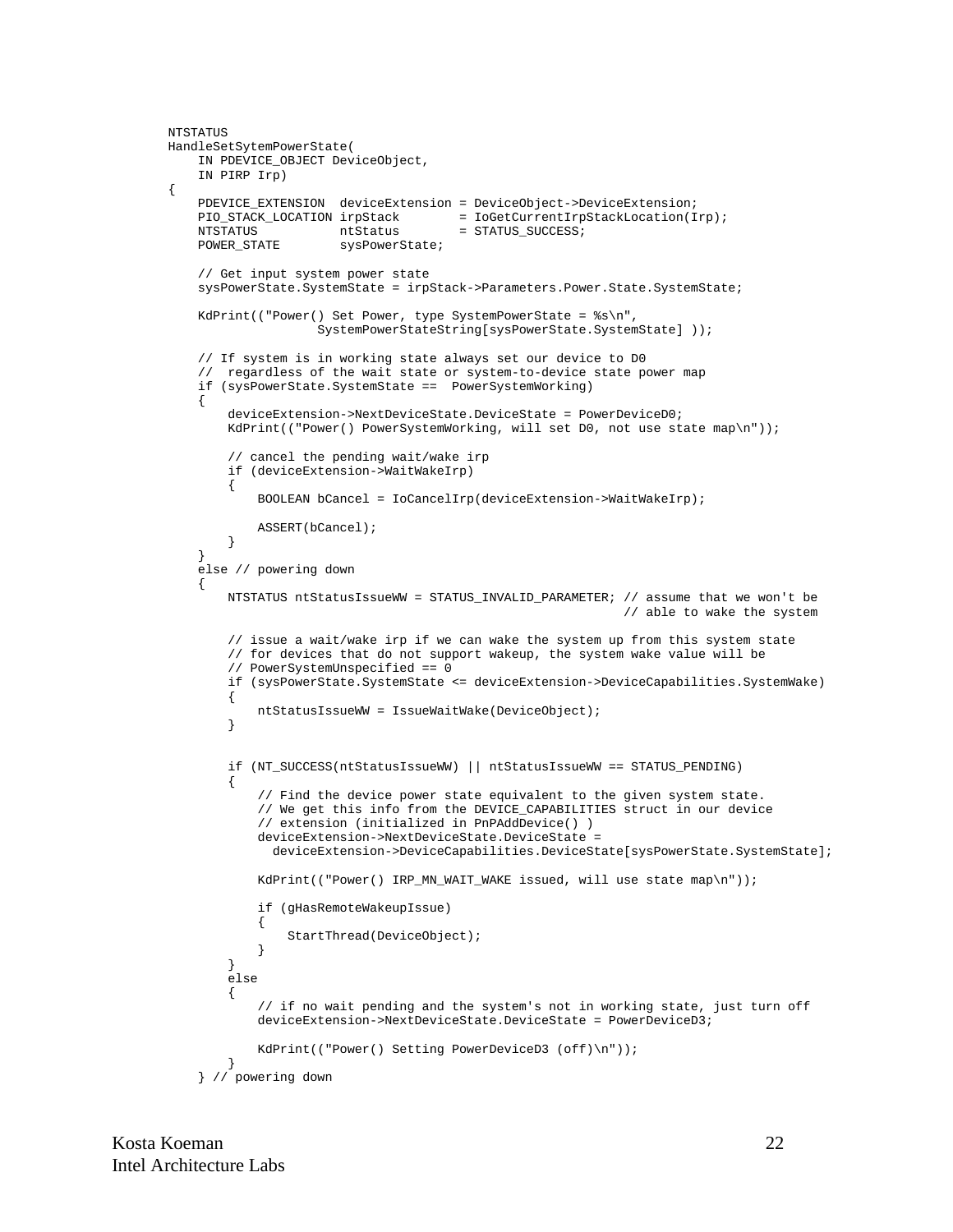```
 KdPrint(("Current Device State: %s\n",
        DevicePowerStateString[deviceExtension->CurrentDeviceState.DeviceState]));
    KdPrint(("Next Device State: %s\n",
            DevicePowerStateString[deviceExtension->NextDeviceState.DeviceState]));
    // We've determined the desired device state; are we already in this state?
    if (deviceExtension->NextDeviceState.DeviceState !=
                          deviceExtension->CurrentDeviceState.DeviceState)
    {
         // attach a completion routine to change the device power state
         IoCopyCurrentIrpStackLocationToNext(Irp);
         IoSetCompletionRoutine(Irp,
                                 PoChangeDeviceStateRoutine,
                                 DeviceObject,
                                 TRUE,
                                 TRUE,
                                 TRUE);
    }
    else
   \left\{ \right. // Yes, just pass it on to PDO (Physical Device Object)
         IoSkipCurrentIrpStackLocation(Irp);
 }
    PoStartNextPowerIrp(Irp);
    ntStatus = PoCallDriver(deviceExtension->StackDeviceObject, Irp);
   KdPrint(("Power() Exit IRP_MN_SET_POWER (system) with ntStatus 0x%x\n", ntStatus));
    return ntStatus;
```
#### **Sample Code 11.** Handle System Set Power Irps

```
NTSTATUS
HandleSetDevicePowerState(
    IN PDEVICE_OBJECT DeviceObject,
     IN PIRP Irp
\qquad \qquad{
     PDEVICE_EXTENSION deviceExtension = DeviceObject->DeviceExtension;
   PIO_STACK_LOCATION irpStack = IoGetCurrentIrpStackLocation(Irp);<br>NTSTATUS ntStatus = STATUS_SUCCESS;
                     ntStatus = STATUS_SUCCESS;
    KdPrint(("Power() Set Power, type DevicePowerState = <math>\$s\n</math> DevicePowerStateString[irpStack->Parameters.Power.State.DeviceState]));
     IoCopyCurrentIrpStackLocationToNext(Irp);
     IoSetCompletionRoutine(Irp,
            PoSetDevicePowerStateComplete,
            // Always pass FDO to completion routine as its Context;
            // This is because the DriverObject passed by the system to the routine
            // is the Physical Device Object (PDO) not the Functional Device Object (FDO)
            DeviceObject,
           TRUE, \frac{1}{2} // invoke on success
           TRUE, \frac{1}{2} // invoke on error
            TRUE); // invoke on cancellation of the Irp
     PoStartNextPowerIrp(Irp);
     ntStatus = PoCallDriver(deviceExtension->StackDeviceObject, Irp);
    KdPrint(("Power() Exit IRP_MN_SET_POWER (device) with ntStatus 0x%x\n", ntStatus));
     return ntStatus;
```
}

}

**Sample Code 12.** Handle Device Set Power Irps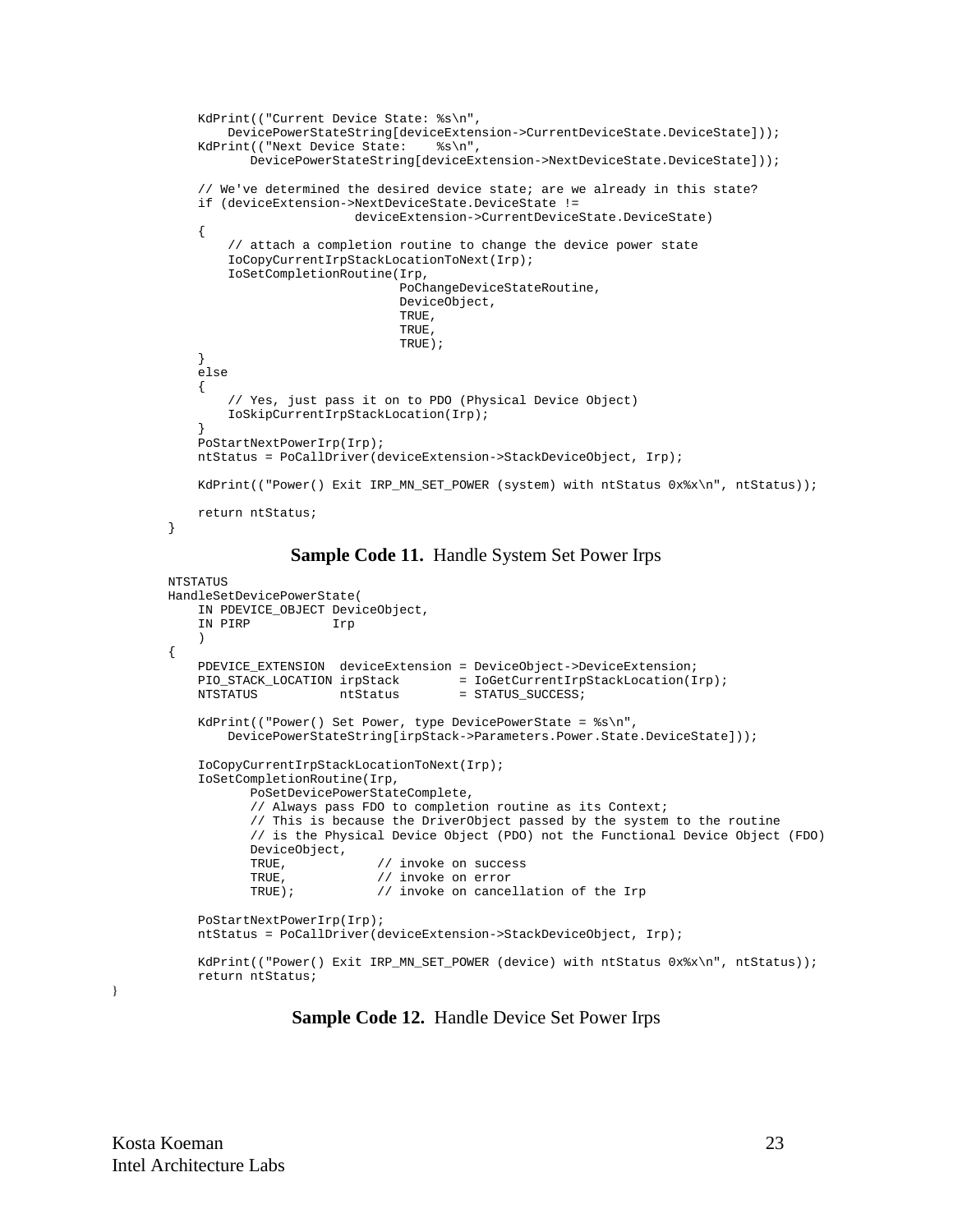```
NTSTATUS
IssueWaitWake(
     IN PDEVICE_OBJECT DeviceObject
    \rightarrow{
     PDEVICE_EXTENSION deviceExtension = DeviceObject->DeviceExtension;
     NTSTATUS ntStatus;
     POWER_STATE powerState;
     KdPrint (("*********************************\n"));
     KdPrint(("IssueWaitWake: Entering\n"));
     if (deviceExtension->WaitWakeIrp != NULL)
    \{ KdPrint(("Wait wake all ready active!\n"));
         return STATUS_INVALID_DEVICE_STATE;
     }
     // Make sure we are capable of waking the machine
     if (deviceExtension->SystemWake <= PowerSystemWorking)
       return STATUS_INVALID_DEVICE_STATE;
     // Send IRP to request wait wake and add a pending IRP flag
     powerState.SystemState = deviceExtension->SystemWake;
     ntStatus = PoRequestPowerIRP(deviceExtension->PhysicalDeviceObject,
                                    IRP_MN_WAIT_WAKE,
                                    powerState,
                                    RequestWaitWakeCompletion,
                                    DeviceObject,
                                    &deviceExtension->WaitWakeIrp);
     if (!deviceExtension->WaitWakeIrp)
    \left\{ \right.KdPrint(("Wait wake is NULL! (0x*x)\n", ntStatus));
         NtStatus = STATUS_UNSUCCESSFUL;
 }
     KdPrint(("IssueWaitWake: exiting with ntStatus 0x%x\n",
                 ntStatus));
     return ntStatus;
}
```
#### **Sample Code 13.** Issue Wait/Wake Function

```
NTSTATUS
PoChangeDeviceStateRoutine(
    IN PDEVICE_OBJECT NullDeviceObject,
     IN PIRP Irp,
     IN PVOID Context
    \lambda{
PDEVICE_OBJECT DeviceObject = (PDEVICE_OBJECT)Context;
 PDEVICE_EXTENSION deviceExtension = DeviceObject->DeviceExtension;
    NTSTATUS RequestIrpStatus = STATUS_SUCCESS;
     DEVICE_POWER_STATE currDeviceState =
                        deviceExtension->CurrentDeviceState.DeviceState;
    DEVICE_POWER_STATE nextDeviceState = deviceExtension->NextDeviceState.DeviceState;
     KdPrint(("Change device state from %s to %s\n",
                 DevicePowerStateString[currDeviceState],
                 DevicePowerStateString[nextDeviceState]));
     // If the lower driver returned PENDING, mark our stack location as pending also.
     if (Irp->PendingReturned)
     {
         IoMarkIrpPending(Irp);
     }
     // No, request that we be put into this state
     // by requesting a new Power Irp from the Pnp manager
     deviceExtension->PowerIrp = Irp;
```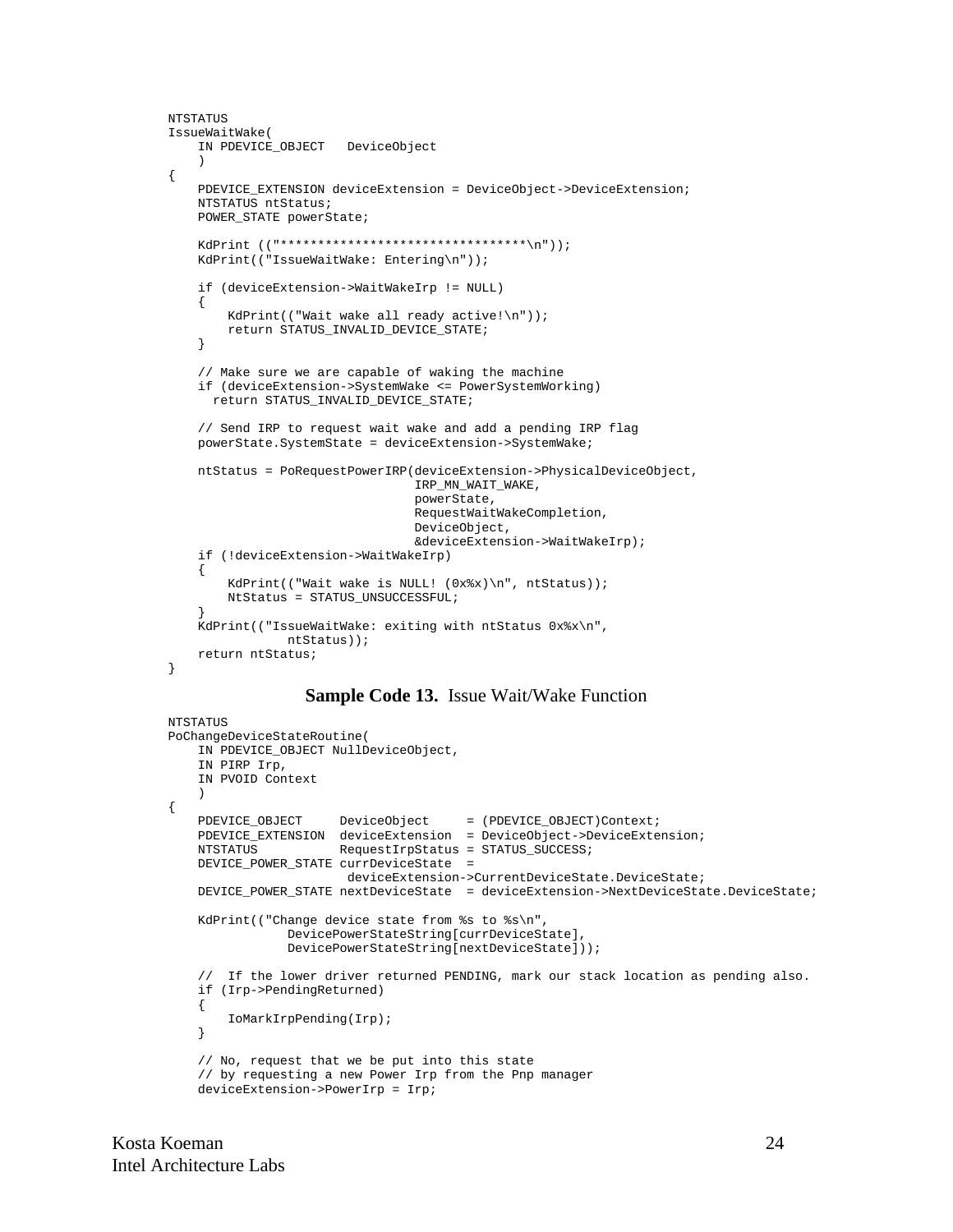```
 if (deviceExtension->NextDeviceState.DeviceState == PowerDeviceD0)
    {
        KdPrint(("Powering up device as a result of system wakeup\n"));
    }
    deviceExtension->SetPowerEventFlag =
            ((deviceExtension->NextDeviceState.DeviceState == PowerDeviceD0) &&
             (deviceExtension->CurrentDeviceState.DeviceState != PowerDeviceD0) &&
             (gHasRemoteWakeupIssue));
    // simply adjust the device state if necessary
    if (currDeviceState != nextDeviceState)
    {
        deviceExtension->IoctlIrp = NULL;
        RequestIrpStatus = SetDevicePowerState(DeviceObject,
                                                nextDeviceState);
 }
    Irp->IoStatus.Status = STATUS_SUCCESS;
    return STATUS_SUCCESS;
```
**Sample Code 14.** Set Device Power Completion Routine Due To Set System Power

```
NTSTATUS
PoSetDevicePowerStateComplete(
    IN PDEVICE_OBJECT NullDeviceObject,
    IN PIRP Irp,
    IN PVOID Context
    ) DeviceState
{
    PDEVICE_OBJECT deviceObject = (PDEVICE_OBJECT) Context;
    PDEVICE_EXTENSION deviceExtension = deviceObject->DeviceExtension;
NTSTATUS ntStatus = Irp->IoStatus.Status;
PIO_STACK_LOCATION irpStack = IoGetCurrentIrpStackLocation (Irp);
    DEVICE_POWER_STATE deviceState = irpStack->Parameters.Power.State.;
    KdPrint(("enter PoSetDevicePowerStateComplete\n"));
```
}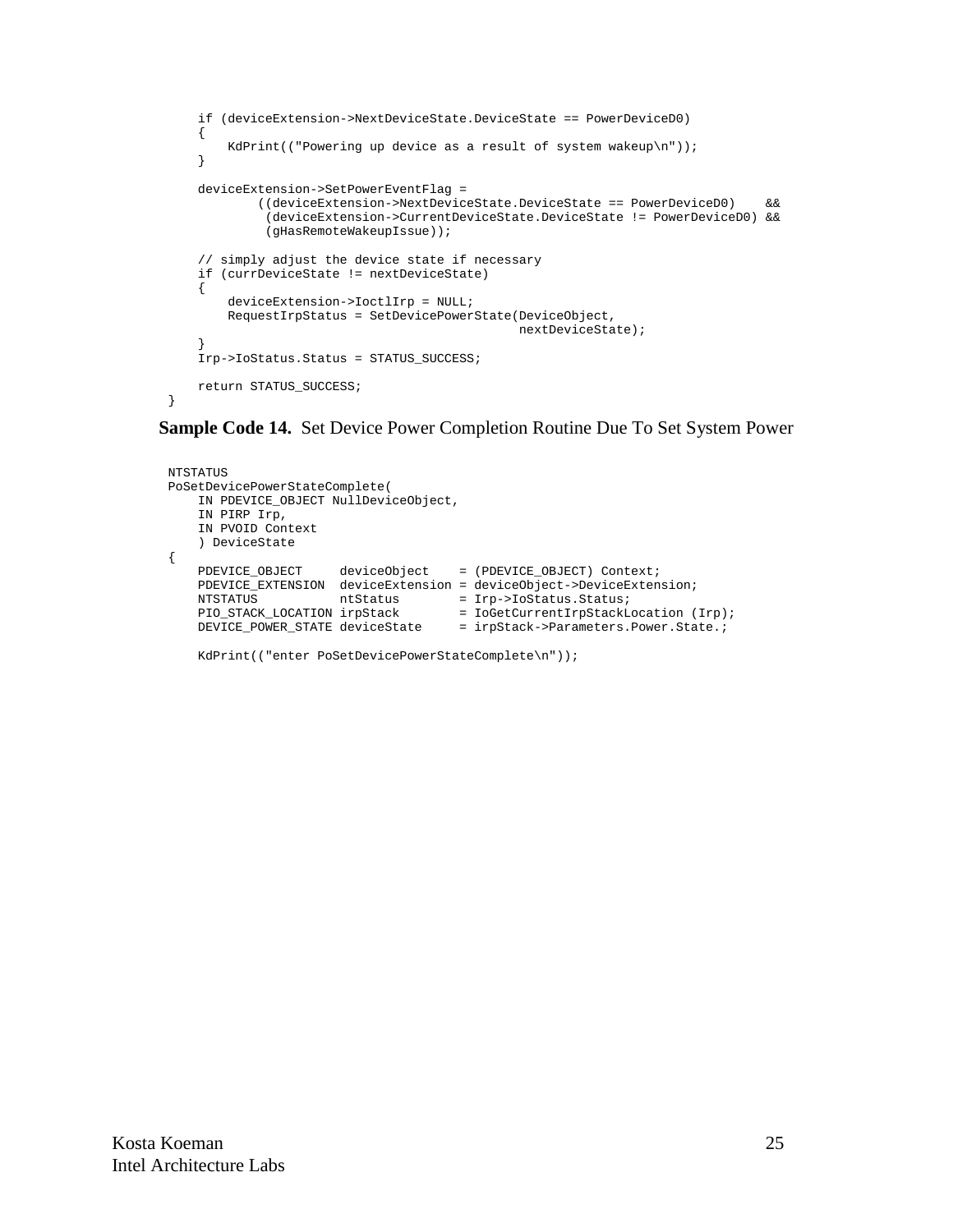```
 // If the lower driver returned PENDING, mark our stack location as pending also.
    if (Irp->PendingReturned)
    {
        IoMarkIrpPending(Irp);
 }
    if (NT_SUCCESS(ntStatus))
    {
        KdPrint(("Updating current device state to %s\n",
                 DevicePowerStateString[deviceState]));
        deviceExtension->CurrentDeviceState.DeviceState = deviceState;
    }
    else
    {
       KdPrint(("Error: Updating current device state to %s failed. NTSTATUS = 0x*x\n",
                 DevicePowerStateString[deviceState],
                 ntStatus));
 }
    KdPrint(("exit PoSetDevicePowerStateComplete\n"));
    return ntStatus;
```
**Sample Code 15.** Completion Routine For Changing Device Power State

```
NTSTATUS
StartThread(
     IN PDEVICE_OBJECT DeviceObject
     )
{
     PDEVICE_EXTENSION deviceExtension = DeviceObject->DeviceExtension;
     NTSTATUS ntStatus;
     HANDLE ThreadHandle;
     ntStatus = PsCreateSystemThread(&ThreadHandle,
                                       (ACCESS_MASK)0,
                                      NIII.
                                       (HANDLE) 0,
                                       NULL,
                                       PowerUpThread,
                                       DeviceObject);
     if (!NT_SUCCESS(ntStatus))
     {
         return ntStatus;
     }
     //
     // Convert the Thread object handle
     // into a pointer to the Thread object
     // itself. Then close the handle.
     //
     ObReferenceObjectByHandle(ThreadHandle,
                                 THREAD_ALL_ACCESS,
                                 NULL,
                                 KernelMode,
                                 &deviceExtension->ThreadObject,
                                 NULL);
     ZwClose( ThreadHandle );
     return ntStatus;
}
```
**Sample Code 16.** Start Thread routine

}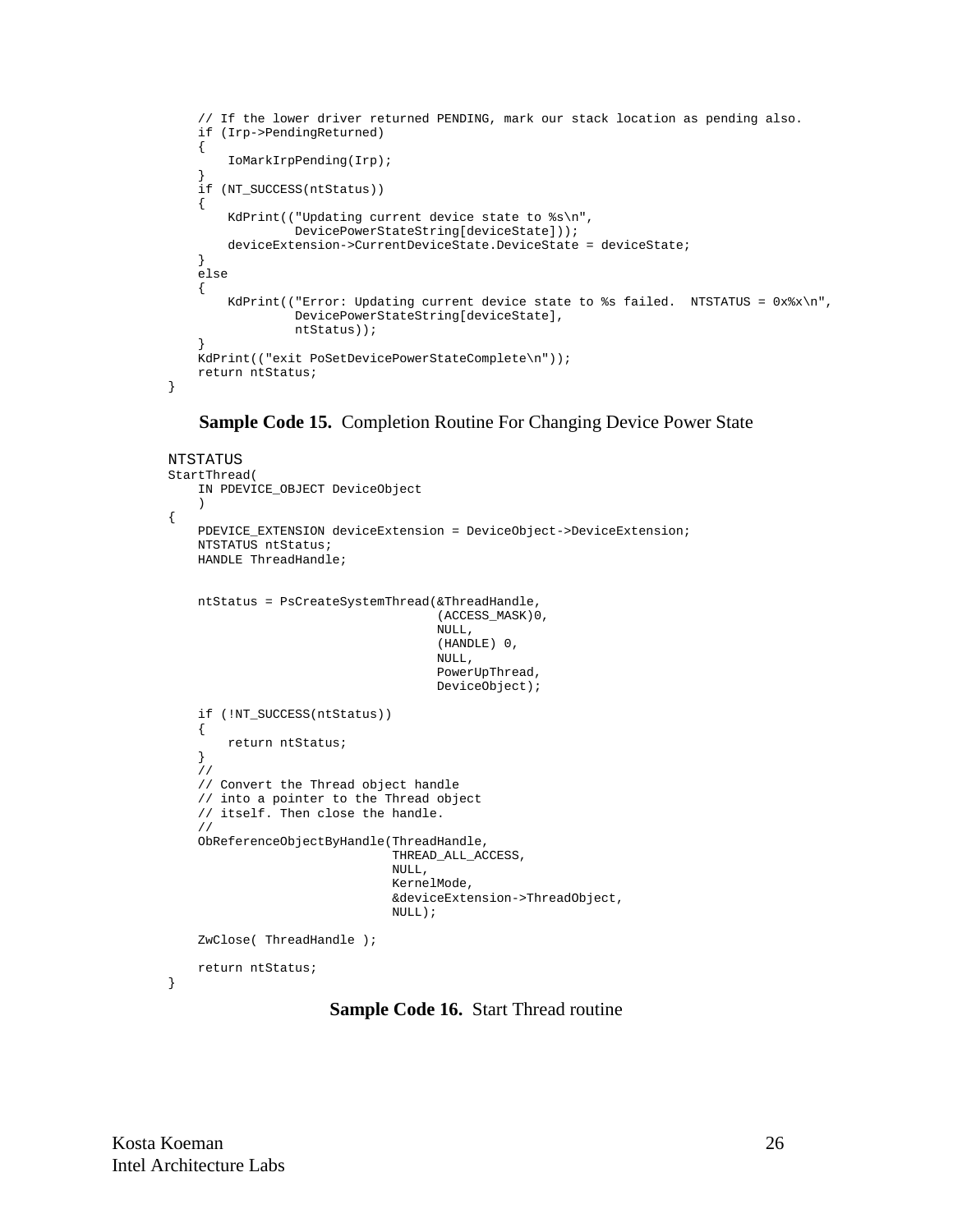```
VOID
PowerUpThread(
      IN PVOID pContext
       \lambda{
    PDEVICE_OBJECT DeviceObject = pContext;
    PDEVICE_EXTENSION deviceExtension = DeviceObject->DeviceExtension;
   PIO_STACK_LOCATION IRPStack;
    PLIST_ENTRY ListEntry;
    PIRP IRP;
    PVOID ioBuffer;
    NTSTATUS ntStatus;
    KeSetPriorityThread(KeGetCurrentThread(),LOW_REALTIME_PRIORITY );
    KdPrint((
       "PowerUpThread: System Thread Started With DeviceObject: 0x%x, devExt: 0x%x\n",
                  DeviceObject,
                   deviceExtension));
    ntStatus = KeWaitForSingleObject(&deviceExtension->PowerUpEvent,
                                    Suspended,
                                    KernelMode,
                                    FALSE,
                                    NULL);
    if (NT_SUCCESS(ntStatus))
     {
        PVOID descriptorBuffer = NULL;
        ULONG siz;
        KdPrint(("Power Up Event signalled - Performing get descriptor call\n"));
        // Here the driver would issue a vendor specific command
        // if it was determined that the device did wake up the system
        // then the necessary functions for handling that event would be called
        // Perform a Get device Descriptor in place of the vendor specific command
        siz = sizeof(USB_DEVICE_DESCRIPTOR);
        descriptorBuffer = ExAllocatePool(NonPagedPool, siz);
        if (!descriptorBuffer)
        {
            ntStatus = STATUS_NO_MEMORY;
        }
        else
        {
            ntStatus = GetDescriptor(DeviceObject,
                                       USB_DEVICE_DESCRIPTOR_TYPE,
\sim 0,
\sim 0,
                                       descriptorBuffer,
 siz);
            ExFreePool(descriptorBuffer);
            descriptorBuffer = NULL;
 }
       KdPrint(("PowerUpThread: Get Descriptor Call: 0x%x\n", ntStatus));
 }
    KdPrint(("PowerUpThread - Terminating\n"));
    PsTerminateSystemThread( STATUS_SUCCESS );
}
```
**Sample Code 17.** System thread for querying a device

An issue exists with the early Intel host controllers in which if a root port is placed in suspend; it may not react correctly to a remote wakeup event (this issue does not exist on currently shipping Intel host controllers). To work around this, the system will pass all set device power requests, however, the device will not physically be put to sleep. However, this

Kosta Koeman 27 Intel Architecture Labs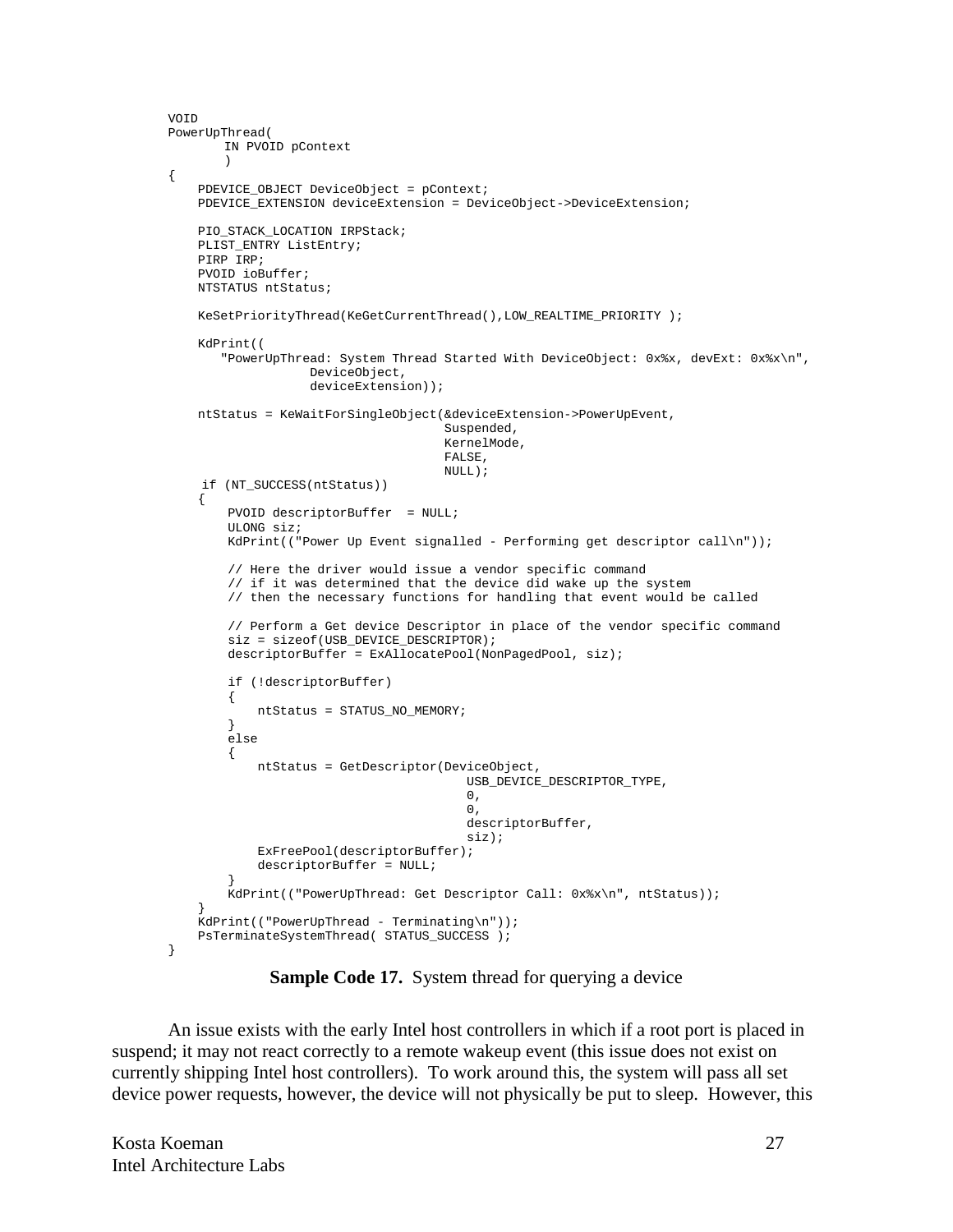does not mean that devices should not attempt to save power by self-suspending when not in use. The latest Intel host controllers and all other host controllers will have their root ports suspended due to a device requesting to be suspended.

#### **Generating Power IRPs**

This section covers the three of the four IRPs that a device driver may generate. Generating an IRP\_MN\_QUERY\_POWER IRP (for a device) is not covered in this section.

#### IRP\_MN\_POWER\_SEQUENCE

To generate a IRP\_MN\_POWER\_SEQUENCE IRP, the driver calls *IoAllocateIRP*() to allocate the IRP, then calls *PoCallDriver*() to pass the IRP down the stack. This paper defers to reader to [12] for more information.

#### IRP\_MN\_SET\_POWER (Device only)

A device driver can only generate an IRP\_MN\_SET\_POWER IRP for the device, not the system. In other words, a driver may suspend its device but not the whole system. To generate a set device power IRP, the driver calls *PoRequestPowerIRP*() as shown in the sample code below.

```
NTSTATUS
NTSTATUS
SetDevicePowerState(
    IN PDEVICE OBJECT DeviceObject,
    IN DEVICE_POWER_STATE DevicePowerState)
{
 PDEVICE_EXTENSION deviceExtension = DeviceObject->DeviceExtension;
NTSTATUS htStatus = STATUS_SUCCESS;
   PDEVICE_EAIL...<br>NTSTATUS ntStatus<br>
mATE powerState;
     powerState.DeviceState = DevicePowerState;
    ntStatus = PoRequestPowerIrp(deviceExtension->PhysicalDeviceObject,
                                  IRP_MN_SET_POWER,
                                  powerState,
                                  ChangeDevicePowerStateCompletion,
                                  DeviceObject,
                                  NULL);
    return ntStatus;
}
```
#### **Sample Code 18.** Generating a Set Device Power IRP

```
NTSTATUS
ChangeDevicePowerStateCompletion(
   IN PDEVICE_OBJECT DeviceObject,
IN UCHAR MinorFunction,
IN POWER_STATE PowerState,
 IN PVOID Context,
  IN PVOID Context,<br>IN PIO_STATUS_BLOCK IoStatus
    )
{
  PDEVICE_OBJECT deviceObject = (PDEVICE_OBJECT)Context;
    PDEVICE_EXTENSION deviceExtension = deviceObject->DeviceExtension;
NTSTATUS htStatus = STATUS_SUCCESS;
PIRP irp = deviceExtension->IoctlIrp;
```
Kosta Koeman 28 Intel Architecture Labs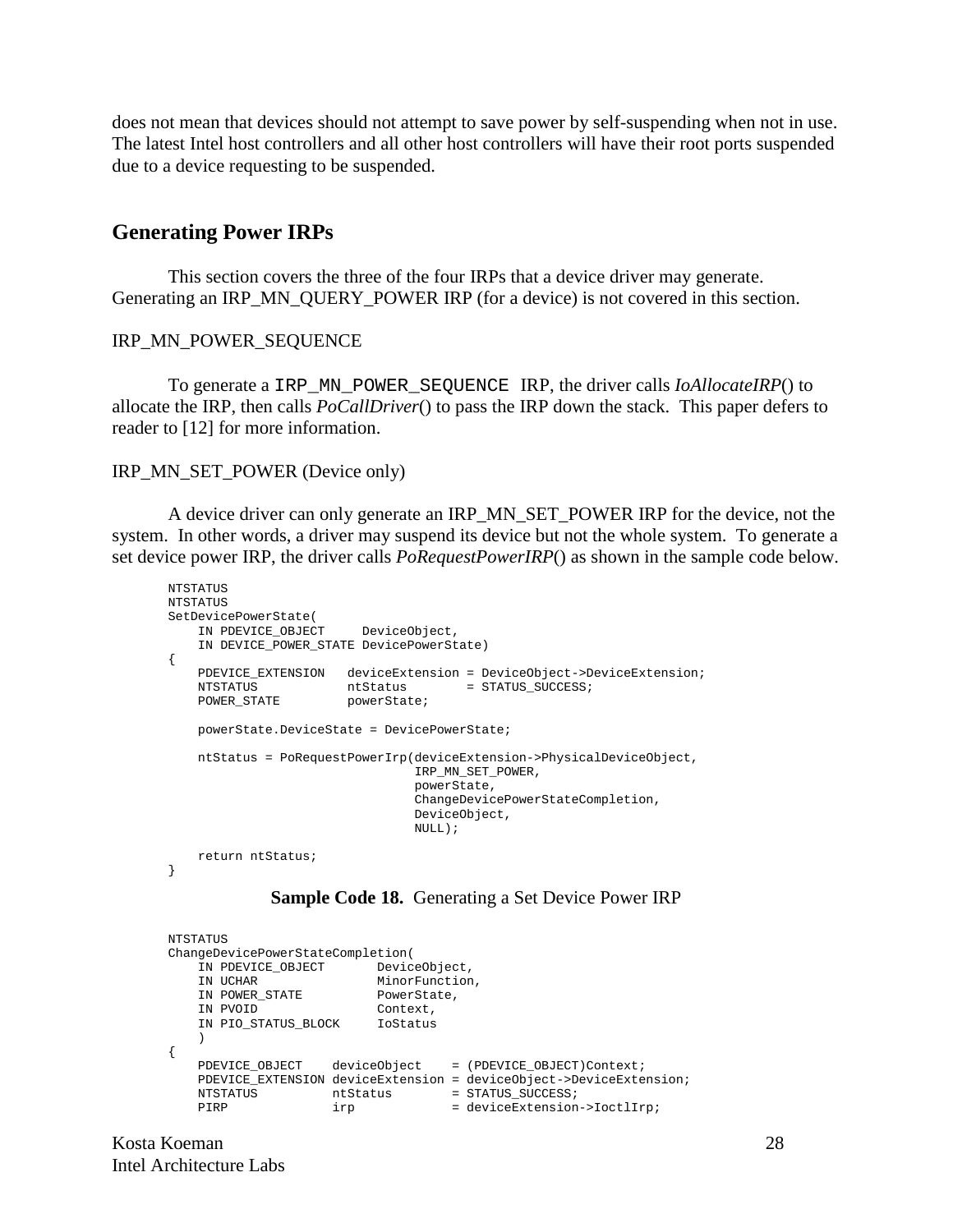```
 if (irp)
    {
        IoCompleteRequest(irp, IO_NO_INCREMENT);
 }
    if (deviceExtension->SetPowerEventFlag)
    {
        // since we are powering up, set the event
 // so that the thread can query the device to see
 // if it generated the remote wakeup
        KdPrint(("Signal Power Up Event for Win98 Gold/SE/ME\n"));
        KeSetEvent(&deviceExtension->PowerUpEvent, 0, FALSE);
        deviceExtension->SetPowerEventFlag = FALSE;
    }
    KdPrint(("Exiting ChangeDevicePowerStateCompletion\n"));
    return ntStatus;
```
**Sample Code 19.** Completion for Driver Generated Set (Device) Power IRP

}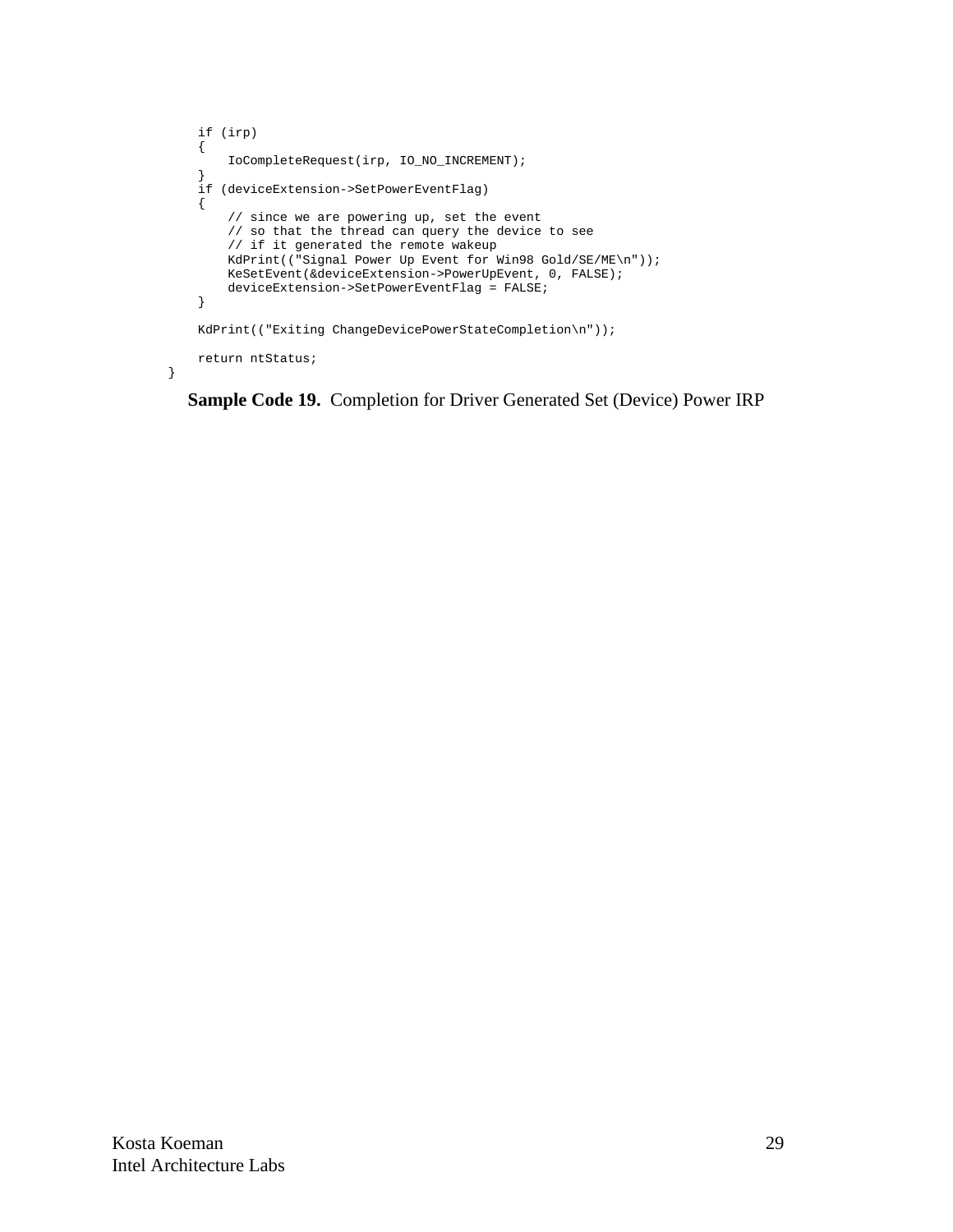#### IRP\_MN\_WAIT\_WAKE

To generate a wait/wake IRP, the driver calls *PoRequestPowerIRP*(). The code below is the same code as shown in **Sample Code 7**.

```
powerState.SystemState = deviceExtension->SystemWake;
ntStatus = PoRequestPowerIrp(deviceExtension->PhysicalDeviceObject,
                             IRP_MN_WAIT_WAKE,
                              powerState,
                              RequestWaitWakeCompletion,
                              DeviceObject,
                              &deviceExtension->WaitWakeIrp);
```
#### **Sample Code 20.** Generating a Wait/Wake IRP

## **IRP Sequences**

This section discusses the sequences of IRP that device's see during system/device suspend/resume events as seen in the provided sample code in this paper.

#### System Suspend

When the system goes into any sleep state, a query power IRP is broadcasted to all the drivers. Assuming that all drivers pass the query IRP, the system broadcasts set power IRPs (of type system). If the device is capable of waking the system from this power state, the driver issues a wait/wake IRP. Finally, the device driver then generates a set power IRP for the device to place it in the appropriate device sleep state.

#### System Resume

When a system resumes, a query IRP is not dispatched since all devices support the *S0* state. The system issues a system set power IRP. In response, a driver may cancel its pending wait/wake IRP. The driver then generates a set power IRP to set the device to *D0*.

#### System Resume due to Device Wakeup (Windows® 98 Gold/SE/ME)

Due to the wait/wake issue as previously discussed, the sequence of events is the same as a system resume. The driver should then query its device if it generated a wakeup event.

#### System Resume due to Device Wakeup (Windows® 2000)

When a USB device wakes up the system, the wait/wake completion routine is called before the system is powered back to *S0*. The completion routine then generates a set power IRP for the device. The system will then wake up the system with a system set power IRP.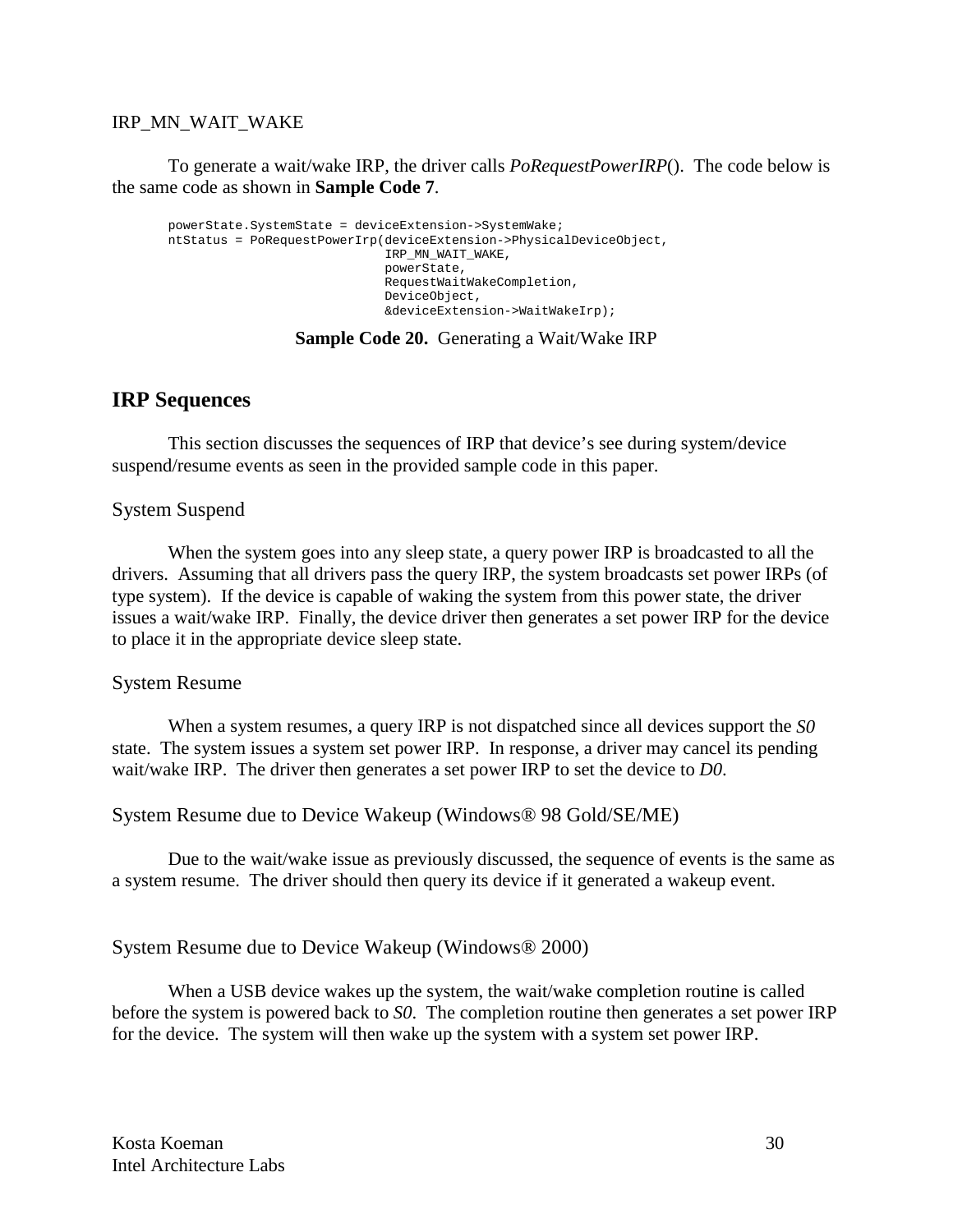| <b>System Event</b>         | Code Sequence                            |
|-----------------------------|------------------------------------------|
| <b>System Suspend</b>       | 1. IRP_MN_QUERY_POWER IRP                |
|                             | 2. System-generated IRP_MN_SET_POWER IRP |
|                             | 3. Device-generated IRP_MN_SET_POWER IRP |
| <b>System Resume</b>        | 1. System-generated IRP_MN_SET_POWER IRP |
|                             | 2. Wait/wake completion (cancelled)      |
|                             | 3. Device-generated IRP_MN_SET_POWER IRP |
| System Resume due to device | 1. System-generated IRP_MN_SET_POWER     |
| wakeup                      | 2. Wait/wake completion (cancelled)      |
| (Windows® 98 Gold/SE/ME)    | 3. Driver-generated IRP_MN_SET_POWER     |
| System Wakeup due to device | 1. Wait/wake completion (success)        |
| wakeup                      | 2. Driver-generated IRP_MN_SET_POWER     |
| (Windows $\&$ 2000)         | 3. System-generated IRP_MN_SET_POWER     |

**Table 6.** Code Sequences for System Power Management Events

#### Device Suspend

For a device to suspend itself, the driver simply generates a set power IRP to a device sleep state.

#### Device Resume

For a device to resume itself, it simply issues a set power IRP to *PowerDeviceD0*.

### Device Wakeup (Windows® 2000)

When a device wakes itself, the wait/wake completion routine is called which generates a set power IRP to *PowerDeviceD0*.

| Device Event   | Code Sequence                            |
|----------------|------------------------------------------|
| Device Suspend | Device-generated IRP_MN_SET_POWER IRP    |
| Device Resume  | Device-generated IRP_MN_SET_POWER IRP    |
| Device Wakeup  | 1. Wait/wake completion routine          |
| (Windows@2000) | 2. Device-generated IRP_MN_SET_POWER IRP |

**Table 7.** Code Sequences for Device Power Management Events

## **Worst Case Scenario**

The driver must also accommodate the worst-case scenario for system suspend: the USB host controller is turned off. The driver recognizes this scenario by a set system power IRP to a suspend state, followed by a PnP remove IRP, and finally an unload IRP. The driver must gracefully handle this sequence of IRPs.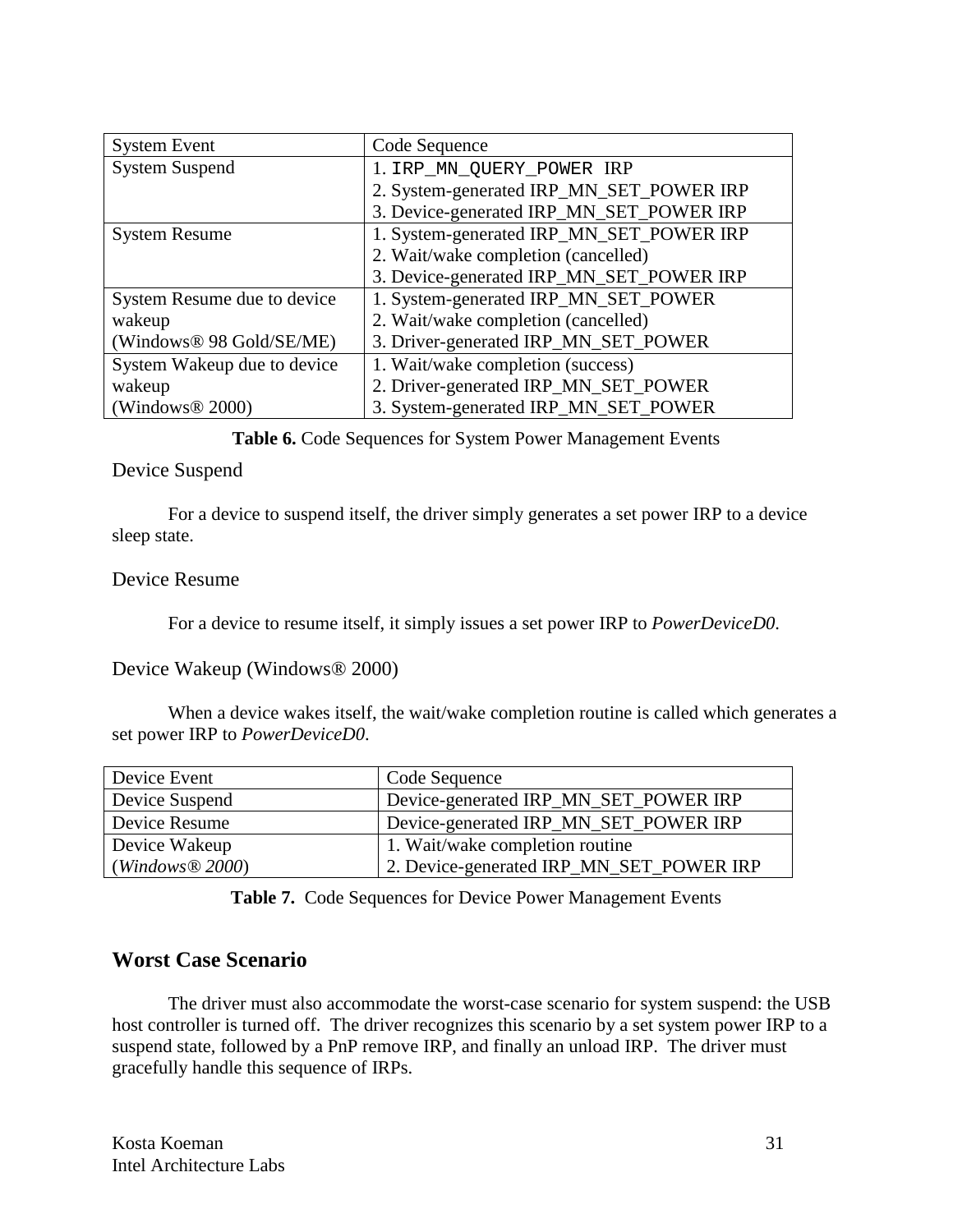# **Improper Power Management Consequences**

When any device receives a set system power IRP, it should set its device power to the appropriate state (as specified in the device capabilities structure saved in the device extension).

If this is not implemented (i.e., the driver simply passes the power IRP down the stack), during system suspend, the device will receive the PnP IRP\_MN\_REMOVE\_DEVICE IRP followed by an IRP\_MJ\_UNLOAD. This means that the driver is actually unloaded from the system. On resume, the driver will be reloaded with the DRIVER ENTRY routine being executed which is followed by the normal PnP IRPs that are dispatched during enumeration (i.e. IRP\_MN\_START\_DEVICE, IRP\_MN\_QUERY\_CAPABILITIES, etc.). If an application has a handle to the driver, that handle will be valid when the system resumes.

Using a CATC<sup>TM</sup> bus analyzer, one will see the device's parent port being disabled before the system is suspended; hence the driver also receives PnP remove IRP. As stated above, an unload IRP will be dispatched to the driver as well.

| Packet#<br>18 | s. | Sunc<br>00000001 | <b>SETUP</b><br>0xB4 | ADDR ENDP CRC5 EOP<br><b>Hidle</b><br>2<br>3.00<br>0x15<br>2<br>0 |
|---------------|----|------------------|----------------------|-------------------------------------------------------------------|
| Packet#       |    | Sunc             | DATA0                | <b>I</b> Idle<br>CRC16 EOP<br>DATA                                |
| 19            | s. | 00000001         | 0xC3                 | 0xB70A<br>2.50<br>23 01 01 00 02 00 00 00                         |
|               |    |                  |                      |                                                                   |
| Packet#       |    | Sunc             | ACK                  | EOP<br>Idle                                                       |
| 20            | s. | 00000001         | 0x4B                 | 2.50<br>11841                                                     |

**CATCTM Trace 2.** Disabling Parent Port Of Device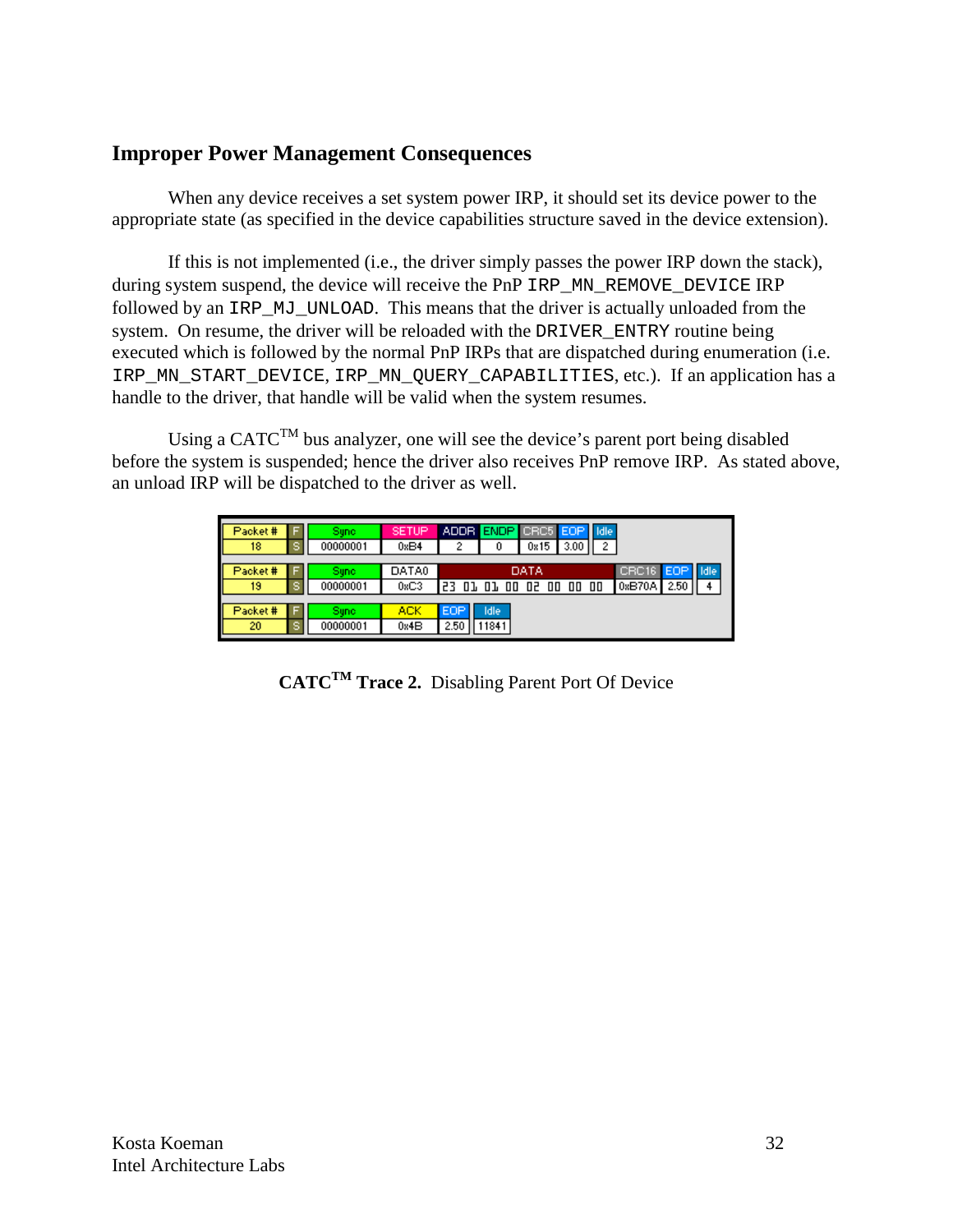# **Appendix – Source Code**

```
// ***************************************
//
// File: sample.c
//
// ***************************************
#define DRIVER
#define INITGUID
#pragma warning(disable:4214) // bitfield nonstd
#include "wdm.h"
#pragma warning(default:4214)
#include "stdarg.h"
#include "stdio.h"
#pragma warning(disable:4200) //non std struct used
#include "usbdi.h"
#pragma warning(default:4200)
#include <initguid.h>
#include "guid.h"
#include "usbdlib.h"
#include "ioctl.h"
#include "sample.h"
#include "pnp.h"
#include "power.h"
USBD_VERSION_INFORMATION gVersionInformation;
BOOLEAN gHasRemoteWakeupIssue;
#define ULONG_PTR PULONG
#pragma alloc_text(PAGE, PnPAddDevice)
UCHAR *SystemCapString[] = {
    "PowerSystemUnspecified",
    "PowerSystemWorking",
    "PowerSystemSleeping1",
    "PowerSystemSleeping2",
    "PowerSystemSleeping3",
    "PowerSystemHibernate",
    "PowerSystemShutdown",
    "PowerSystemMaximum"
};
UCHAR *DeviceCapString[] = {
   "PowerDeviceUnspecified",
    "PowerDeviceD0",
    "PowerDeviceD1",
    "PowerDeviceD2",
    "PowerDeviceD3",
    "PowerDeviceMaximum"
};
```
UNICODE\_STRING gRegistryPath;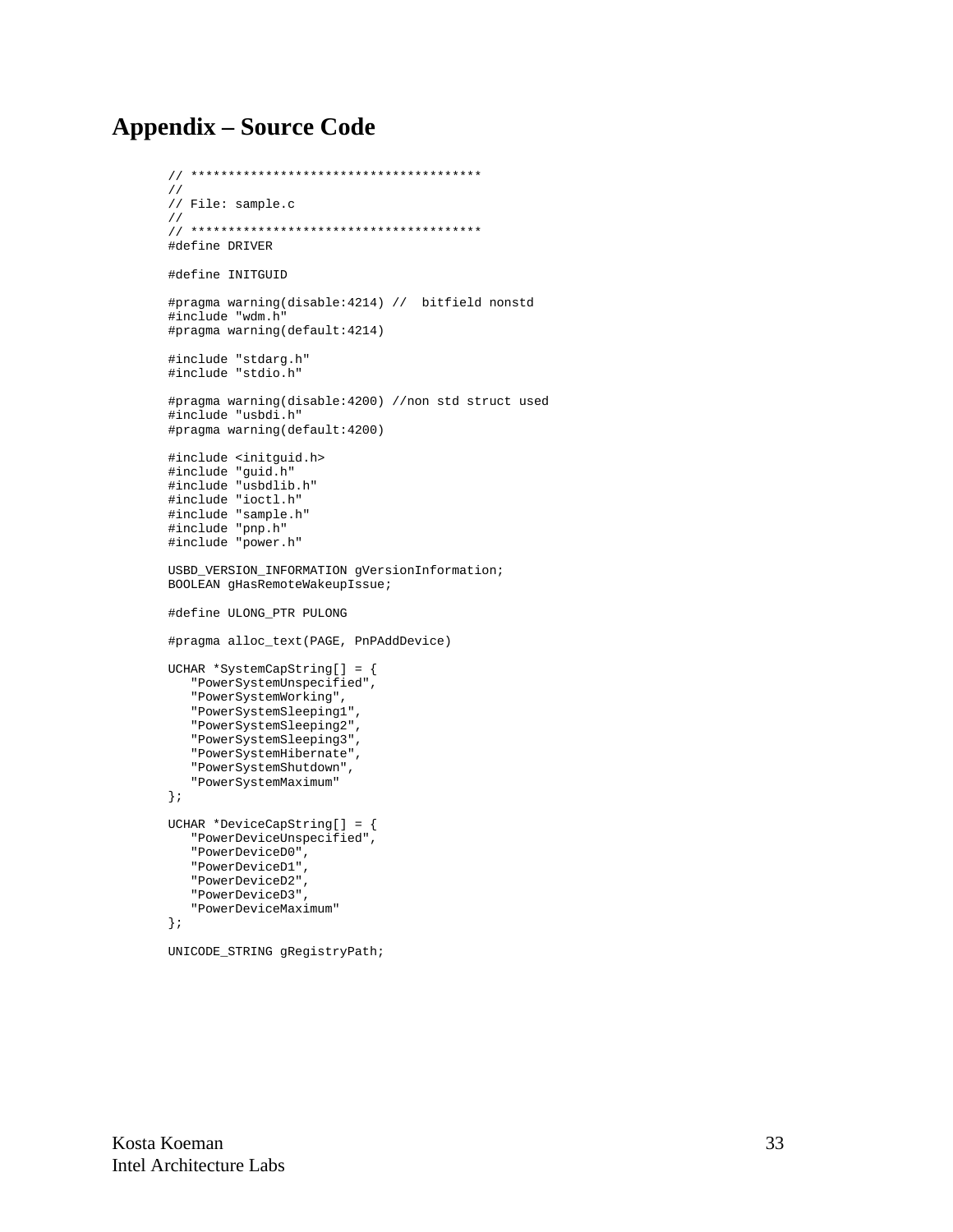```
// *********************************************************************
// Function: DriverEntry
// Purpose: Initializes dispatch routine for<br>// driver object
// driver object
// *********************************************************************
NTSTATUS
DriverEntry(
    IN PDRIVER_OBJECT DriverObject,
    IN PUNICODE_STRING RegistryPath
\qquad \qquad{
    NTSTATUS ntStatus = STATUS_SUCCESS;
    KdPrint (("entering (PM) DriverEntry (build time/date: %s/%s\n", _TIME__, _DATE__));
     KdPrint (("Registry path is %ws\n", RegistryPath->Buffer));
     // called when Ring 3 app calls CreateFile()
     DriverObject->MajorFunction[IRP_MJ_CREATE] = Create;
     // called when Ring 3 app calls CloseHandle()
     DriverObject->MajorFunction[IRP_MJ_CLOSE] = Close;
     DriverObject->DriverUnload = Unload;
     // called when Ring 3 app calls DeviceIoCtrl
     DriverObject->MajorFunction[IRP_MJ_DEVICE_CONTROL] = ProcessIoctl;
     // handle WMI irps
     DriverObject->MajorFunction[IRP_MJ_SYSTEM_CONTROL] = DispatchWMI;
     DriverObject->MajorFunction[IRP_MJ_PNP] = DispatchPnP;
     DriverObject->MajorFunction[IRP_MJ_POWER] = DispatchPower;
     // called when device is plugged in
     DriverObject->DriverExtension->AddDevice = PnPAddDevice;
     // determine the os version and store in a global.
     USBD_GetUSBDIVersion(&gVersionInformation);
    KdPrint (("USBDI Version = 0x%x", gVersionInformation.USBDI_Version));
     // Note: the WDM major, minor version for Win98 ME is 1, 05 respectively
     gHasRemoteWakeupIssue =
                   ((gVersionInformation.USBDI_Version < USBD_WIN2K_WIN98_ME_VERSION) ||
                   ((gVersionInformation.USBDI_Version == USBD_WIN2K_WIN98_ME_VERSION) &&
                   (IoIsWdmVersionAvailable((UCHAR)1, (UCHAR)05))));
     gRegistryPath.Buffer = (PWSTR)ExAllocatePool(NonPagedPool, RegistryPath->Length);
     ntStatus = gRegistryPath.Buffer != NULL ? STATUS_SUCCESS : STATUS_NO_MEMORY;
     if (NT_SUCCESS(ntStatus))
     {
         RtlCopyMemory(gRegistryPath.Buffer,
                       RegistryPath->Buffer,
                       RegistryPath->Length);
         gRegistryPath.Length = RegistryPath->Length;
         gRegistryPath.MaximumLength = RegistryPath->MaximumLength;
     }
     KdPrint (("exiting (PM) DriverEntry (%x)\n", ntStatus));
     return ntStatus;
}
```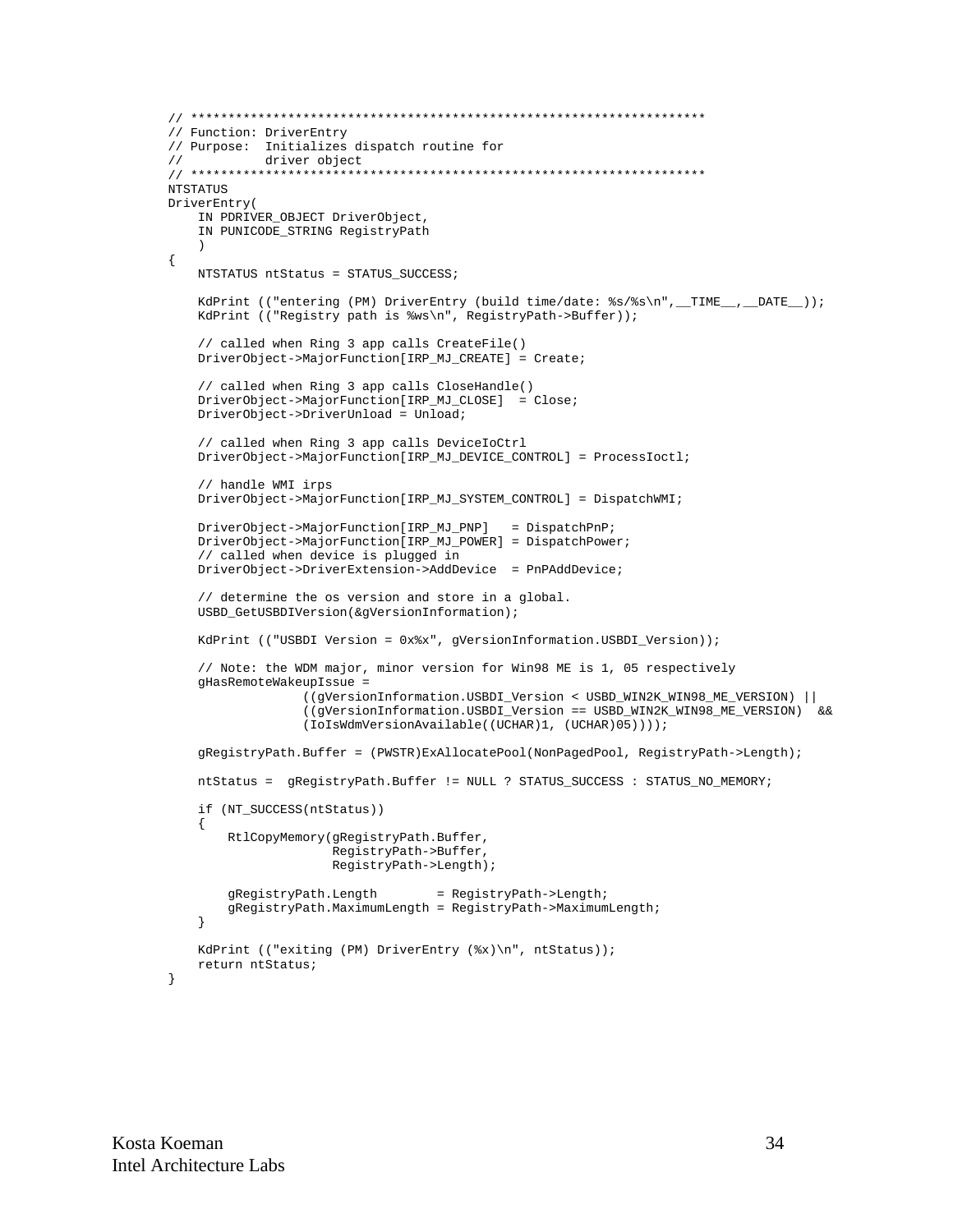```
// *********************************************************************
// Function: GenericCompletion
// Purpose: Simply sets an event set by a thread that attached this \frac{1}{10} routine to an irp
            routine to an irp
// *********************************************************************
NTSTATUS
GenericCompletion(
    IN PDEVICE_OBJECT DeviceObject,
     IN PIRP Irp,
     IN PKEVENT Event)
{
    KeSetEvent(Event, IO_NO_INCREMENT, FALSE);
    return STATUS_MORE_PROCESSING_REQUIRED;
}
// ***********************************************
// Function: DispatchWMI
// Purpose: Handle any WMI irps
// ***********************************************
NTSTATUS
DispatchWMI(
     IN PDEVICE_OBJECT DeviceObject,
     IN PIRP Irp
     )
{
    PDEVICE_EXTENSION deviceExtension = DeviceObject->DeviceExtension;<br>NTSTATUS ntStatus;
                        ntStatus;
     KdPrint (("WMI: Entering\n"));
     IoSkipCurrentIrpStackLocation(Irp);
     ntStatus = IoCallDriver(deviceExtension->StackDeviceObject, Irp);
     return ntStatus;
}
// ***********************************************
// Function: Unload
// Purpose: Called when driver is unloaded. Also<br>// free any resources allocated in
             free any resources allocated in
// DriverEntry()
// ***********************************************
VOID
Unload(
     IN PDRIVER_OBJECT DriverObject
     )
{
     KdPrint (("Unload\n"));
     if (gRegistryPath.Buffer != NULL)
     {
         ExFreePool(gRegistryPath.Buffer);
         gRegistryPath.Buffer = NULL;
     }
}
```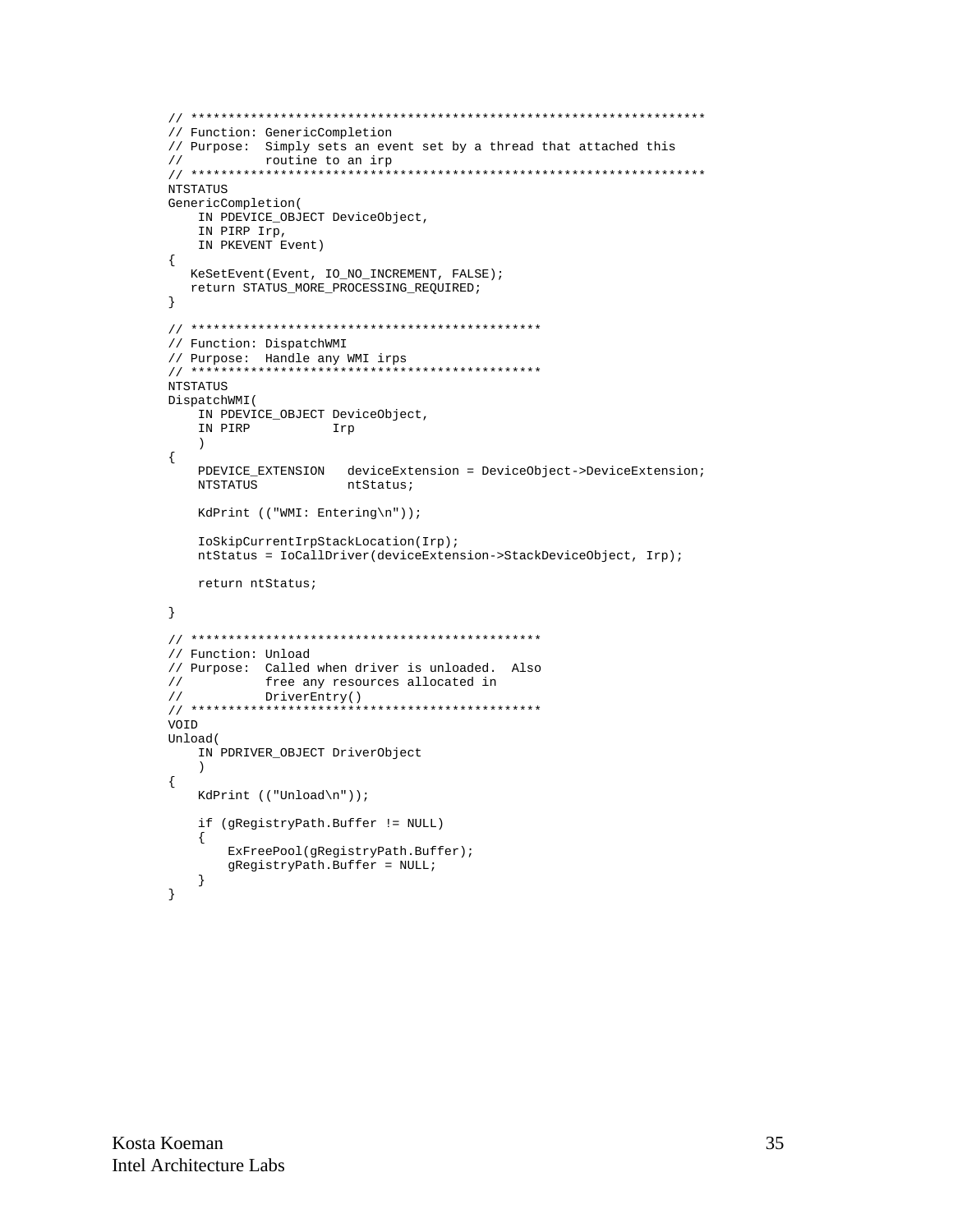```
// ***********************************************
// Function: RemoveDevice
// Purpose: Remove instance of a device
// ***********************************************
NTSTATUS
RemoveDevice(
     IN PDEVICE_OBJECT DeviceObject
     )
     PDEVICE_EXTENSION deviceExtension = DeviceObject->DeviceExtension;
    NTSTATUS ntStatus = STATUS_SUCCESS;
     UNICODE_STRING deviceLinkUnicodeString;
     KdPrint (("*****************************\n"));
     KdPrint (("RemoveDevice: Entering\n"));
     if (deviceExtension->WaitWakeIrp)
     {
          KdPrint(("Cleanup: Cancelling WaitWake irp\n"));
          IoCancelIrp(deviceExtension->WaitWakeIrp);
     }
     RtlInitUnicodeString (&deviceLinkUnicodeString,
                                deviceExtension->DeviceLinkNameBuffer);
     IoDeleteSymbolicLink(&deviceLinkUnicodeString);
     if (deviceExtension->ConfigurationDescriptors)
         {
         int i = 0; for (i = 0; i < deviceExtension->DeviceDescriptor->bNumConfigurations; i++)
\{ if (deviceExtension->ConfigurationDescriptors[i])
\left\{ \begin{array}{ccc} 0 & 0 & 0 \\ 0 & 0 & 0 \\ 0 & 0 & 0 \\ 0 & 0 & 0 \\ 0 & 0 & 0 \\ 0 & 0 & 0 \\ 0 & 0 & 0 \\ 0 & 0 & 0 \\ 0 & 0 & 0 \\ 0 & 0 & 0 \\ 0 & 0 & 0 \\ 0 & 0 & 0 \\ 0 & 0 & 0 \\ 0 & 0 & 0 & 0 \\ 0 & 0 & 0 & 0 \\ 0 & 0 & 0 & 0 \\ 0 & 0 & 0 & 0 & 0 \\ 0 & 0 & 0 & 0 & 0 \\ 0 & 0 & 0 & 0 & 0 \\ 0 & 0 & 0 & 0 ExFreePool(deviceExtension->ConfigurationDescriptors[i]);
               deviceExtension->ConfigurationDescriptors[i] = NULL;
 }
 }
          ExFreePool(deviceExtension->ConfigurationDescriptors);
          deviceExtension->ConfigurationDescriptors = NULL;
     }
     if (deviceExtension->DeviceDescriptor)
     {
          ExFreePool(deviceExtension->DeviceDescriptor);
          deviceExtension->DeviceDescriptor = NULL;
     }
     // Delete the link to the Stack Device Object, and delete the
     // Functional Device Object we created
     IoDetachDevice(deviceExtension->StackDeviceObject);
     IoDeleteDevice (DeviceObject);
    KdPrint(("RemoveDevice Exiting With ntStatus 0x%x\n", ntStatus));
     return ntStatus;
```
}

{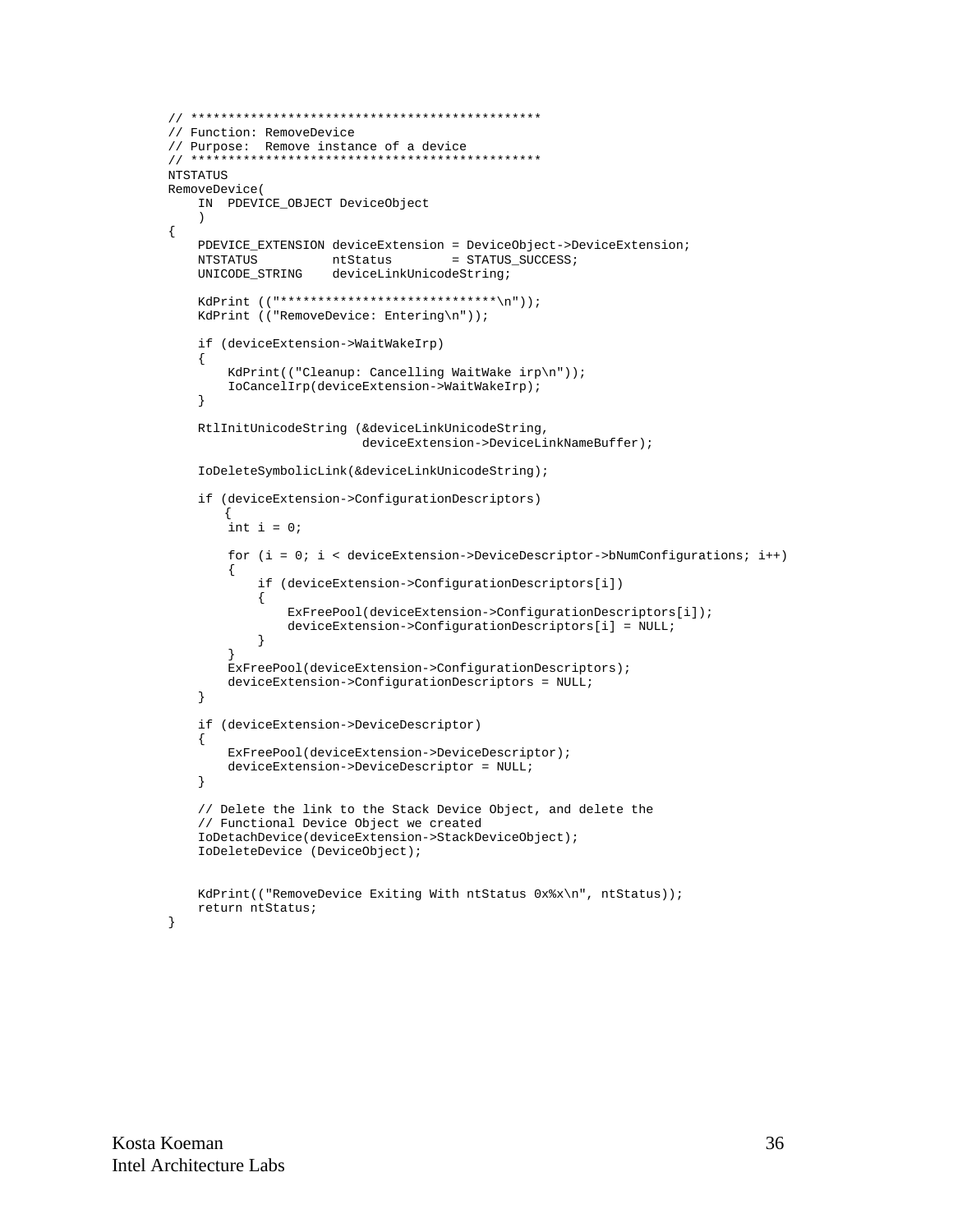```
// Function: FreeInterfaceList
// Purpose: Free the memory allocated for the
\frac{1}{2}interface list
VOID
FreeInterfaceList(
      IN PDEVICE_OBJECT DeviceObject
       \lambda\{PDEVICE_EXTENSION deviceExtension = DeviceObject->DeviceExtension;
   ULONG ulCurrentConfigurationIndex = deviceExtension->ulCurrentConfigurationIndex;
   PUSB_CONFIGURATION_DESCRIPTOR ConfigurationDescriptor =
                deviceExtension->ConfigurationDescriptors[ulCurrentConfigurationIndex];
   ULONG interfaceNumber = 0;
   if (deviceExtension->InterfaceList)
   \{for (interfaceNumber = 0;
            \verb|interfaceNumber & ConfigurationDescription> \verb|+box->bNumInterfaces|;interfaceNumber++)
       ₹
           ExFreePool(deviceExtension->InterfaceList[interfaceNumber]);
           deviceExtension->InterfaceList[interfaceNumber] = NULL;
       ₹
       ExFreePool(deviceExtension->InterfaceList);
       deviceExtension->InterfaceList = NULL;
   \rightarrowreturn;
\}// Function: StopDevice
// Purpose: Unconfigure the device
NTSTATUS
StopDevice(
   IN PDEVICE_OBJECT DeviceObject
   \lambda\{PDEVICE_EXTENSION deviceExtension = DeviceObject->DeviceExtension;
   NTSTATUS ntStatus = STATUS_SUCCESS;
   PURB urb;
   ULONG siz;
   ULONG length;
   KdPrint (("StopDevice: Entering\n"));
   // Send the select configuration urb with a NULL pointer for the configuration
   // handle, this closes the configuration and puts the device in the 'unconfigured'
   // state.
   siz = sizeof(struct _URB_SELECT_CONFIGURATION);
   urb = ExAllocatePool(NonPagedPool, siz);
   if (urb)
   \left\{ \right.NTSTATUS status;
       UsbBuildSelectConfigurationRequest(urb,
                                       (USHORT) siz,
                                       NULL);
       status = CallUSBD(DeviceObject, urb, &length);
       KdPrint (("Device Configuration Closed status = 0x*x usb status = 0x*x.\n",
                status,
                urb->UrbHeader.Status));
       ExFreePool(urb);
```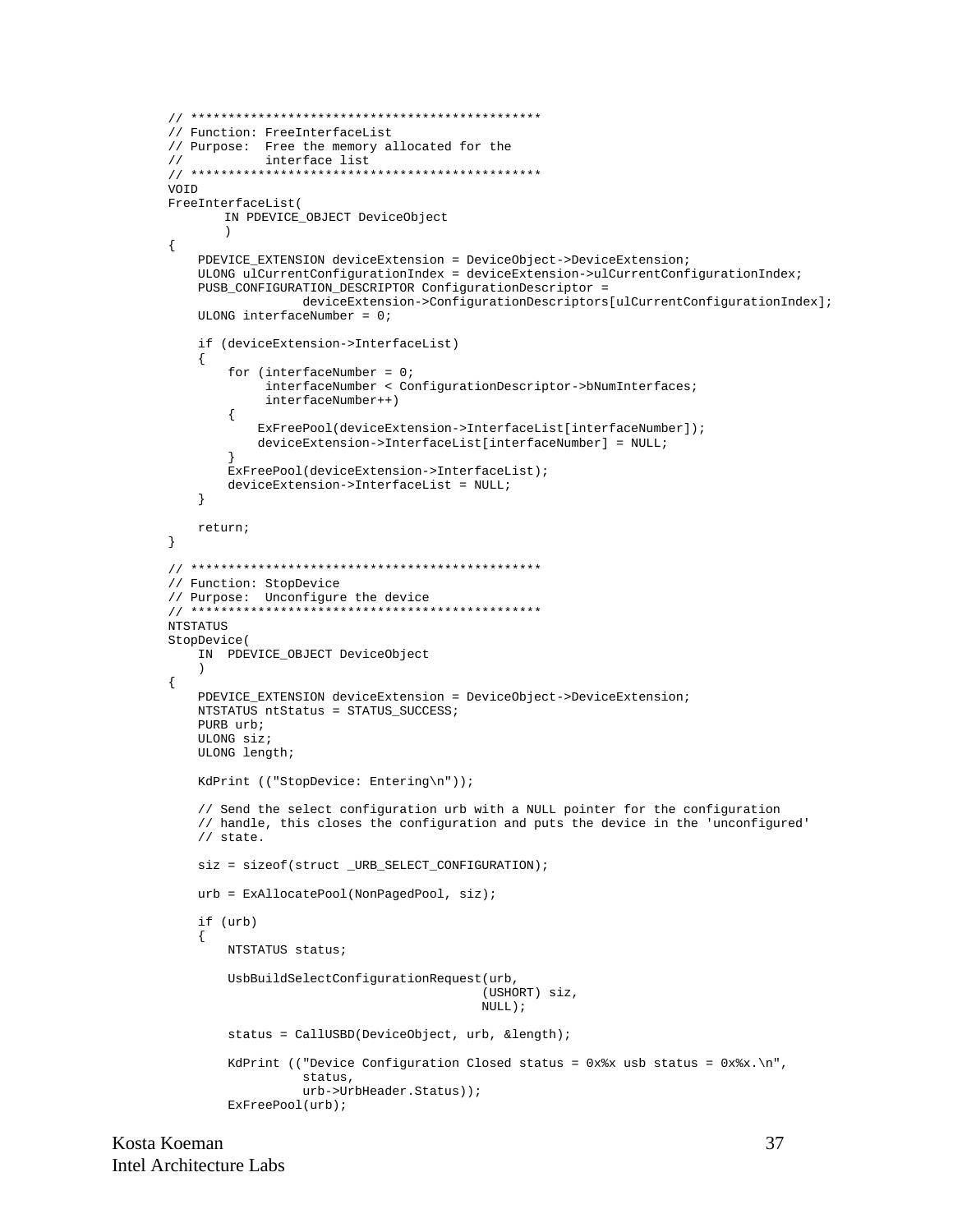```
\}else
   \{ntStatus = STATUS NO MEMORY;
   \}KdPrint (("StopDevice Exiting With ntStatus 0x%x\n", ntStatus));
   return ntStatus;
\}// Function: PnPAddDevice
// Purpose: Create new instance of the device
NTSTATUS
PreaddDevice(
   IN PDRIVER_OBJECT DriverObject,
   IN PDEVICE OBJECT PhysicalDeviceObject
\{NTSTATUS
                          ntStatus = STATUS_SUCCESS;
                          deviceObject = NULL;PDEVICE_OBJECT
   PDEVICE_EXTENSION
                          deviceExtension;
   KdPrint(("PnPAddDevice: Entering\n"));
   // create our funtional device object (FDO)
   ntStatus = CreateDeviceObject(DriverObject,
                                       PhysicalDeviceObject,
                                       &deviceObject);
   if (NT_SUCCESS(ntStatus))
   \{deviceExtension = deviceObject->DeviceExtension;
       deviceObject \rightarrow False = DO\_POWER\_PAGABLE;
       deviceObject->Flags &= ~DO_DEVICE_INITIALIZING;
       deviceExtension->PhysicalDeviceObject = PhysicalDeviceObject;
       // Attach to the StackDeviceObject. This is the device object that what we
       // use to send Irps and Urbs down the USB software stack
       deviceExtension->StackDeviceObject =
                        IoAttachDeviceToDeviceStack(deviceObject, PhysicalDeviceObject);
       ASSERT (deviceExtension->StackDeviceObject != NULL);
       // initialize original power level as fully on
       deviceExtension->CurrentDeviceState.DeviceState = PowerDeviceD0;
       deviceExtension->CurrentSystemState.SystemState = PowerSystemWorking;
       deviceExtension->WaitWakeIrp = NULL;
       deviceExtension->PhPstate = eRemoved;deviceExtension->InterfaceList = NULL;
       if (gHasRemoteWakeupIssue)
       \{// no need to initialize unless we are running on Win98 Gold/SE/ME
           \verb|KdPrint|(\verb|"Initializing PowerUpEvent\n|))|;KeInitializeEvent(&deviceExtension->PowerUpEvent,
                             SynchronizationEvent,
                             FALSE);
       \}KdPrint(("PnPAddDevice Exiting With ntStatus 0x%x\n", ntStatus));
   \texttt{return}ntStatus;
\}
```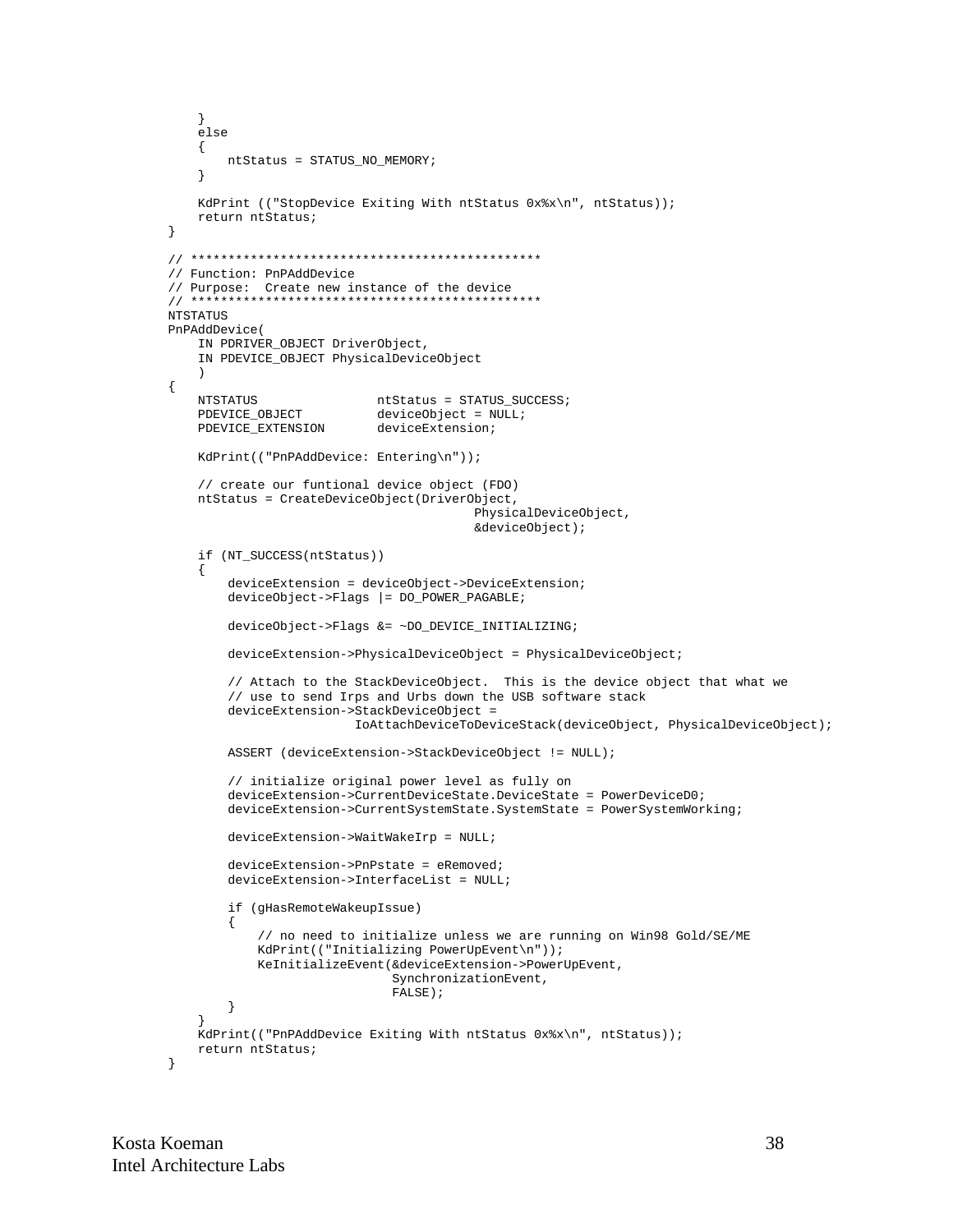```
// ***********************************************
// Function: CreateDeviceObject
// Purpose: Create new instance of the device
// ***********************************************
NTSTATUS
CreateDeviceObject(
     IN PDRIVER_OBJECT DriverObject,
     IN PDEVICE_OBJECT PhysicalDeviceObject,
     IN PDEVICE_OBJECT *DeviceObject
\qquad \qquad{
     NTSTATUS ntStatus;
     UNICODE_STRING deviceLinkUnicodeString;
     PDEVICE_EXTENSION deviceExtension;
     KdPrint(("CreateDeviceObject: Enter\n"));
     ntStatus = IoRegisterDeviceInterface(PhysicalDeviceObject,
                                            (LPGUID)&GUID_CLASS_PM,
                                            NULL,
                                             &deviceLinkUnicodeString);
     if (NT_SUCCESS(ntStatus))
     {
        // IoSetDeviceInterfaceState enables or disables a previously
        // registered device interface. Applications and other system components
        // can open only interfaces that are enabled.
         ntStatus = IoSetDeviceInterfaceState(&deviceLinkUnicodeString, TRUE);
     }
     if (NT_SUCCESS(ntStatus))
     {
         ntStatus = IoCreateDevice(DriverObject,
                                     sizeof (DEVICE_EXTENSION),
                                     NULL,
                                     FILE_DEVICE_UNKNOWN,
                                     FILE_AUTOGENERATED_DEVICE_NAME,
                                     FALSE,
                                     DeviceObject);
 }
     if (NT_SUCCESS(ntStatus))
     {
         // Initialize our device extension
         deviceExtension = (PDEVICE_EXTENSION) ((*DeviceObject)->DeviceExtension);
         RtlCopyMemory(deviceExtension->DeviceLinkNameBuffer,
                        &deviceLinkUnicodeString,
                        sizeof(deviceLinkUnicodeString));
        deviceExtension->ConfigurationHandle = NULL;<br>deviceExtension->DeviceDescriptor = NULL;
        deviceExtension->DeviceDescriptor
         deviceExtension->InterfaceList = NULL;
     }
     RtlFreeUnicodeString(&deviceLinkUnicodeString);
     KdPrint(("CreateDeviceObject: Exiting With ntStatus 0x%x\n", ntStatus));
     return ntStatus;
```
}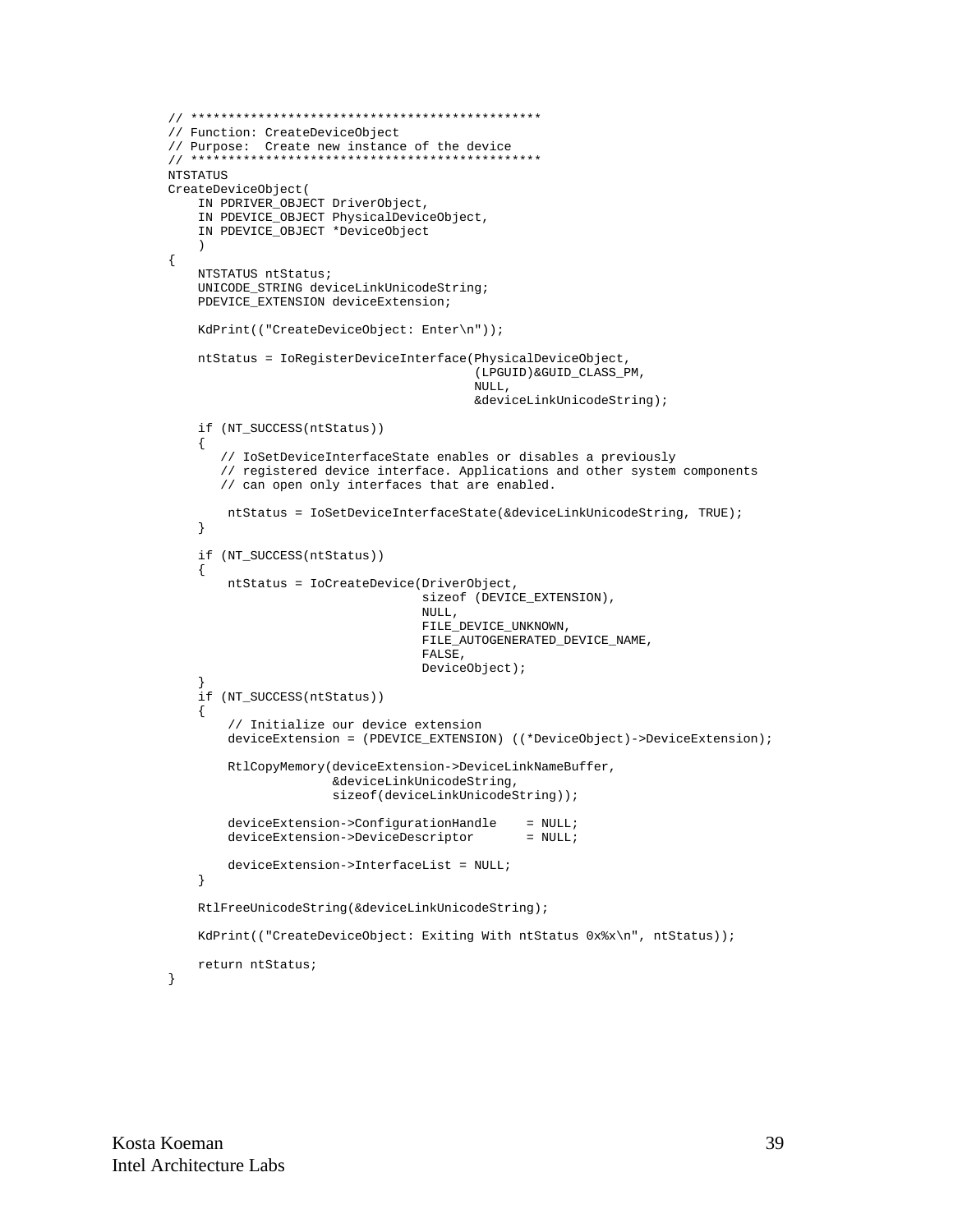```
// Function: CallUSBD
// Purpose: Submit an USB urb
NTSTATUS
CallUSBD(
   IN PDEVICE_OBJECT DeviceObject,
   IN PURB Urb,
   OUT PULONG Length
\{NTSTATUS ntStatus, status = STATUS_SUCCESS;
   PDEVICE_EXTENSION deviceExtension = DeviceObject->DeviceExtension;
   PIRP irp;
   IO_STATUS_BLOCK ioStatus;
   PIO STACK LOCATION nextStack;
   PKEVENT pSyncEvent = & (deviceExtension->SyncEvent);
   // issue a synchronous request (see notes above)
   KeInitializeEvent(pSyncEvent, NotificationEvent, FALSE);
   irp = IoBuildDeviceIoControlRequest(
               IOCTL_INTERNAL_USB_SUBMIT_URB,
               deviceExtension->StackDeviceObject,
               NULL,
               0,NULL,
               \Omega.
               TRUE, /* INTERNAL */pSyncEvent,
               &ioStatus);
   // Prepare for calling the USB driver stack
   nextStack = IoGetNextIrpStackLocation(irp);
   ASSERT(nextStack != NULL);
   // Set up the URB ptr to pass to the USB driver stack
   nextStack->Parameters.Others.Argument1 = Urb;
   // Call the USB class driver to perform the operation. If the returned status
   // is PENDING, wait for the request to complete.
   ntStatus = IoCallDriver(deviceExtension->StackDeviceObject, irp);
   if (ntStatus == STATUS_PENDING)
   \{status = KeWaitForSingleObject(pSyncEvent,
                                      Suspended,
                                      KernelMode,
                                      FALSE.
                                      NULL);
    ₹
   else
    \{ioStatus. Status = ntStatus;
   ntStatus = ioStatus.Status;
   if (Length)
    \left\{ \right.if (NT_SUCCESS(ntStatus))
           *Length = Urb->UrbBulkOrInterruptTransfer.TransferBufferLength;
       else
            *Length = 0;
   \left\{ \right\}return ntStatus;
\mathcal{E}
```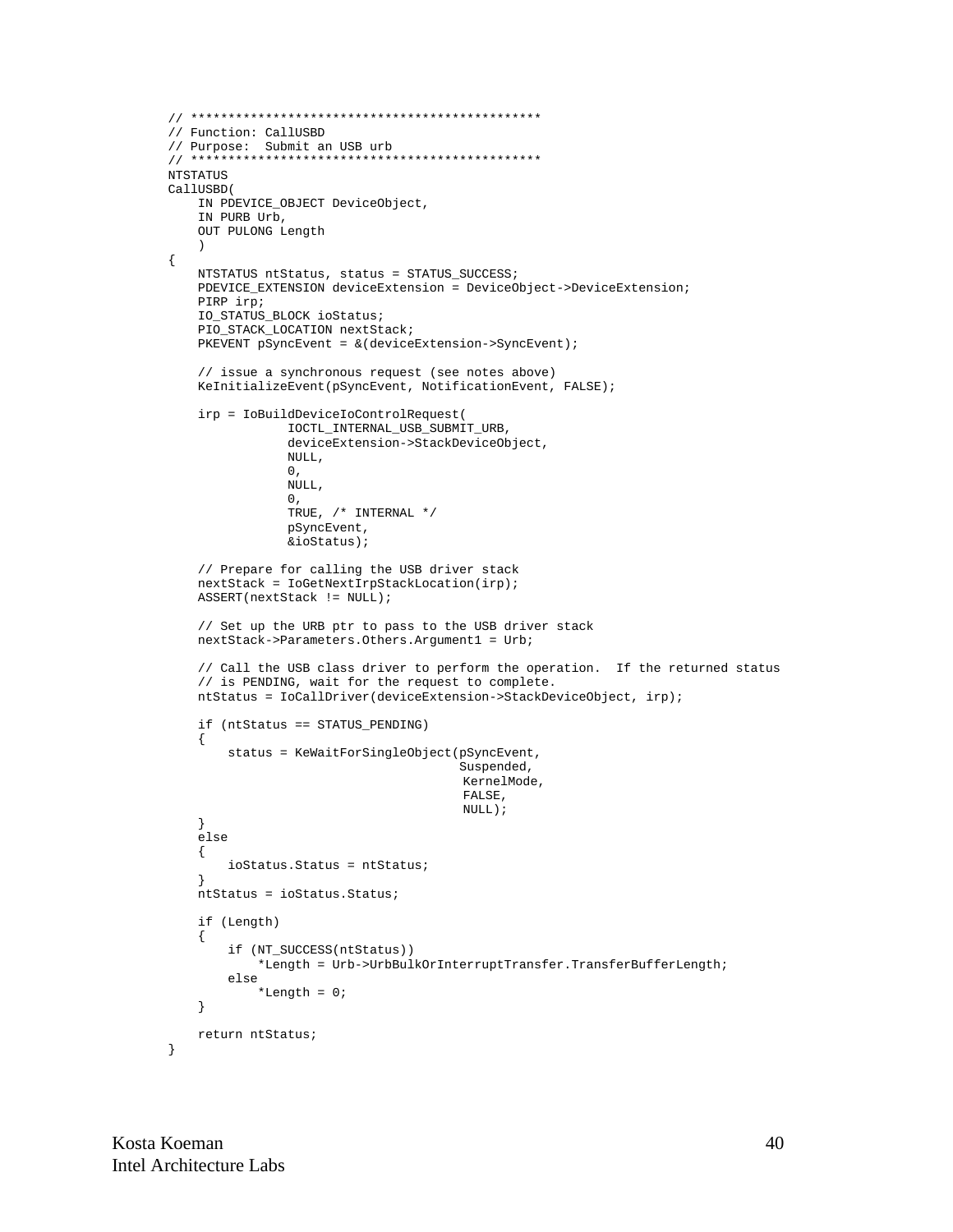```
// Function: Create
NTSTATUS
Create(
   IN PDEVICE_OBJECT DeviceObject,
   IN PIRP Irp
   \rightarrow\{NTSTATUS ntStatus;
   PDEVICE_EXTENSION deviceExtension = DeviceObject->DeviceExtension;
   Irp->IoStatus.Status = STATUS_SUCCESS;
   Irp->IoS status. Information = 0;KdPrint (("In Create\n"));
   ntStatus = Irp->IoStatus.Status;
   IoCompleteRequest (Irp, IO_NO_INCREMENT);
   KdPrint (("Exit Create (\&x)\n", ntStatus));
   return ntStatus;
\left\{ \right.// Function: Close
NTSTATUS
Close(
   IN PDEVICE_OBJECT DeviceObject,
   IN PIRP Irp
   \rightarrow\{PDEVICE_EXTENSION deviceExtension = DeviceObject->DeviceExtension;
   NTSTATUS ntStatus = STATUS SUCCESS;
   Irp->IoStatus.Status = STATUS SUCCESS;
   Irp->IoS status. Information = 0;KdPrint(("In Close\n"));
   IoCompleteRequest (Irp, IO_NO_INCREMENT);
   KdPrint (("Exit Close (%x)\n", ntStatus));
   return ntStatus;
\left\{ \right.
```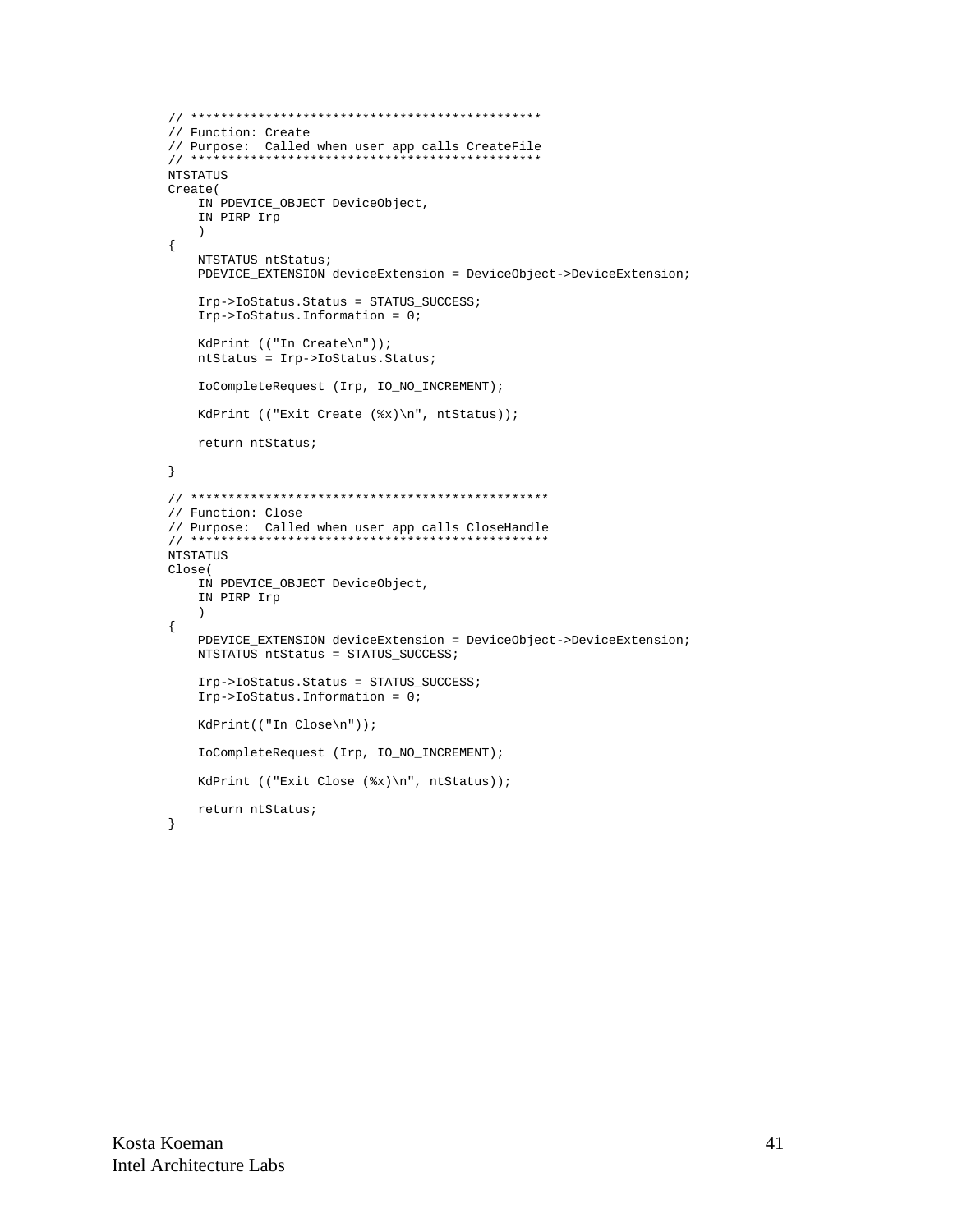```
// Function: GetRegistryDword
// Purpose: Read a DWORD from the registry
NTSTATUS
GetRegistryDword(
         PUNICODE_STRING RegPath,
   IN
                  ValueName,
   IN
         PWCHAR
   IN OUT PULONG
                      Value
\{RTL_QUERY_REGISTRY_TABLE paramTable[2]; //zero'd second table terminates parms
   ULONG lDef = *Value;
                                      // default
   NTSTATUS ntStatus;
   RtlZeroMemory(paramTable, sizeof(paramTable));
   paramTable[0].Flags = RTL OUERY REGISTRY DIRECT;
   paramTable[0].Name = ValueName;
   paramTable[0].EntryContext = Value;
   paramTable[0].DefaultType = REG_DWORD;
   paramTable[0].DefaultData = \&1Def;paramTable[0].DefaultLength = sizeof(ULONG);
   ntStatus = RtlQueryRegistryValues(RTL_REGISTRY_ABSOLUTE | RTL_REGISTRY_OPTIONAL,
                                RegPath->Buffer,
                                paramTable,
                                NULL.
                                \texttt{NULL} ) iKdPrint(("GetRegistryDword exiting with ntStatus 0x%x\n", ntStatus));
   return ntStatus;
\}// Function: SelectInterface
// Purpose: Change a specified interface's
\frac{1}{2}alternate setting
NTSTATUS
SelectInterface(
   PDEVICE_OBJECT DeviceObject,
   UCHAR ucInterfaceNumber,
   UCHAR ucAltSetting
   \rightarrow\{PDEVICE_EXTENSION
                            deviceExtension
                                           = DeviceObject->DeviceExtension;
   PUSB_CONFIGURATION_DESCRIPTOR ConfigurationDescriptor =
     deviceExtension->ConfigurationDescriptors
                               [deviceExtension->ulCurrentConfigurationIndex];
   PUSB_INTERFACE_DESCRIPTOR
   PUSBD_INTERFACE_INFORMATION interfaceObject
                                                 = NULL;
   NTSTATUS
             ntStatus = STATUS_SUCCESS;
   PIJRB
             urb
                      = NULL;
   int
                       = 0;iIII.ONG
                       = 0sizULONG
             length
                       = 0;interfaceDescriptor =
          USBD ParseConfigurationDescriptorEx(ConfigurationDescriptor,
                                         (PVOID)ConfigurationDescriptor,
                                         ucInterfaceNumber, // 0
                                         ucAltSetting,
                                         -1,
                                         -1.
                                         -1);
```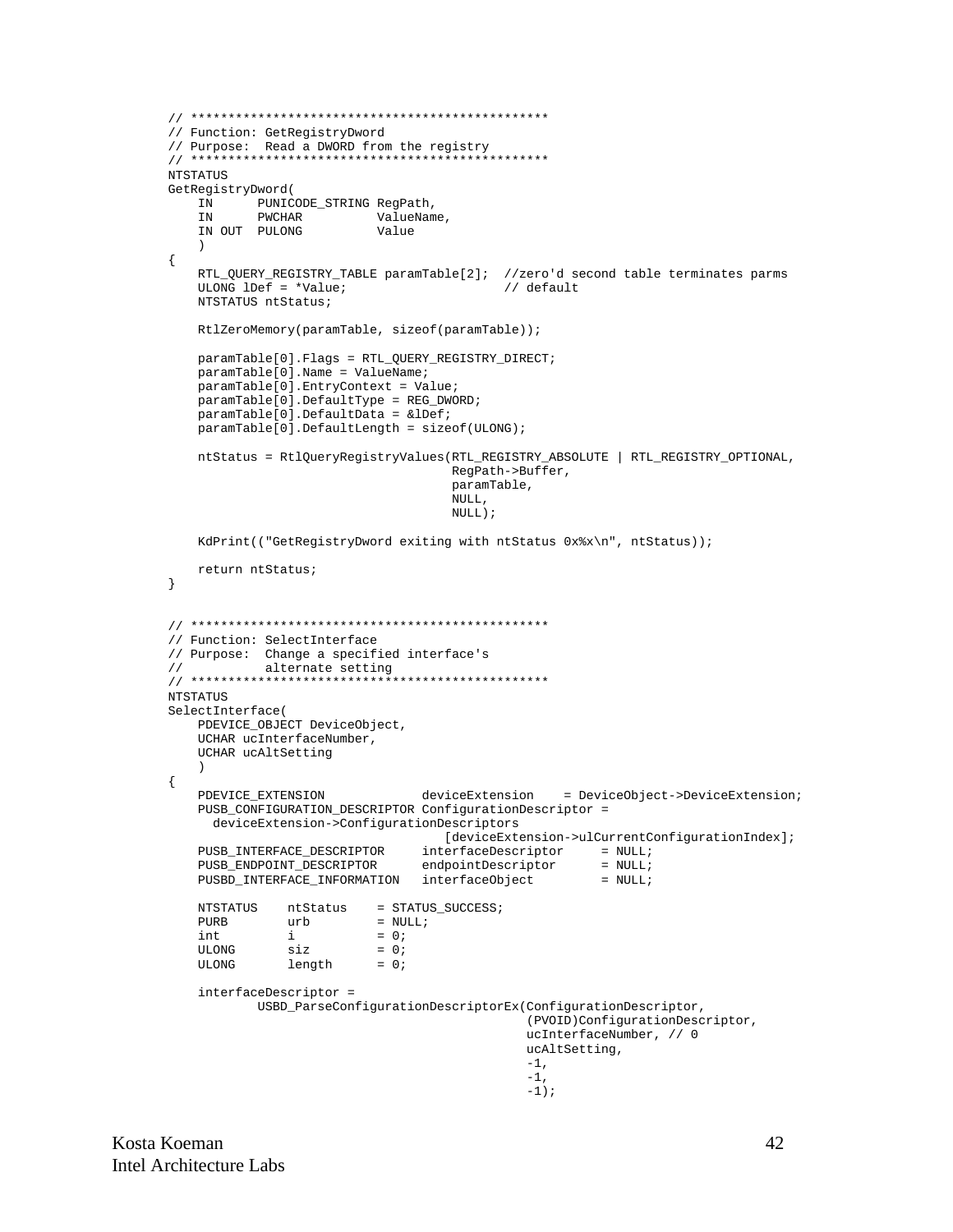```
 if (!interfaceDescriptor)
        return STATUS_UNSUCCESSFUL;
   siz = GET SELECT INTERFACE REQUEST SIZE(interfaceDescriptor->bNumEndpoints);
    urb = ExAllocatePool(NonPagedPool, siz);
    if (!urb)
        return STATUS_NO_MEMORY;
    urb->UrbHeader.Function = URB_FUNCTION_SELECT_INTERFACE;
    urb->UrbHeader.Length = (USHORT)siz;
    urb->UrbSelectInterface.ConfigurationHandle =
                                               deviceExtension->ConfigurationHandle;
    urb->UrbSelectInterface.Interface.Length =sizeof(struct _USBD_INTERFACE_INFORMATION);
    if (interfaceDescriptor->bNumEndpoints > 1)
    {
        urb->UrbSelectInterface.Interface.Length +=(interfaceDescriptor->bNumEndpoints-1)
                                                   * sizeof(struct _USBD_PIPE_INFORMATION);
    }
    urb->UrbSelectInterface.Interface.InterfaceNumber = ucInterfaceNumber;
    urb->UrbSelectInterface.Interface.AlternateSetting = ucAltSetting;
    urb->UrbSelectInterface.Interface.Class = interfaceDescriptor->bInterfaceClass;
    urb->UrbSelectInterface.Interface.SubClass =
                                              interfaceDescriptor->bInterfaceSubClass;
   urb->UrbSelectInterface.Interface.Protocol =
                                              interfaceDescriptor->bInterfaceProtocol;
    urb->UrbSelectInterface.Interface.NumberOfPipes =
                                              interfaceDescriptor->bNumEndpoints;
    // Interface Handle is considered opaque
    //urb->UrbSelectInterface.Interface.InterfaceHandle
    // Fill in the Interface pipe information
    interfaceObject = &urb->UrbSelectInterface.Interface;
   endpointDescriptor = (PUSB_ENDPOINT_DESCRIPTOR)((ULONG)interfaceDescriptor +
                                                      (ULONG)interfaceDescriptor->bLength);
   for (i = 0; i < interfaceDescriptor->bNumEndpoints; i++)
     {
        interfaceObject->Pipes[i].MaximumPacketSize =
                                                     endpointDescriptor->wMaxPacketSize;
        interfaceObject->Pipes[i].EndpointAddress =
       endpointDescriptor->bEndpointAddress;<br>interfaceObject->Pipes[i].Interval = endpointDescriptor->bInterval;
                                                      = endpointDescriptor->bInterval;
        switch (endpointDescriptor->bmAttributes)
\{ case 0x00:
             interfaceObject->Pipes[i].PipeType = UsbdPipeTypeControl;
             break;
        case 0x01:
             interfaceObject->Pipes[i].PipeType = UsbdPipeTypeIsochronous;
            break;
        case 0x02:
             interfaceObject->Pipes[i].PipeType = UsbdPipeTypeBulk;
            break;
        case 0x03:
             interfaceObject->Pipes[i].PipeType = UsbdPipeTypeInterrupt;
             break;
 }
        endpointDescriptor++;
        // PipeHandle is opaque and is not to be filled in
        interfaceObject->Pipes[i].MaximumTransferSize = 64*1023;
        interfaceObject->Pipes[i].PipeFlags = 0;
    }
    ntStatus = CallUSBD(DeviceObject, urb, &length);
    if (NT_SUCCESS(ntStatus))
```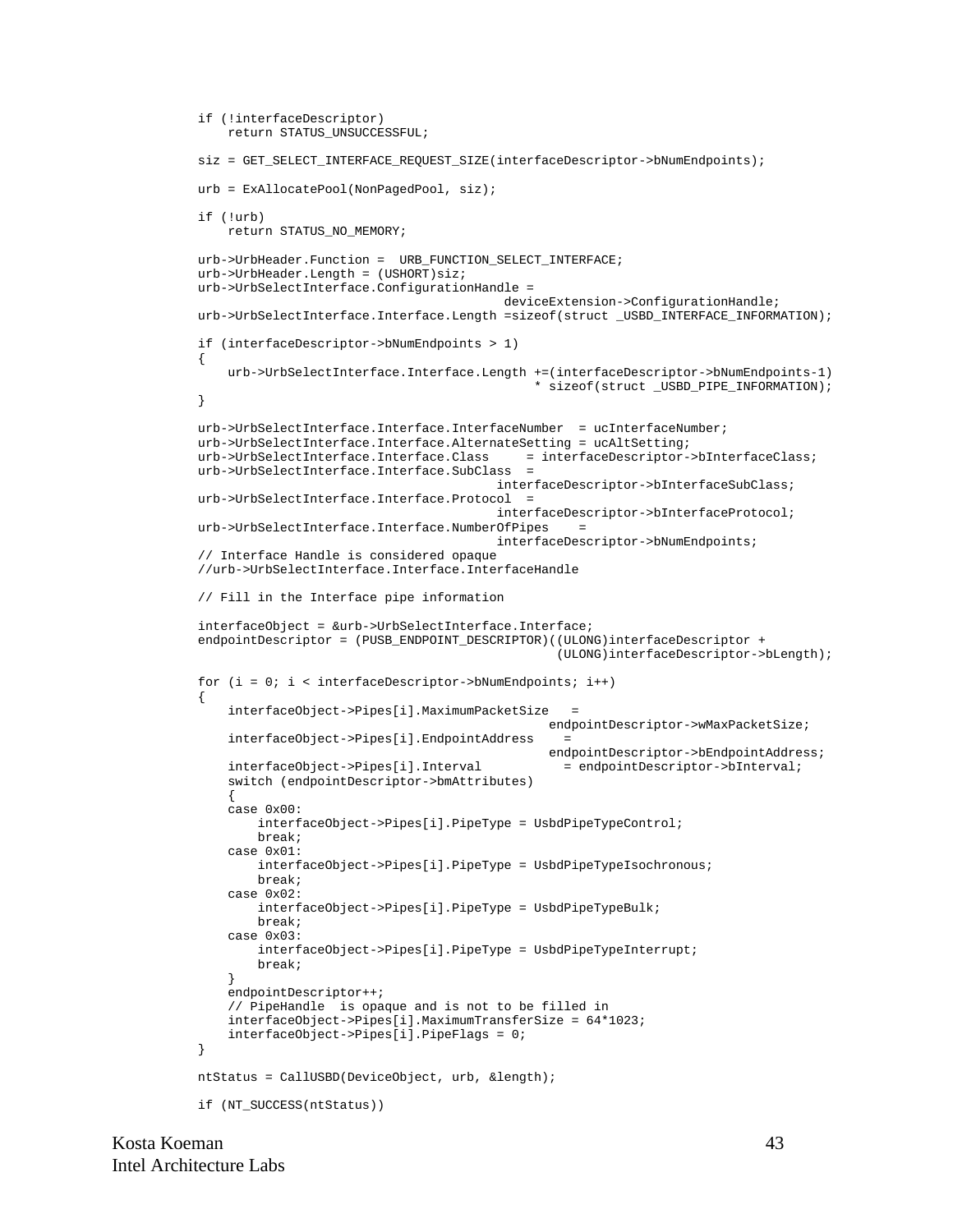```
\{UpdatePipeInfo(DeviceObject, ucInterfaceNumber, interfaceObject);
   \rightarrowreturn ntStatus;
\}// Function: UpdatePipeInfo
NTSTATUS
UpdatePipeInfo(
   IN PDEVICE_OBJECT DeviceObject,
   IN UCHAR ucInterfaceNumber,
   IN PUSBD_INTERFACE_INFORMATION interfaceObject
   \lambda\{PDEVICE_EXTENSION deviceExtension = DeviceObject->DeviceExtension;
   if (deviceExtension->InterfaceList[ucInterfaceNumber])
       ExFreePool(deviceExtension->InterfaceList[ucInterfaceNumber]);
   deviceExtension->InterfaceList[ucInterfaceNumber] = ExAllocatePool(NonPagedPool,
                                                        interfaceObject->Length);
   if (!deviceExtension->InterfaceList[ucInterfaceNumber])
       return STATUS_NO_MEMORY;
   // save a copy of the interfaceObject information returned
   RtlCopyMemory(deviceExtension->InterfaceList[ucInterfaceNumber],
                interfaceObject,
                interfaceObject->Length);
   return STATUS_SUCCESS;
```

```
\left\{ \right.
```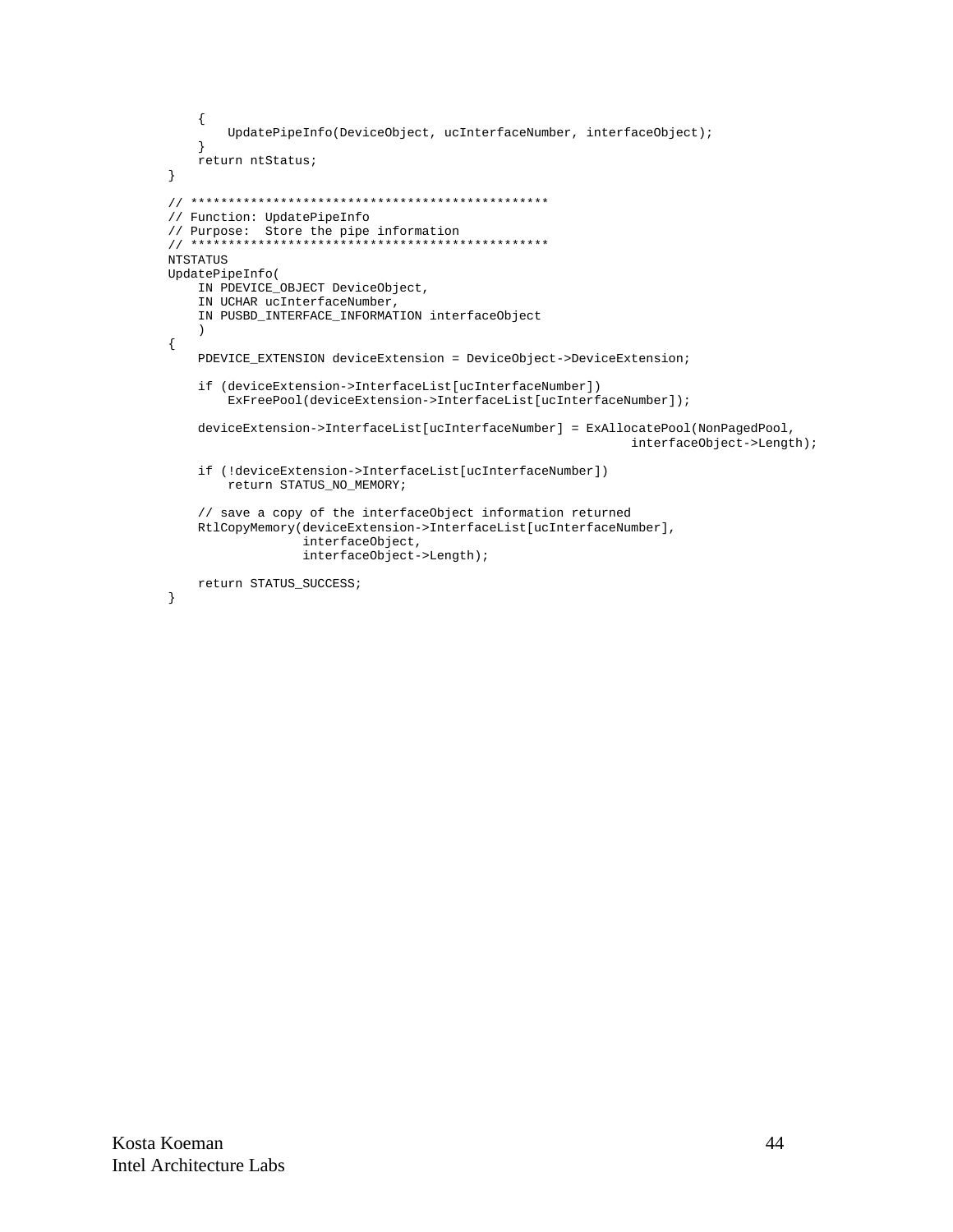```
// ***************************************
//
// File: sample.h
//
// ***************************************
#ifndef _sample_h_
#define _sample_h_
#ifdef DRIVER
#define REGISTRY_PARAMETERS_PATH \
       L"\\REGISTRY\\Machine\\System\\CurrentControlSet\\SERVICES\\Sample\\Parameters"
#define RECIPIENT_DEVICE 0x01
#define FEATURE_REMOTE_WAKEUP 0x01
#define FEATURE_TEST_MODE 0x02
#define USBD WIN98 GOLD VERSION 0x0101
#define USBD_WIN98_SE_VERSION 0x0200
#define USBD_WIN2K_VERSION
#define NAME_MAX 64
enum {
    eRemoved, // Started->IRP_MN_REMOVE_DEVICE
                      // SurprisedRemoved->IRP_MN_REMOVE_DEVICE
                      // Initial State set in PnpAddDevice
   eStarted, \frac{1}{2} Removed->IRP_MN_START_DEVICE
                      // RemovePending->IRP_MN_CANCEL_REMOVE_DEVICE
                      // StopPending->IRP_MN_CANCEL_STOP_DEVICE
                      // Stopped->IRP_MN_START_DEVICE
    eRemovePending, // Started->IRP_MN_QUERY_REMOVE_DEVICE
    eSurprisedRemoved,// Started->IRP_MN_SURPRISE_REMOVAL
   eStopPending, // Started->IRP_MN_QUERY_STOP_DEVICE
   eStopped // StopPendingState->IRP_MN_STOP_DEVICE INITIALIZING,
} PNP_STATE;
typedef struct _DEVICE_EXTENSION {
    // ****************************************************************
    // Saved Device Objects
    // Device object we call when submitting Urbs/IRPs to the USB stack
    PDEVICE_OBJECT StackDeviceObject;
    // physical device object - submit power IRPs to
    PDEVICE_OBJECT PhysicalDeviceObject;
    DEVICE_CAPABILITIES DeviceCapabilities;
    POWER_STATE CurrentSystemState;
    POWER_STATE CurrentDeviceState;
    POWER_STATE NextDeviceState;
    // configuration handle for the configuration the
    // device is currently in
    USBD_CONFIGURATION_HANDLE ConfigurationHandle;
    // ptr to the USB device descriptor
    // for this device
    PUSB_DEVICE_DESCRIPTOR DeviceDescriptor;
    // keep an array of pointers to the configuration descriptor(s)
    PUSB_CONFIGURATION_DESCRIPTOR * ConfigurationDescriptors;
    ULONG ulCurrentConfigurationIndex;
    // Pointers to interface info structs
    PUSBD_INTERFACE_INFORMATION * InterfaceList;
    PIRP PowerIrp;
    PIRP WaitWakeIrp;
```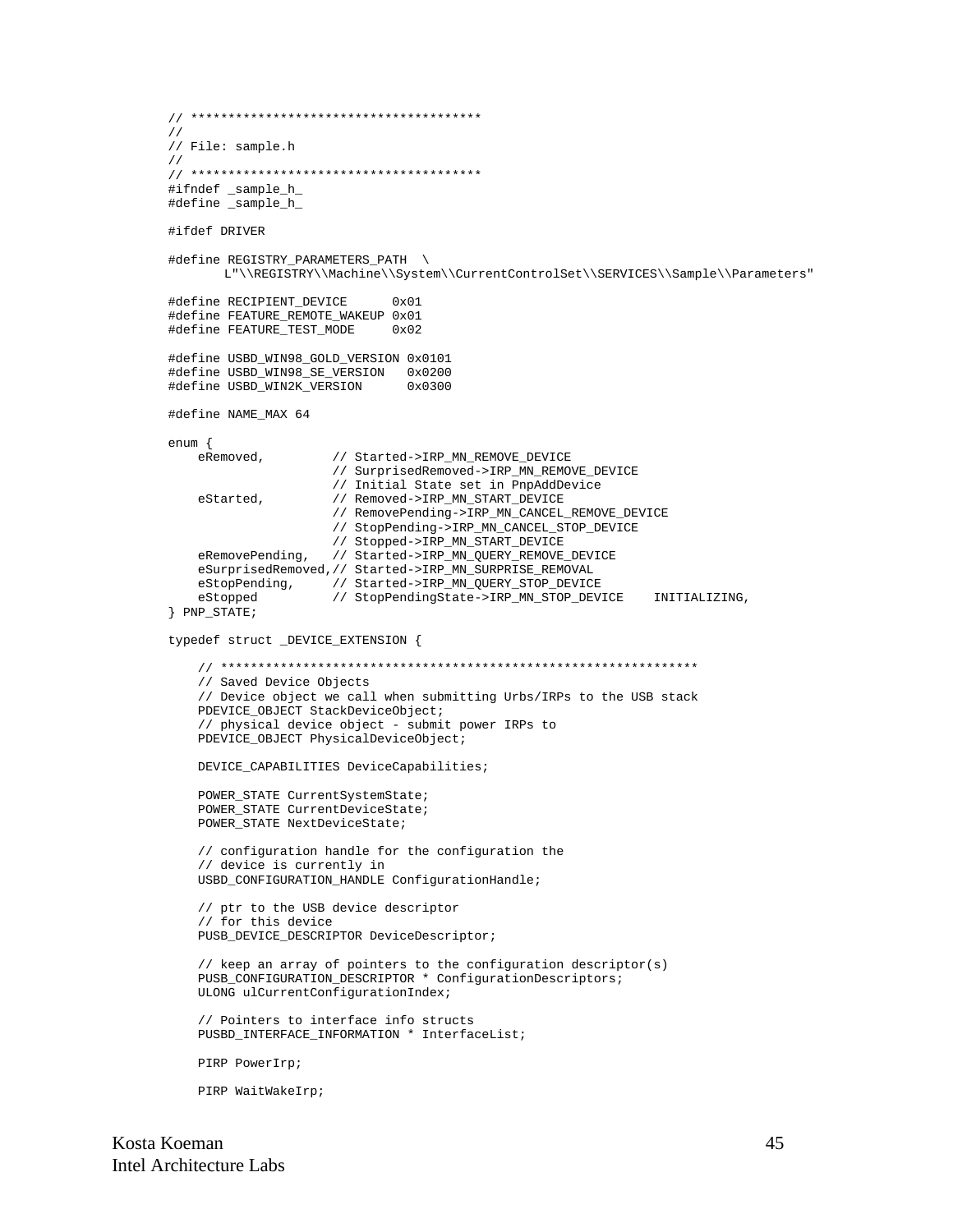```
 enum PNP_STATE PnPstate;
     //
     // DeviceWake from capabilities
     //
     DEVICE_POWER_STATE DeviceWake;
     KEVENT PowerUpEvent;
     KEVENT PowerUpDone;
    PETHREAD ThreadObject;
     KEVENT NoPendingTransactionsEvent;
     ULONG ulOutStandingIrps;
     PUNICODE_STRING RegistryPath;
     UNICODE_STRING MofResourceName;
     // Kernel Event for sync calls for this D.O.
     KEVENT SyncEvent;
     // Name buffer for our named Functional device object link
     WCHAR DeviceLinkNameBuffer[NAME_MAX];
     BOOLEAN SetPowerEventFlag;
     PIRP IoctlIrp;
     BOOLEAN PowerTransitionPending;
} DEVICE_EXTENSION, *PDEVICE_EXTENSION;
NTSTATUS
DispatchWMI(
    IN PDEVICE_OBJECT DeviceObject,
     IN PIRP Irp
     );
VOID
Unload(
     IN PDRIVER_OBJECT DriverObject
     );
NTSTATUS
StopDevice(
     IN PDEVICE_OBJECT DeviceObject
     );
NTSTATUS
RemoveDevice(
     IN PDEVICE_OBJECT DeviceObject
     );
NTSTATUS
CallUSBD(
     IN PDEVICE_OBJECT DeviceObject,
     IN PURB Urb,
     OUT PULONG Length
     );
NTSTATUS
PnPAddDevice(
     IN PDRIVER_OBJECT DriverObject,
     IN PDEVICE_OBJECT PhysicalDeviceObject
     );
NTSTATUS
CreateDeviceObject(
     IN PDRIVER_OBJECT DriverObject,
     IN PDEVICE_OBJECT PhysicalDeviceObject,
     IN PDEVICE_OBJECT *DeviceObject
     );
```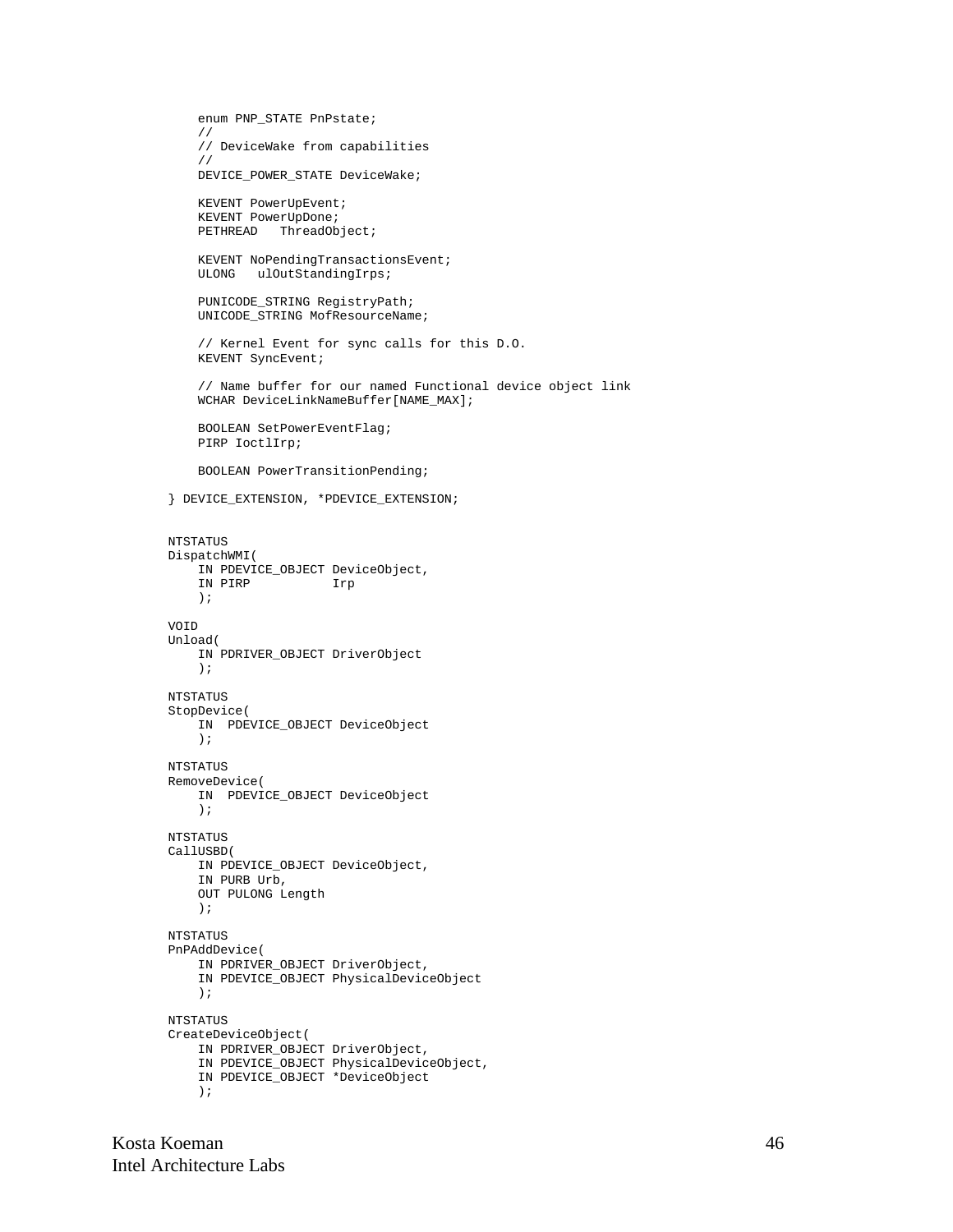```
NTSTATUS
Create(
    IN PDEVICE_OBJECT DeviceObject,
     IN PIRP Irp
     );
NTSTATUS
Close(
    IN PDEVICE_OBJECT DeviceObject,
     IN PIRP Irp
     );
NTSTATUS
SelectInterface(
     PDEVICE_OBJECT DeviceObject,
     UCHAR ucInterfaceNumber,
     UCHAR ucAltSetting
     );
NTSTATUS
UpdatePipeInfo(
     IN PDEVICE_OBJECT DeviceObject,
     IN UCHAR ucInterfaceNumber,
     IN PUSBD_INTERFACE_INFORMATION interfaceObject
     );
NTSTATUS
ProcessIoctl(
    IN PDEVICE_OBJECT DeviceObject,
     IN PIRP Irp
     );
NTSTATUS
GenericCompletion(
     IN PDEVICE_OBJECT DeviceObject,
     IN PIRP Irp,
     IN PKEVENT Event
     );
VOID
FreeInterfaceList(
     IN PDEVICE_OBJECT DeviceObject
     );
NTSTATUS
ResetParentPort(
    IN IN PDEVICE_OBJECT DeviceObject
     );
NTSTATUS
GetRegistryDword(
    IN PUNICODE_STRING RegPath,
     IN PWCHAR ValueName,
     IN OUT PULONG Value
     );
#endif
#endif
```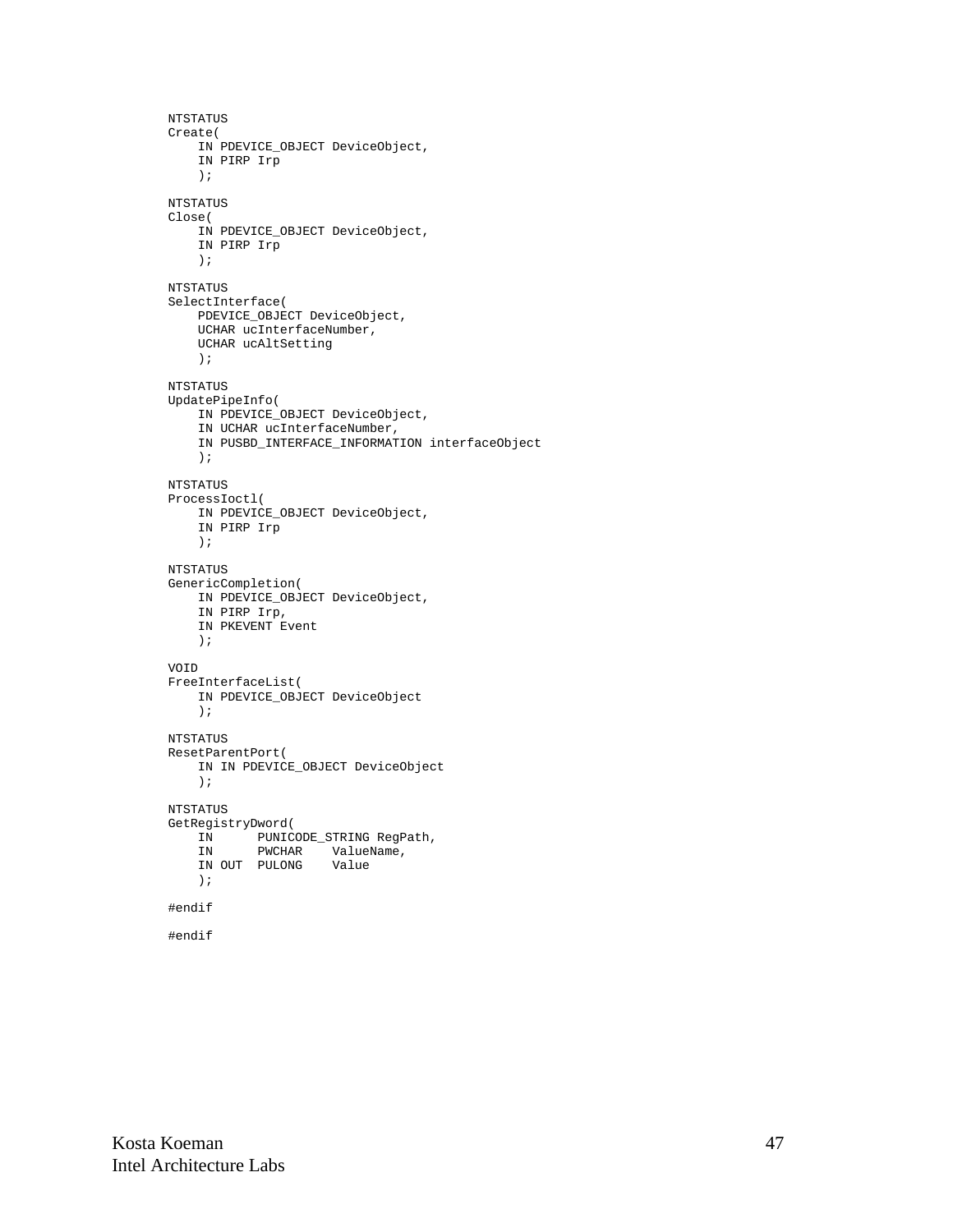```
// ***************************************
//
// File: pnp.c
//
// ***************************************
#define DRIVER
#define INITGUID
#pragma warning(disable:4214) // bitfield nonstd
#include "wdm.h"
#pragma warning(default:4214)
#include "stdarg.h"
#include "stdio.h"
#pragma warning(disable:4200) //non std struct used
#include "usbdi.h"
#pragma warning(default:4200)
#include "usbdlib.h"
#include "ioctl.h"
#include "sample.h"
#include "pnp.h"
extern UCHAR *SystemPowerStateString[];
extern UCHAR *DevicePowerStateString[];
UCHAR *PnPString[] = {
     "IRP_MN_START_DEVICE", <br>"IRP_MN_QUERY_REMOVE_DEVICE", \qquad \qquad // 0x00"IRP_MN_OIARI_DEVICE",<br>"IRP_MN_QUERY_REMOVE_DEVICE", // 0x01<br>"IRP_MN_REMOVE_DEVICE", // 0x02
      "IRP_MN_REMOVE_DEVICE", // 0x02
      "IRP_MN_CANCEL_REMOVE_DEVICE", // 0x03
 "IRP_MN_STOP_DEVICE", // 0x04
 "IRP_MN_QUERY_STOP_DEVICE", // 0x05
 "IRP_MN_CANCEL_STOP_DEVICE", // 0x06
 "IRP_MN_QUERY_DEVICE_RELATIONS", // 0x07
 "IRP_MN_QUERY_INTERFACE", // 0x08
 "IRP_MN_QUERY_CAPABILITIES", // 0x09
 "IRP_MN_QUERY_RESOURCES", // 0x0A
 "IRP_MN_QUERY_RESOURCE_REQUIREMENTS", // 0x0B
     "IRP_MN_QUERY_RESOURCES", \\performal \text{\bmat}}}<br>"IRP_MN_QUERY_RESOURCE_REQUIREMENTS", \text{\bmat}}}<br>"IRP_MN_QUERY_DEVICE_TEXT", \text{\bmat}}}
      "IRP_MN_FILTER_RESOURCE_REQUIREMENTS", // 0x0D
      \begin{array}{lll} \texttt{''IRP\_MN\_READ\_CONF1G''} \; , & \hspace*{1.5cm} & \hspace*{1.5cm} & \hspace*{1.5cm} & \hspace*{1.5cm} & \hspace*{1.5cm} & \hspace*{1.5cm} & \hspace*{1.5cm} & \hspace*{1.5cm} & \hspace*{1.5cm} & \hspace*{1.5cm} & \hspace*{1.5cm} & \hspace*{1.5cm} & \hspace*{1.5cm} & \hspace*{1.5cm} & \hspace*{1.5cm} & \hspace*{1.5cm} & \hspace*{1.5cm} & \hspace*\begin{array}{lll} \texttt{"IRP\_MN\_WRTTE\_CONFIG"}\text{,} & & & \texttt{// 0x10} \\ \texttt{"IRP\_MN\_EJECT"}\text{,} & & & \texttt{// 0x11} \\ \end{array}\begin{array}{lll} \texttt{''IRP\_MN\_EJECT''}\,, & & & & \texttt{// 0x11} \\ \texttt{''IRP\_MN\_SET\_LOCK''}\,, & & & & \texttt{// 0x12} \end{array}\begin{array}{lcl} \texttt{"IRP\_MN\_SET\_LOCK"}\,, & & & & \texttt{ // 0x12} \\ \texttt{"IRP\_MN\_QUERY\_ID"}\,, & & & & \texttt{ // 0x13} \end{array}"IRP_MN_QUERY_ID", "IRP_MN_QUERY_PNP_DEVICE_STATE", // 0x14
 "IRP_MN_QUERY_BUS_INFORMATION", // 0x15
 "IRP_MN_DEVICE_USAGE_NOTIFICATION", // 0x16
      "IRP_MN_DEVICE_USAGE_NOTIFICATION", // 0x16<br>"IRP_MN_DEVICE_USAGE_NOTIFICATION", // 0x16<br>"IRP_MN_SURPRISE_REMOVAL" // 0x17
```
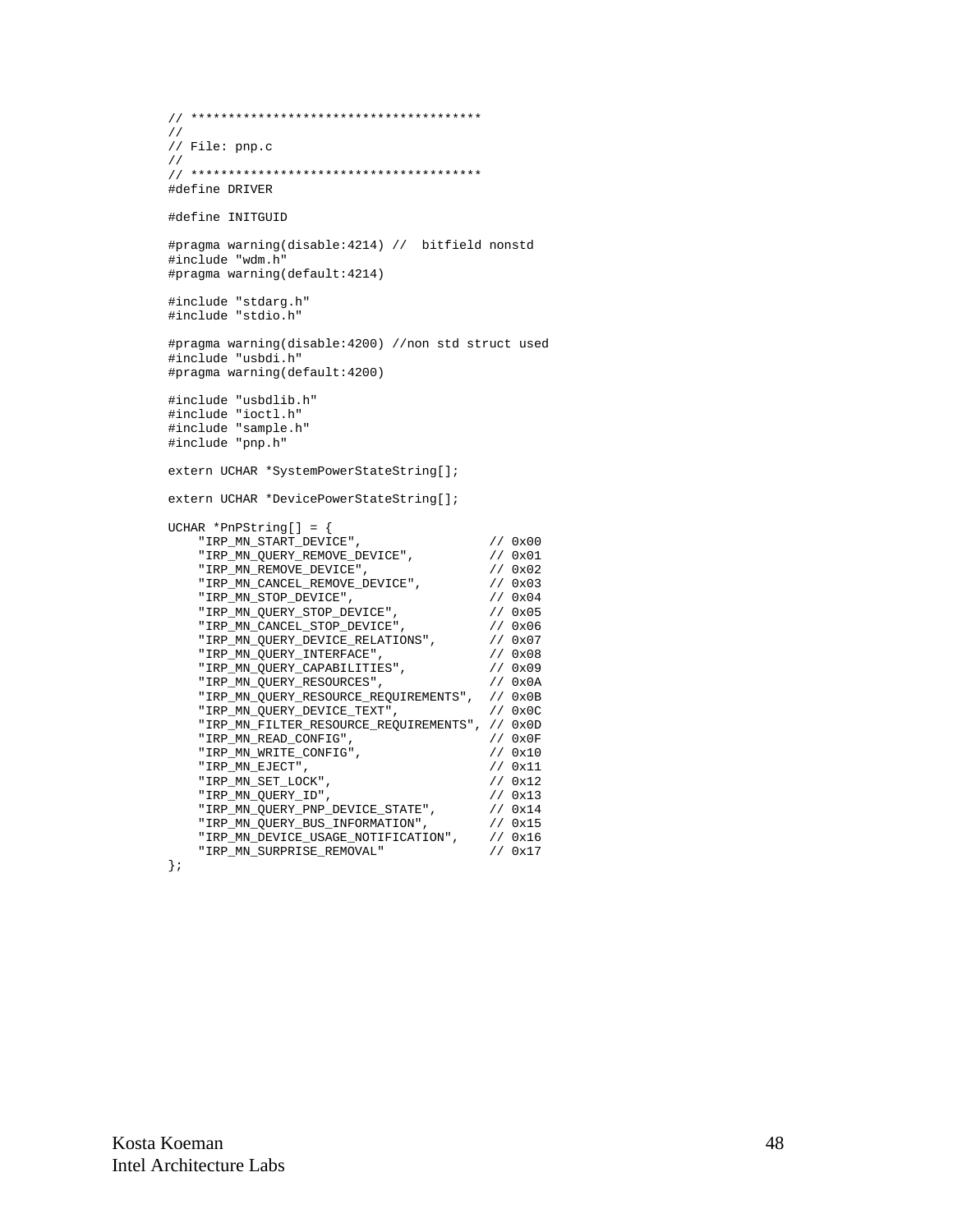```
// ************************************************
// Function: DispatchPnP
// Purpose: PnP Dispatch Routine
// ************************************************
NTSTATUS
DispatchPnP(
    IN PDEVICE_OBJECT DeviceObject,
    IN PIRP Irp
     )
{
    PDEVICE_EXTENSION deviceExtension = DeviceObject->DeviceExtension;
                                       = IoGetCurrentIrpStackLocation(Irp);
    BOOLEAN passRequest;
   NTSTATUS ntStatus;
     // Default: Pass the request down to the next lower driver
     // without a completion routine
   passRequest = TRUE; KdPrint (("DispatchPnP: Entering with IRP: %s\n",
                                 PnPString[IrpStack->MinorFunction]));
     switch (IrpStack->MinorFunction)
\{ case IRP_MN_START_DEVICE: // 0x00
         // In the completion routine, we complete the configuration
         // process
         IoCopyCurrentIrpStackLocationToNext(Irp);
         IoSetCompletionRoutine(Irp,
                                StartCompletionRoutine,
                                DeviceObject,
                                TRUE,
                                TRUE,
                                TRUE);
         ntStatus = IoCallDriver(deviceExtension->StackDeviceObject, Irp);
         passRequest = FALSE;
         break;
     case IRP_MN_REMOVE_DEVICE: // 0x02
         deviceExtension->PnPstate = eRemoved;
         KdPrint(("Remove device\n"));
         ntStatus = RemoveDevice(DeviceObject);
         break; //IRP_MN_REMOVE_DEVICE
     case IRP_MN_STOP_DEVICE: // 0x04
         ntStatus = StopDevice(DeviceObject);
         break; //IRP_MN_STOP_DEVICE
     case IRP_MN_QUERY_CAPABILITIES: // 0x09
         KdPrint (("IRP_MN_QUERY_CAPABILITIES\n"));
         IoCopyCurrentIrpStackLocationToNext(Irp);
         IoSetCompletionRoutine(Irp,
                                QueryCapabilitiesCompletionRoutine,
                                DeviceObject,
                                TRUE,
                                TRUE,
                                TRUE);
         ntStatus = IoCallDriver(deviceExtension->StackDeviceObject, Irp);
         passRequest = FALSE;
         break;
```
Kosta Koeman 49 Intel Architecture Labs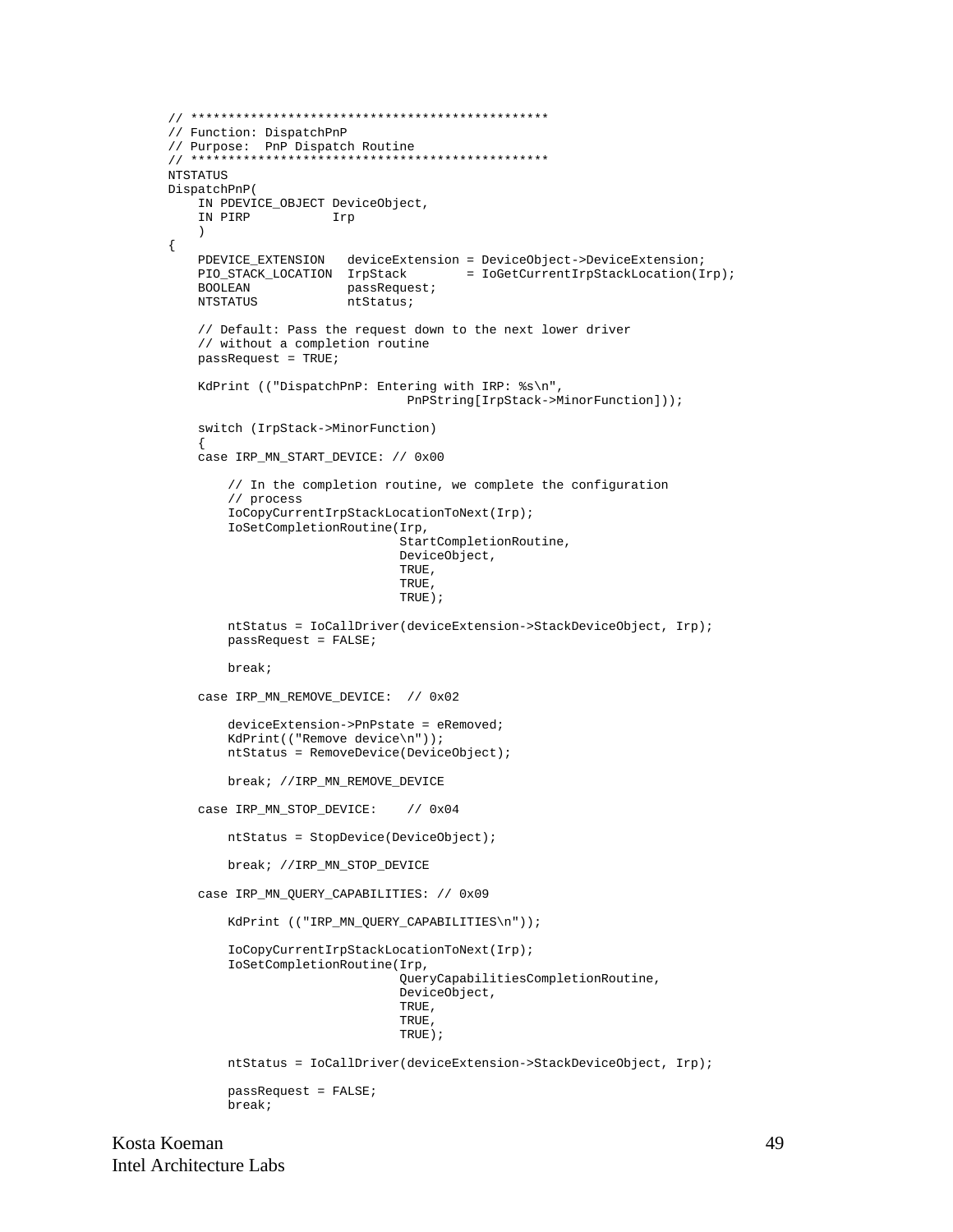```
default:// A PnP Minor Function was not handled
        KdPrint(("PnP IOCTL not handled 0x%x\n",
                 IrpStack->MinorFunction));
        break;
    } /* switch MinorFunction*/
    if (passRequest)
    \left\{ \right.// just pass it down
        IoSkipCurrentIrpStackLocation(Irp);
        ntStatus = IoCallDriver(deviceExtension->StackDeviceObject, Irp);
    \left\{ \right\}KdPrint (("Exit PnP 0x%x\n", ntStatus));
    returnntStatus;
}//DispatchPnP
// Function: StartCompletionRoutine
// Purpose: Start the configuration process<br>// Purpose: Start the configuration process
NTSTATUS
StartCompletionRoutine(
    IN PDEVICE_OBJECT NullDeviceObject,
    IN PIRP Irp,
   IN PVOID Context
    \rightarrow\{PDEVICE_OBJECT deviceObject
                                     = (PDEVICE_OBJECT) Context;
    PDEVICE_EXTENSION deviceExtension = deviceObject->DeviceExtension;
    NTSTATUS ntStatus = STATUS_SUCCESS;
    KIRQL irql = KefetCurrentIrql();
    KdPrint(("enter StartCompletionRoutine at IRQL %s with ntStatus 0x%x\n",
             irql == PASSIVE_LEVEL ? "PASSIVE_LEVEL": "DISPATCH_LEVEL",
             Irp->IoStatus.Status));
    if (NT_SUCCESS(Irp->IoStatus.Status))
    \{// If the lower driver returned PENDING, mark our stack location as pending also.
        if (Irp->PendingReturned)
        \{IoMarkIrpPending(Irp);
        \left\{ \right.ntStatus = StartDevice(deviceObject);
        Irp->IoStatus.Status = ntStatus;
    - }
    return ntStatus;
\}
```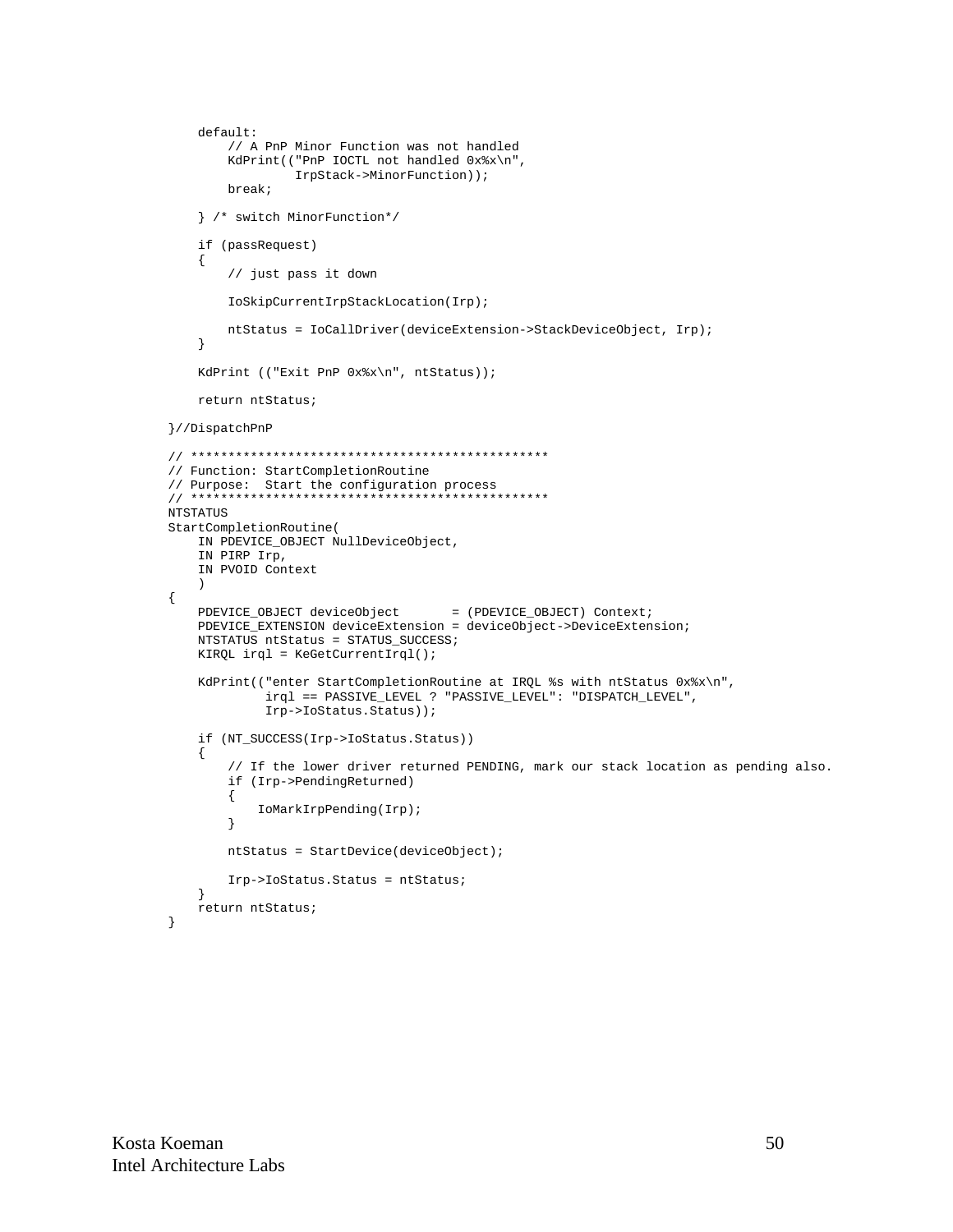```
// Function: GetDescriptor
// Purpose: Generic routine for acquiring descriptors
NTSTATUS
GetDescriptor(
   IN PDEVICE_OBJECT DeviceObject,
   IN UCHAR ucDescriptorType,
   IN UCHAR ucDescriptorIndex,
   IN USHORT usLanguageID,
   IN PVOID descriptorBuffer,
   IN ULONG ulBufferSize
   \lambda\{NTSTATUS
           ntStatus = STATUS_SUCCESS;
   PURB
             urb
                        = NULL;
   ULONG
             length
                        = 0 ;
   urb = ExAllocatePool(NonPagedPool, sizeof(struct_URB_CONTROL_DESCRIPTOR_REQUEST));
   if (!urb)
   \{ntStatus = STATUS_NO_MEMORY;
       goto GetDescriptorEnd;
   \left\{ \right\}UsbBuildGetDescriptorRequest(urb,
                  (USHORT) sizeof (struct _URB_CONTROL_DESCRIPTOR_REQUEST),
                  ucDescriptorType,
                  ucDescriptorIndex,
                  usLanguageID,
                  descriptorBuffer,
                  NULL,
                  ulBufferSize,
                  \texttt{NULL} ) intStatus = CallUSBD(DeviceObject, urb, &length);
GetDescriptorEnd:
   return ntStatus;
\}// Function: StartDevice
NTSTATUS
StartDevice(
   IN PDEVICE_OBJECT DeviceObject
   \lambda\{PDEVICE_EXTENSION deviceExtension = DeviceObject->DeviceExtension;
   NTSTATUS ntStatus;
   PVOID descriptorBuffer = NULLULONG sizeULONG i = 0;
   KdPrint (("StartDevice: Entering\n"));
   // Get the device Descriptor
   size = sizeof(USE\_DECERIPTOR);descriptorBuffer = ExAllocatePool(NonPagedPool, siz);
   if (!descriptorBuffer)
   \{ntStatus = STATUS_NO_MEMORY;
       goto StartDeviceEnd;
   \}
```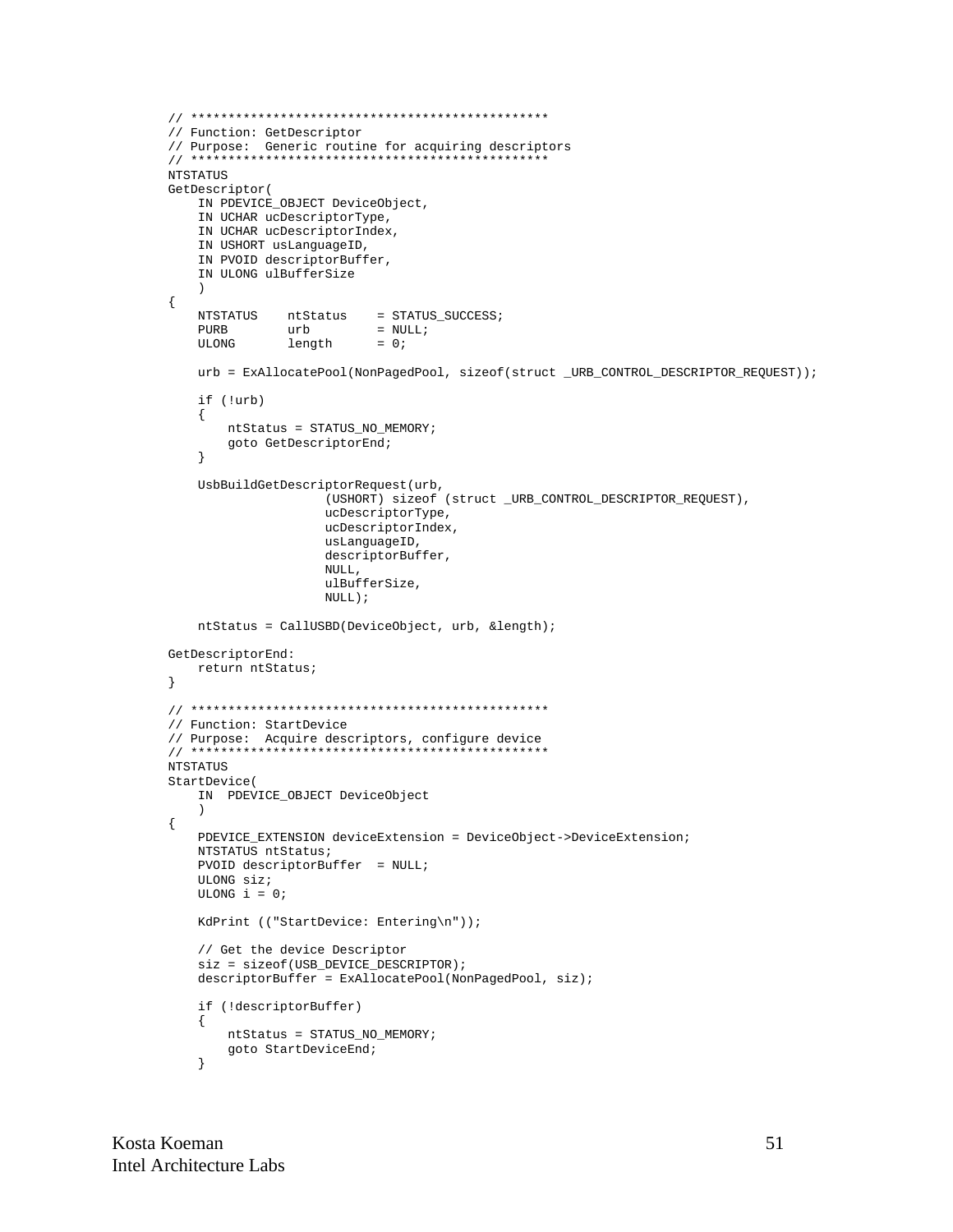```
 ntStatus = GetDescriptor(DeviceObject,
                               USB_DEVICE_DESCRIPTOR_TYPE,
\overline{\mathbf{0}},
\overline{\mathbf{0}},
                               descriptorBuffer,
                               siz);
    if (!NT_SUCCESS(ntStatus))
    {
        goto StartDeviceEnd;
    }
    deviceExtension->DeviceDescriptor = (PUSB_DEVICE_DESCRIPTOR)descriptorBuffer;
    descriptorBuffer = NULL;
    deviceExtension->ConfigurationDescriptors = ExAllocatePool(NonPagedPool,
                               deviceExtension->DeviceDescriptor->bNumConfigurations *
                               sizeof(PUSB_CONFIGURATION_DESCRIPTOR));
    if (!deviceExtension->ConfigurationDescriptors)
 {
        ntStatus = STATUS_NO_MEMORY;
        goto StartDeviceEnd;
    }
    // Acquire all configuration descriptors
    for (i = 0; i < deviceExtension->DeviceDescriptor->bNumConfigurations; i++)
    {
        UCHAR tempBuffer[9];
         // Get the configuration descriptor (first 9 bytes)
         siz = sizeof(USB_CONFIGURATION_DESCRIPTOR);
        descriptorBuffer = &tempBuffer; //ExAllocatePool(NonPagedPool, siz);
         if (!descriptorBuffer)
\left\{ \begin{array}{c} \end{array} \right. ntStatus = STATUS_NO_MEMORY;
             goto StartDeviceEnd;
         }
        ntStatus = GetDescriptor(DeviceObject,
                                   USB_CONFIGURATION_DESCRIPTOR_TYPE,
                                   (UCHAR)i,
\overline{\mathbf{0}},
                                   descriptorBuffer,
                                   siz);
         if (!NT_SUCCESS(ntStatus))
         {
             goto StartDeviceEnd;
         }
         // Now get the rest of the configuration descriptor & save
         siz = ((PUSB_CONFIGURATION_DESCRIPTOR)descriptorBuffer)->wTotalLength;
         //ExFreePool(descriptorBuffer);
         //descriptorBuffer = NULL;
        descriptorBuffer = ExAllocatePool(NonPagedPool, siz);
         if (!descriptorBuffer)
\left\{ \begin{array}{c} \end{array} \right. ntStatus = STATUS_NO_MEMORY;
             goto StartDeviceEnd;
 }
        ntStatus = GetDescriptor(DeviceObject,
                                   USB_CONFIGURATION_DESCRIPTOR_TYPE,
                                   (UCHAR)i,
\overline{\mathbf{0}},
                                   descriptorBuffer,
                                   siz);
```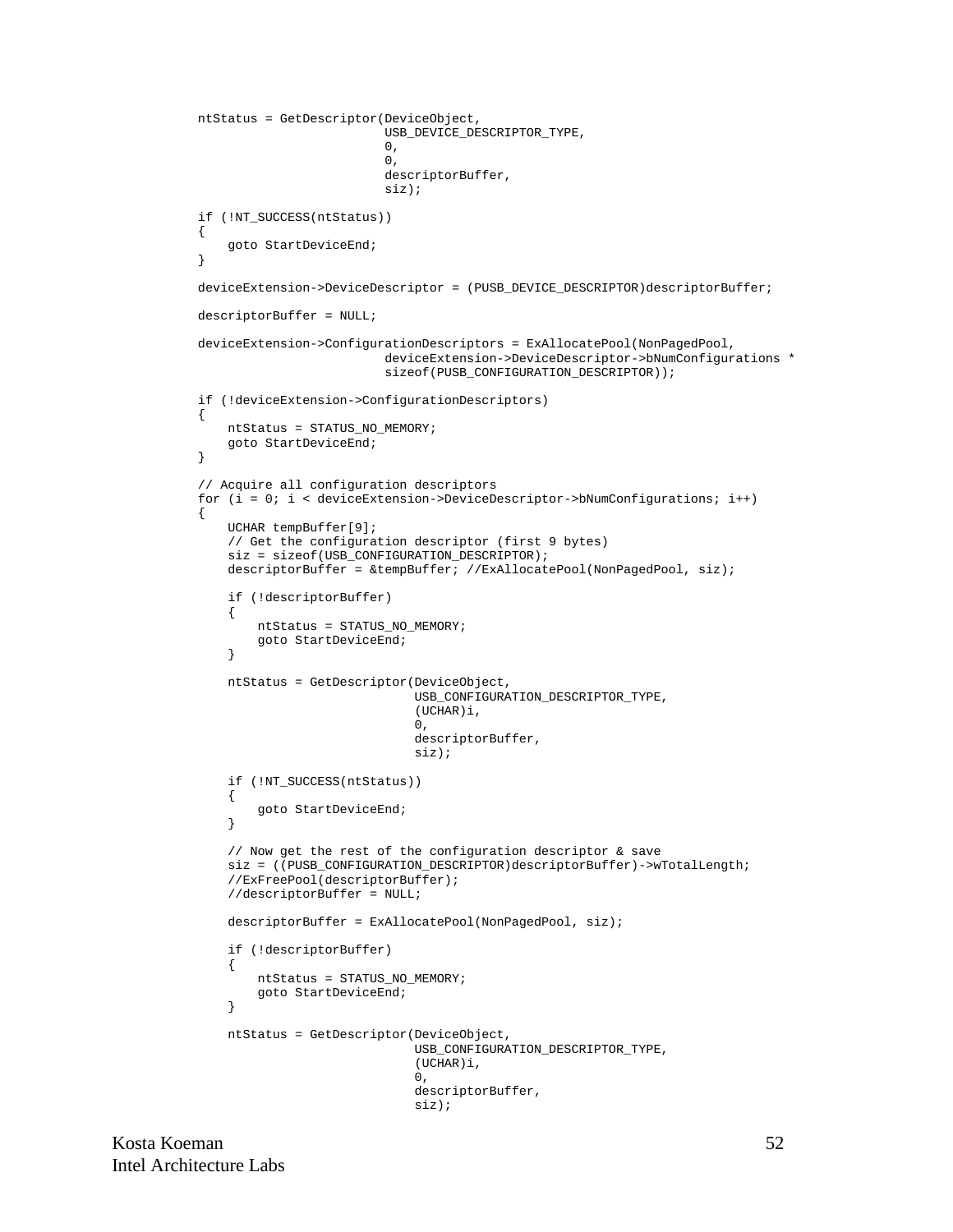```
if (!NT SUCCESS(ntStatus))
       \{qoto StartDeviceEnd;
       \}deviceExtension->ConfigurationDescriptors[i] =
                                 (PUSB_CONFIGURATION_DESCRIPTOR)descriptorBuffer;
       descriptorBuffer = NULL;} // get all configuration descriptors
   // If the GetDescriptor calls were successful, then configure the device with
   // the first configuration descriptor
   if (NT SUCCESS(ntStatus))
   \{ntStatus = ConfigureDevice(DeviceObject, 0);
   \}StartDeviceEnd:
   KdPrint (("StartDevice Exiting With ntStatus: 0x%x\n", ntStatus));
   return ntStatus;
\}// Function: ConfigureDevice
// Purpose: Configure device with configuration index
NTSTATUS
ConfigureDevice(
   IN PDEVICE_OBJECT DeviceObject,
   IN ULONG ConfigIndex
   \lambda\left\{ \right.PDEVICE_EXTENSION deviceExtension
                                                  = DeviceObject->DeviceExtension;
   PUSB_CONFIGURATION_DESCRIPTOR ConfigurationDescriptor =
                            deviceExtension->ConfigurationDescriptors[ConfigIndex];
   PUSBD_INTERFACE_INFORMATION interfaceObject
                                               = NULL;
                                                = NULL;PUSB INTERFACE DESCRIPTOR interfaceDescriptor
   PUSBD_INTERFACE_LIST_ENTRY pIfcListEntry
                                                  = NULL;
   PUSB_INTERFACE_DESCRIPTOR InterfaceDescriptor = NULL;
   NTSTATUS ntStatus
                          = STATUS_SUCCESS;
   PURR urb
                          = NTILL;
   LONG interfaceNumber = 0;
   LONG InterfaceClass = -1;<br>LONG InterfaceSubClass = -1;
   LONG InterfaceProtocol = -1;
   ULONG nInterfaceNumber = 0;
   ULONG nPipeNumber
                          = 0:
   USHORT siz
                          = 0ULONG ulAltSettings = 0;
   int i = 0;ULONG length
                          = 0;KdPrint(("enter ConfigureDevice\n"));
   // Build up the interface list entry information
   pIfcListEntry = ExAllocatePool(NonPagedPool,
             (ConfigurationDescriptor->bNumInterfaces + 1)*
             sizeof(USBD_INTERFACE_LIST_ENTRY));
   if (!pIfcListEntry)
   \left\{ \right.ntStatus = STATUS_NO_MEMORY;
       goto ConfigureDeviceEnd;
   for (interfaceNumber = 0;
        interfaceNumber < ConfigurationDescriptor->bNumInterfaces;
```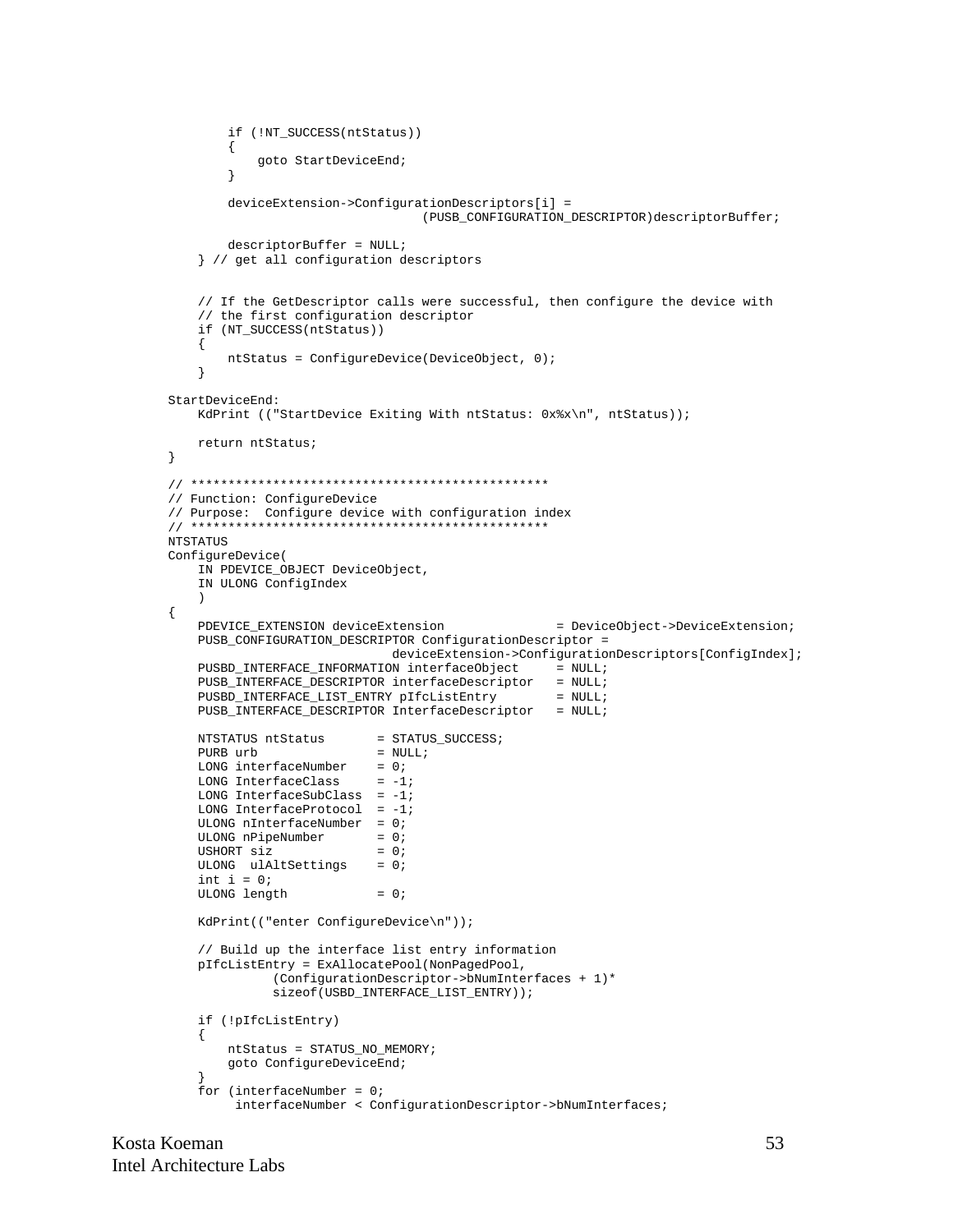```
 interfaceNumber++)
    {
         // Acquire each default interface descriptor
         InterfaceDescriptor =
                USBD_ParseConfigurationDescriptorEx(ConfigurationDescriptor,
                                                      ConfigurationDescriptor,
                                                      interfaceNumber,
                                                      0, // should be zero on initialization
                                                      -1, // interface class not a criteria
                                                      -1, // interface subclass not a criteria
                                                      -1);// interface protocol not a criteria
         if (InterfaceDescriptor)
\left\{ \begin{array}{c} \end{array} \right. pIfcListEntry[interfaceNumber].InterfaceDescriptor = InterfaceDescriptor;
         }
         else
\left\{ \begin{array}{c} \end{array} \right.KdPrint(("ConfigureDevice() ParseConfigurationDescriptorEx() failed\n"));
             KdPrint(("returning STATUS_INSUFFICIENT_RESOURCES\n"));
             ntStatus = STATUS_UNSUCCESSFUL;
             goto ConfigureDeviceEnd;
         }
     }
     // set last entry in interface list to NULL
    pIfcListEntry[ConfigurationDescriptor->bNumInterfaces].InterfaceDescriptor = NULL;
    urb = USBD_CreateConfigurationRequestEx(ConfigurationDescriptor, pIfcListEntry);
    if (!urb)
    \left\{ \right. ntStatus = STATUS_NO_MEMORY;
         goto ConfigureDeviceEnd;
     }
    ntStatus = CallUSBD(DeviceObject, urb, &length);
    if (!NT_SUCCESS(ntStatus))
     {
         KdPrint(("Select Config Failed. ntStatus = 0x*x; urb status = 0x*x\n",
                    ntStatus,
                    urb->UrbHeader.Status));
         goto ConfigureDeviceEnd;
    }
     // Save the configuration handle for this device
    deviceExtension->ConfigurationHandle =
                                      urb->UrbSelectConfiguration.ConfigurationHandle;
    deviceExtension->InterfaceList = ExAllocatePool(NonPagedPool,
                                                    ConfigurationDescriptor->bNumInterfaces *
                                                     sizeof(PUSBD_INTERFACE_INFORMATION));
    if (!deviceExtension->InterfaceList)
    \left\{ \right. ntStatus = STATUS_NO_MEMORY;
         goto ConfigureDeviceEnd;
    }
     // Build up the interface descriptor info
    for (interfaceNumber = 0;
          interfaceNumber < ConfigurationDescriptor->bNumInterfaces;
          interfaceNumber++)
    {
         interfaceObject = pIfcListEntry[interfaceNumber].Interface;
         ASSERT(interfaceObject);
         for (nPipeNumber=0; nPipeNumber < interfaceObject->NumberOfPipes; nPipeNumber++)
\{ // fill out the interfaceobject info
```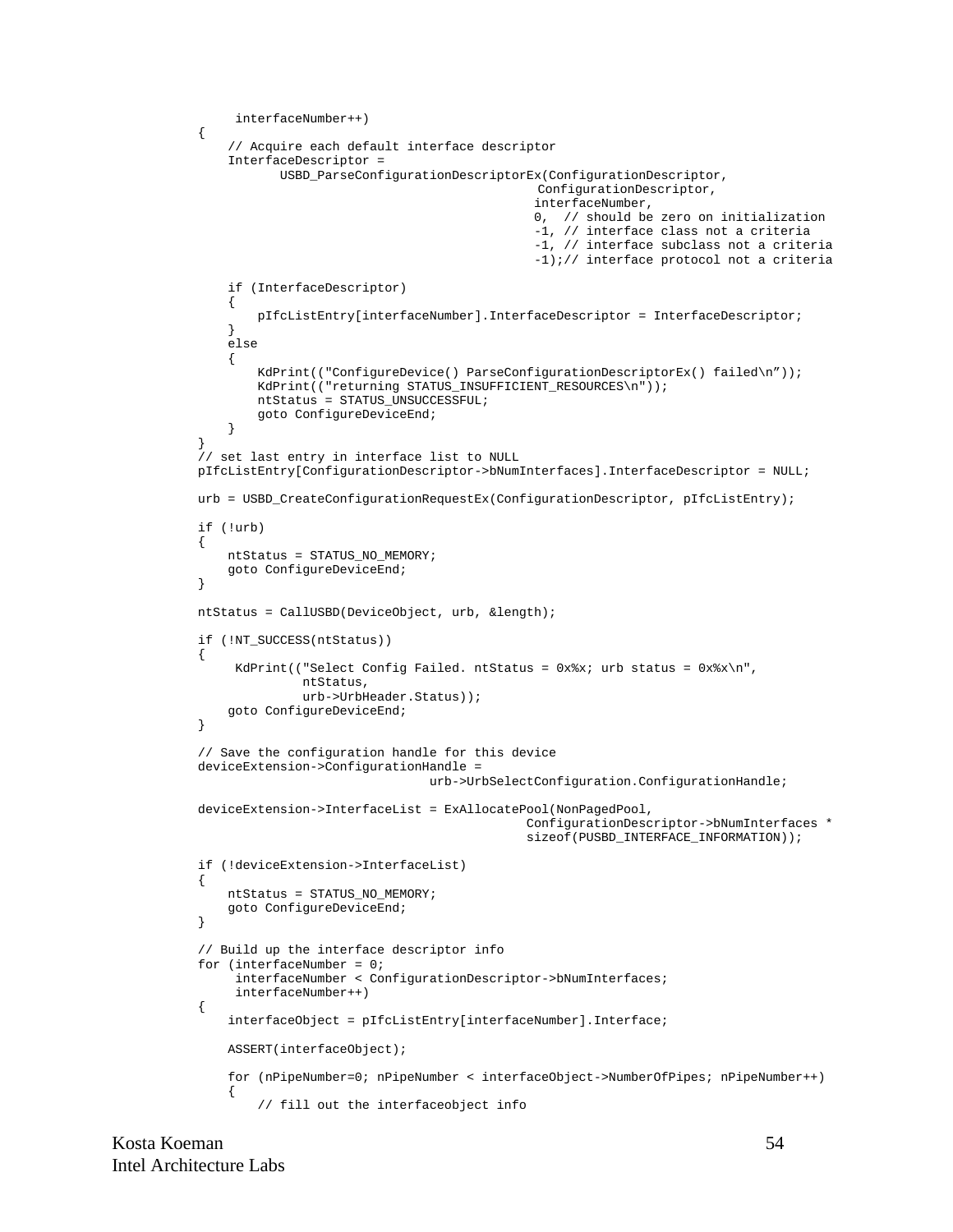```
 // perform any pipe initialization here
     interfaceObject->Pipes[nPipeNumber].MaximumTransferSize = 64*1023;
 }
 deviceExtension->InterfaceList[interfaceNumber] = NULL;
 UpdatePipeInfo(DeviceObject,
                (UCHAR)interfaceNumber,
                pIfcListEntry[interfaceNumber].Interface);
```
ConfigureDeviceEnd:

}

}

```
 if (urb)
 {
     ExFreePool(urb);
   urb = NULL; }
 // if the interface list was not initialized, then
 // free up all the memory allocated by USBD_CreateConfigurationRequestEx
 if (!NT_SUCCESS(ntStatus))
 {
     for (interfaceNumber = 0;
          interfaceNumber < ConfigurationDescriptor->bNumInterfaces;
          interfaceNumber++)
     {
         ExFreePool(pIfcListEntry[interfaceNumber].Interface);
         pIfcListEntry[interfaceNumber].Interface = NULL;
     }
 }
 if (pIfcListEntry)
 {
     ExFreePool(pIfcListEntry);
    pIfcListEntry = NULL;
 }
 KdPrint (("exit ConfigureDevice (%x)\n", ntStatus));
 return ntStatus;
```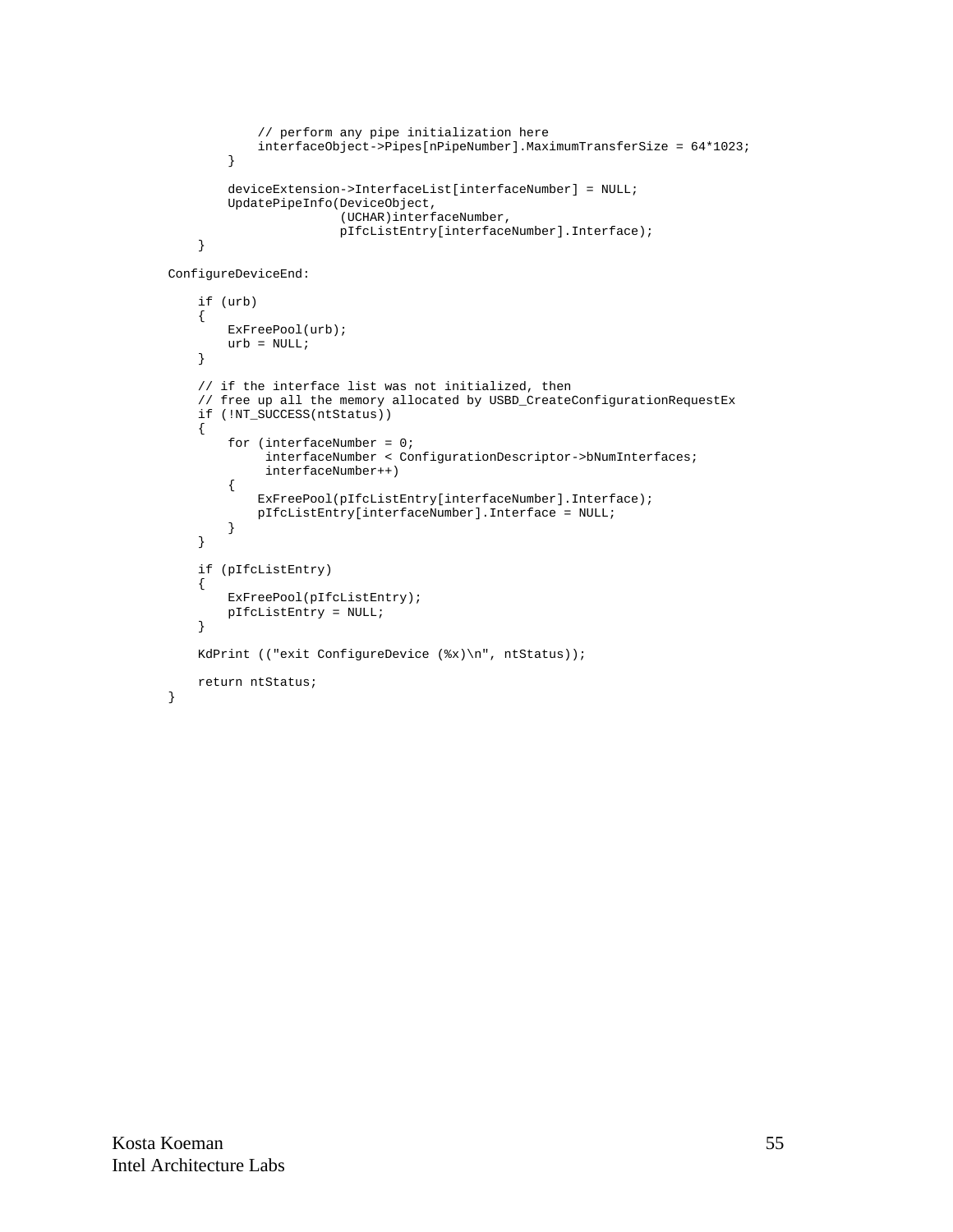```
// Function: QueryCapabilitiesCompletionRoutine
// Purpose: Save the capabilities information
NTSTATUS
QueryCapabilitiesCompletionRoutine(
   IN PDEVICE_OBJECT NullDeviceObject,
   IN PIRP Irp,
   IN PVOID Context
\{PDEVICE_OBJECT deviceObject
                                   = (PDEVICE_OBJECT) Context;
   PDEVICE EXTENSION deviceExtension = deviceObject->DeviceExtension;
   NTSTATUS ntStatus = STATUS_SUCCESS;
   PIO_STACK_LOCATION IrpStack = IoGetCurrentIrpStackLocation (Irp);
   ULONG ulPowerLevel;
   KIROL irgl = KefetCurrentIrgl();
   KdPrint(("enter QueryCapabilitiesCompletionRoutine at IRQL %s with ntStatus 0x%x\n",
               irql == PASSIVE_LEVEL ? "PASSIVE_LEVEL": "DISPATCH_LEVEL",
               Irp->IoStatus.Status));
    // If the lower driver returned PENDING, mark our stack location as pending also.
   if (Irp->PendingReturned)
    \{IoMarkIRPPending(Irp);
   if (NT_SUCCESS(Irp->IoStatus.Status))
   \{ASSERT(IrpStack->MajorFunction == IRP_MJ_PNP);
       ASSERT(IrpStack->MinorFunction == IRP_MN_QUERY_CAPABILITIES);
       IrpStack = IoGetCurrentIRPStackLocation (Irp);
       RtlCopyMemory(&deviceExtension->DeviceCapabilities,
                     IrpStack->Parameters.DeviceCapabilities.Capabilities,
                     sizeof(DEVICE_CAPABILITIES));
        // print out capabilities info
       KdPrint(("************ Device Capabilites ************\n"));
       KdPrint(("SystemWake = 0x%x\n", deviceExtension->DeviceCapabilities.SystemWake));
       KdPrint(("DeviceWake = 0x%x\n", deviceExtension->DeviceCapabilities.DeviceWake));
       KdPrint(("SystemWake = s\n^n,
               SystemPowerStateString[deviceExtension->DeviceCapabilities.SystemWake]));
       KdPrint(("DeviceWake = s\nm",
               DevicePowerStateString[deviceExtension->DeviceCapabilities.DeviceWake]));
       KdPrint(("Device Address: 0x%x\n", deviceExtension->DeviceCapabilities.Address));
       for (ulPowerLevel=PowerSystemUnspecified;
            ulPowerLevel< PowerSystemMaximum;
            ulPowerLevel++)
        {
           KdPrint(("Dev State Map: sys st s = dev st s \nightharpoonup s)n",
                    SystemPowerStateString[ulPowerLevel],
                    DevicePowerStateString[
                       deviceExtension->DeviceCapabilities.DeviceState[ulPowerLevel]]));
       Irp->IoStatus.Status = STATUS_SUCCESS;
   - }
   return ntStatus;
\mathcal{E}
```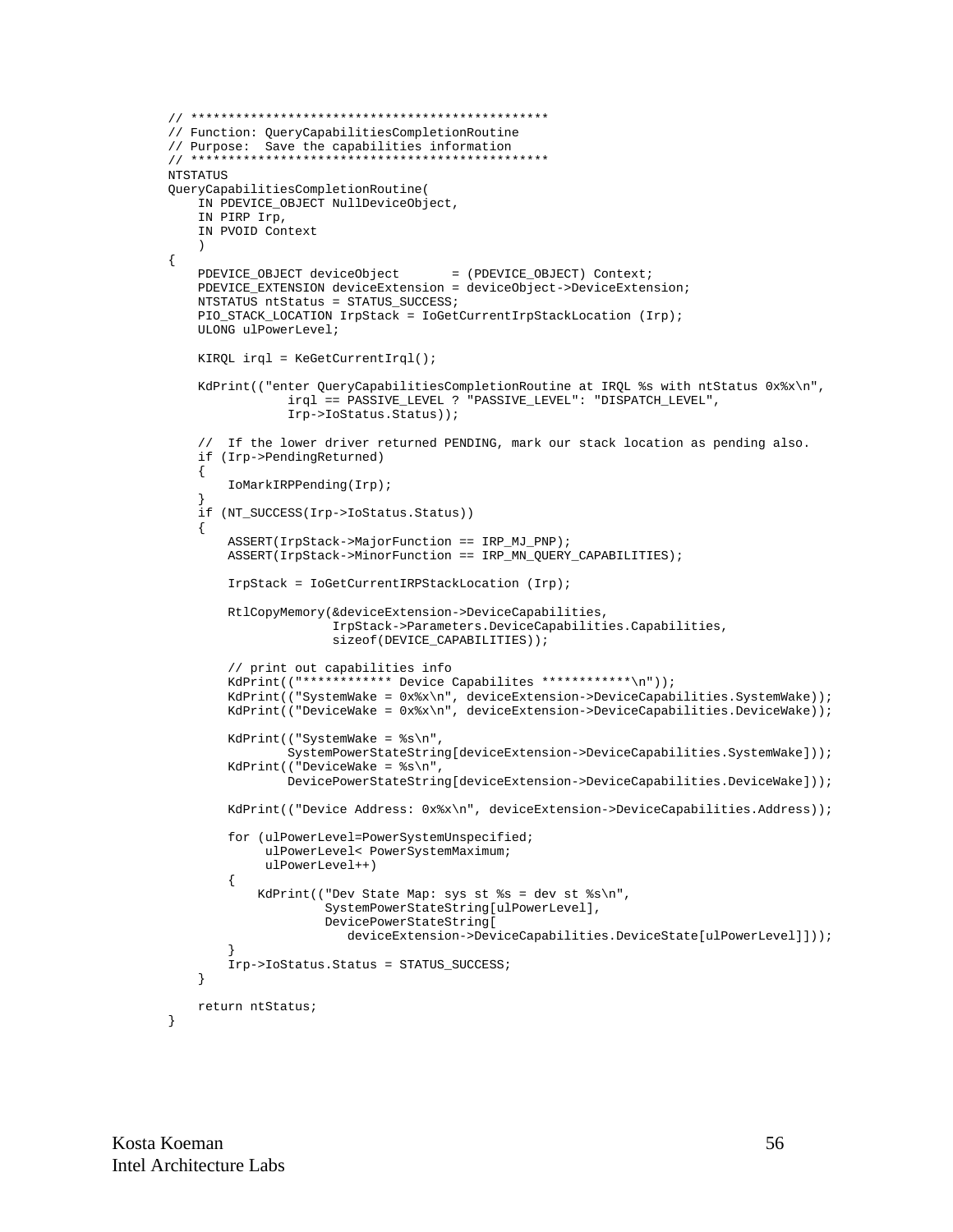```
// ***************************************
//
// File: pnp.h
//
// ***************************************
#ifndef _pmpnp_h_
#define _pmpnp_h_
NTSTATUS
DispatchPnP(
   IN PDEVICE_OBJECT DeviceObject,<br>IN PIRP lrp
               Irp
     );
NTSTATUS
StartCompletionRoutine(
 IN PDEVICE_OBJECT DeviceObject,
 IN PIRP Irp,
   IN PIRP<br>IN PVOID Context
    );
NTSTATUS
StartDevice(
    IN PDEVICE_OBJECT DeviceObject
     );
NTSTATUS
GetDescriptor(
    IN PDEVICE_OBJECT DeviceObject,
    IN UCHAR ucDescriptorType,
    IN UCHAR ucDescriptorIndex,
    IN USHORT usLanguageID,
    IN PVOID descriptorBuffer,
     IN ULONG ulBufferSize
     );
NTSTATUS
ConfigureDevice(
    IN PDEVICE_OBJECT DeviceObject,
     IN ULONG ConfigIndex
     );
NTSTATUS
QueryCapabilitiesCompletionRoutine(
     IN PDEVICE_OBJECT NullDeviceObject,
     IN PIRP Irp,
    IN PVOID Context
     );
```

```
#endif
```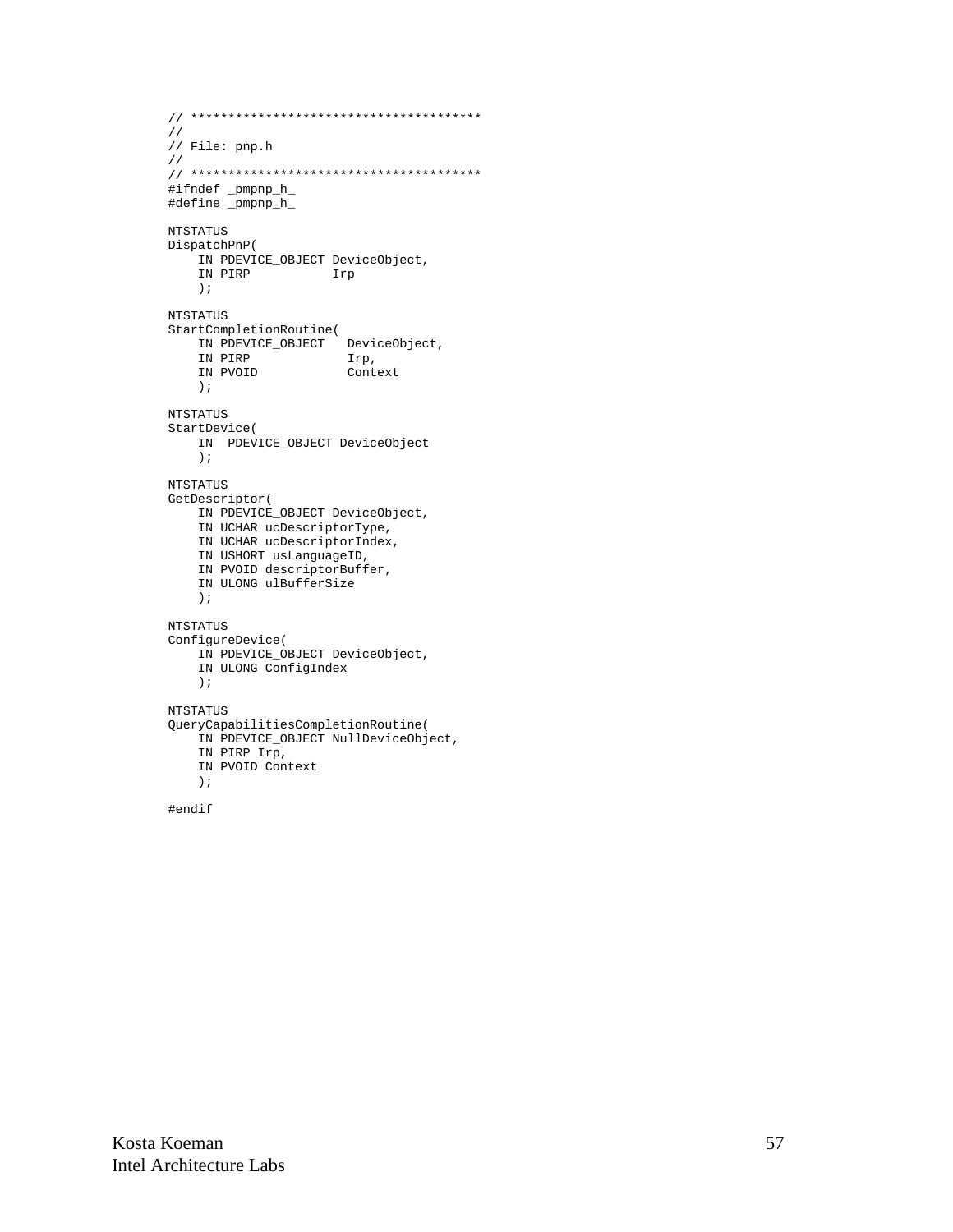```
\frac{1}{2}// File: power.c
\frac{1}{2}#define DRIVER
#pragma warning(disable: 4214) // bitfield nonstd
#include "wdm.h"
#pragma warning(default: 4214)
#include "stdarg.h"
#include "stdio.h"
#pragma warning(disable: 4200) //non std struct used
#include "usbdi.h"
#pragma warning(default: 4200)
#include "usbdlib.h"
#include "ioctl.h"
#include "sample.h"
#include "power.h"
#include "pnp.h"
extern USBD_VERSION_INFORMATION gVersionInformation;
extern BOOLEAN gHasRemoteWakeupIssue;
UCHAR *SystemPowerStateString[] = {
   "PowerSystemUnspecified",
  "PowerSystemWorking",
   "PowerSystemSleeping1",
   "PowerSystemSleeping2",
  "PowerSystemSleeping3",
   "PowerSystemHibernate",
   "PowerSystemShutdown",
  "PowerSystemMaximum"
\} ;
UCHAR *DevicePowerStateString[] = {
  "PowerDeviceUnspecified",
   "PowerDeviceD0",
   "PowerDeviceD1",
  "PowerDeviceD2",
  "PowerDeviceD3"
   "PowerDeviceMaximum"
\} ;
extern UNICODE_STRING gRegistryPath;
// Function: PoSetDevicePowerStateComplete
// Purpose: Completion routine for changing
           the device power state
\frac{1}{2}NTSTATUS
PoSetDevicePowerStateComplete(
   IN PDEVICE_OBJECT NullDeviceObject,
   IN PIRP Irp,
   IN PVOID Context
   ) DeviceState
\{PDEVICE_OBJECT deviceObject = (PDEVICE_OBJECT) Context;
   PDEVICE_EXTENSION deviceExtension = deviceObject->DeviceExtension;
                     ntStatus = Irp->IoStatus.Status;<br>
irpStack = IoGetCurrentIrpStackLocation (Irp);
   NTSTATUS
   PIO STACK LOCATION irpStack
   \texttt{DEVICE\_POWER\_STATE} \texttt{ deviceState} \texttt{ = } \texttt{irpStack->Parameters.Power.State.}KdPrint(("enter PoSetDevicePowerStateComplete\n"));
```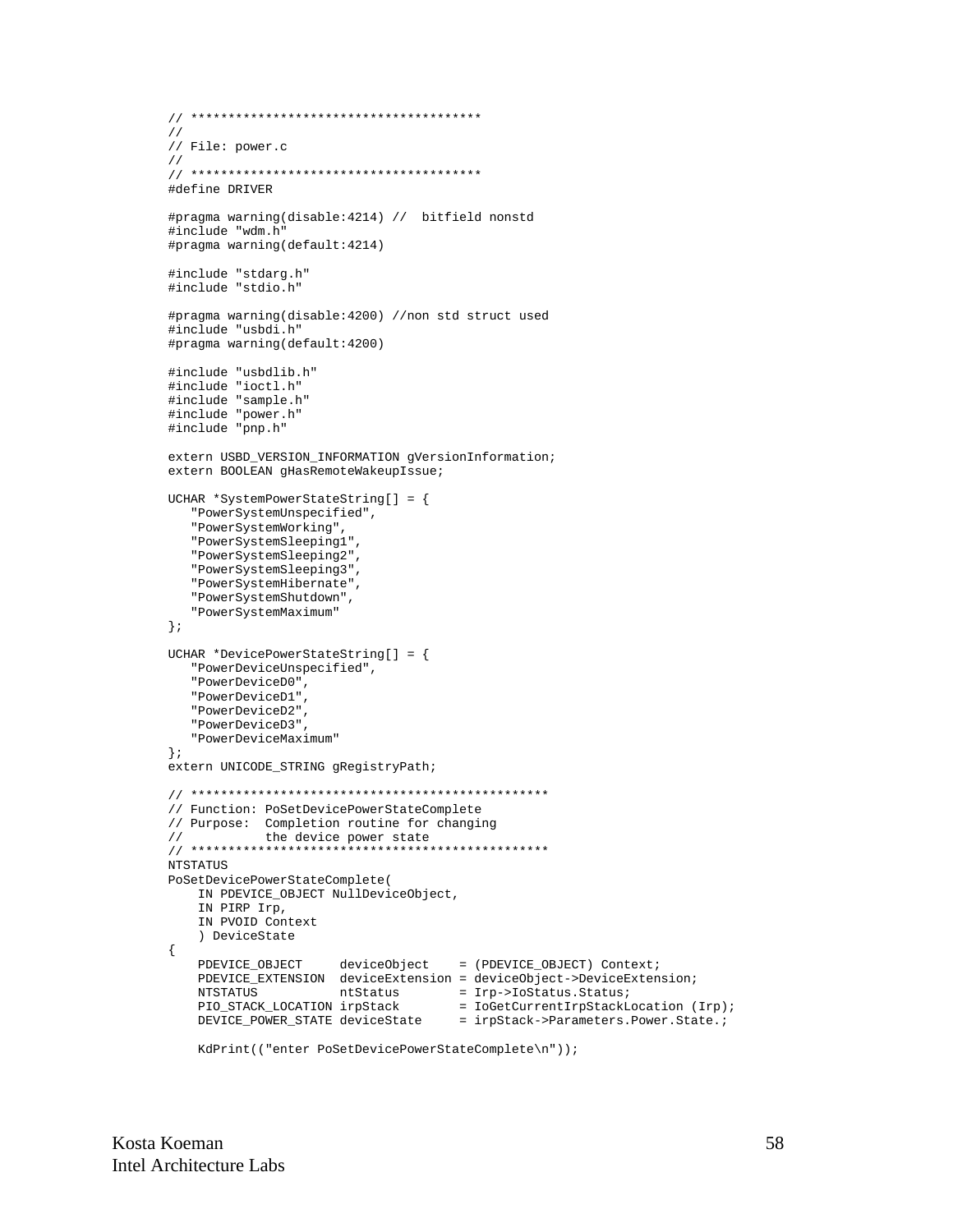```
// If the lower driver returned PENDING, mark our stack location as pending also.
   if (Irp->PendingReturned)
   \{IoMarkIrpPending(Irp);
   if (NT_SUCCESS(ntStatus))
   \{KdPrint(("Updating current device state to %s\n",
                DevicePowerStateString[deviceState]));
       deviceExtension->CurrentDeviceState.DeviceState = deviceState;
   }
   else
   \left\{ \right.KdPrint(("Error: Updating current device state to %s failed. NTSTATUS = 0x%x\n",
                DevicePowerStateString[deviceState],
               ntStatus);
   .<br>KdPrint(("exit PoSetDevicePowerStateComplete\n"));
   return ntStatus;
// Function: HandleSetSytemPowerState
// Purpose: Handle Set Power State (System)
NTSTATUS
HandleSetSytemPowerState(
   IN PDEVICE_OBJECT DeviceObject,
   IN PIRP Irp)
\{PDEVICE_EXTENSION deviceExtension = DeviceObject->DeviceExtension;
   NTSTATUS
                                    = STATUS_SUCCESS;
                     ntStatus
   POWER_STATE
                     sysPowerState;
   // Get input system power state
   sysPowerState.SystemState = irpStack->Parameters.Power.State.SystemState;
   KdPrint(("Power() Set Power, type SystemPowerState = %s\n",
                  SystemPowerStateString[sysPowerState.SystemState]));
   // If system is in working state always set our device to DO
   // regardless of the wait state or system-to-device state power map
   if (sysPowerState.SystemState == PowerSystemWorking)
       deviceExtension->NextDeviceState.DeviceState = PowerDeviceD0;
       KdPrint(("Power() PowerSystemWorking, will set D0, not use state map\n"));
       // cancel the pending wait/wake irp
       if (deviceExtension->WaitWakeIrp)
       \{BOOLEAN bCancel = IoCancelIrp(deviceExtension->WaitWakeIrp);
           ASSERT(bCancel);
       \}else // powering down
   \left\{ \right.NTSTATUS ntStatusIssueWW = STATUS_INVALID_PARAMETER; // assume that we won't be
                                                         // able to wake the system
       // issue a wait/wake irp if we can wake the system up from this system state
       // for devices that do not support wakeup, the system wake value will be
       // PowerSystemUnspecified == 0
       if (sysPowerState.SystemState <= deviceExtension->DeviceCapabilities.SystemWake)
       \{ntStatusIssueWW = IssueWaitWake(DeviceObject);
       \}
```
 $\}$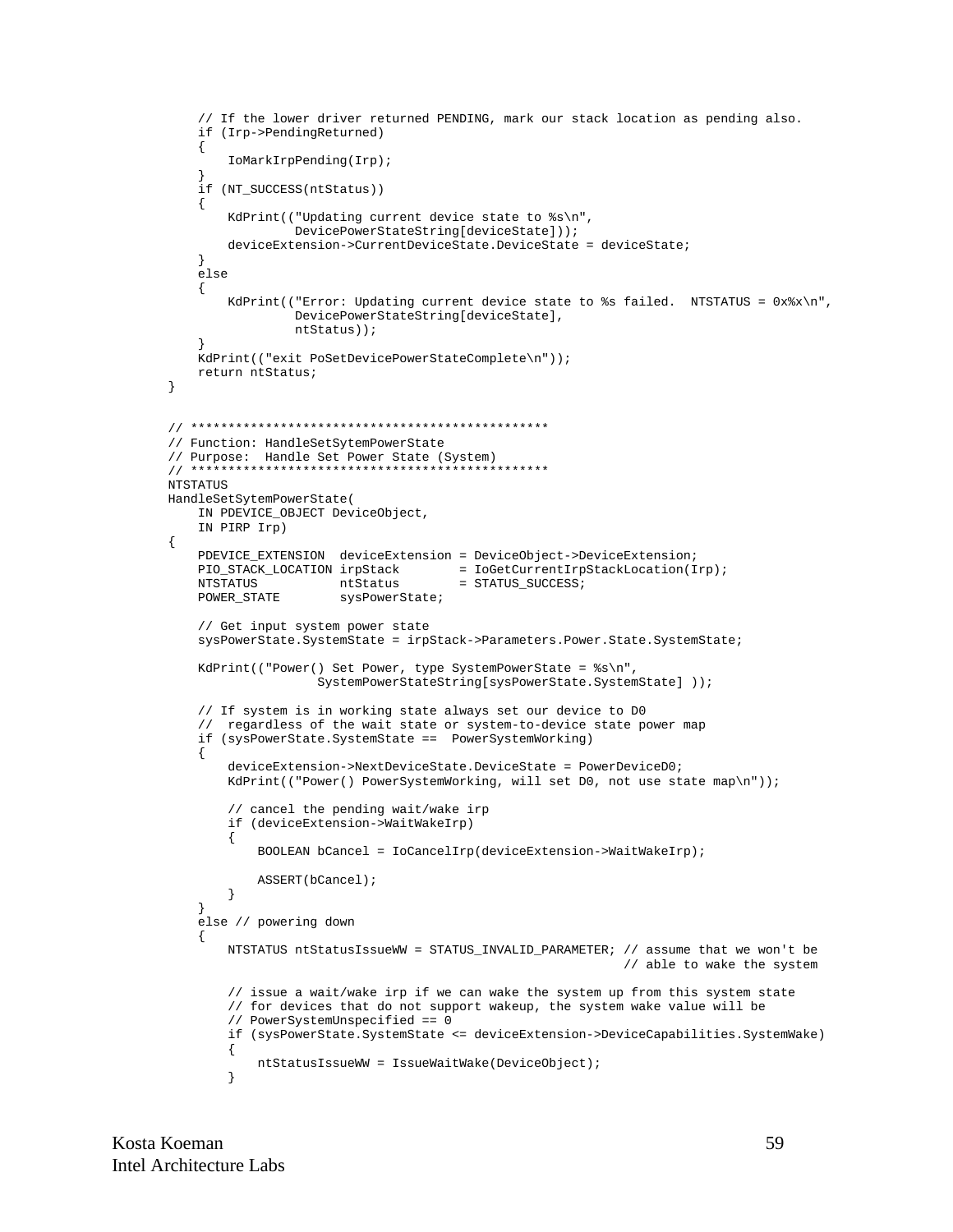```
 if (NT_SUCCESS(ntStatusIssueWW) || ntStatusIssueWW == STATUS_PENDING)
\{ // Find the device power state equivalent to the given system state.
               // We get this info from the DEVICE_CAPABILITIES struct in our device
               // extension (initialized in PnPAddDevice() )
               deviceExtension->NextDeviceState.DeviceState =
                deviceExtension->DeviceCapabilities.DeviceState[sysPowerState.SystemState];
               KdPrint(("Power() IRP_MN_WAIT_WAKE issued, will use state map\n"));
               if (gHasRemoteWakeupIssue)
\left\{ \begin{array}{ccc} 0 & 0 & 0 \\ 0 & 0 & 0 \\ 0 & 0 & 0 \\ 0 & 0 & 0 \\ 0 & 0 & 0 \\ 0 & 0 & 0 \\ 0 & 0 & 0 \\ 0 & 0 & 0 \\ 0 & 0 & 0 \\ 0 & 0 & 0 \\ 0 & 0 & 0 \\ 0 & 0 & 0 \\ 0 & 0 & 0 \\ 0 & 0 & 0 & 0 \\ 0 & 0 & 0 & 0 \\ 0 & 0 & 0 & 0 \\ 0 & 0 & 0 & 0 & 0 \\ 0 & 0 & 0 & 0 & 0 \\ 0 & 0 & 0 & 0 & 0 \\ 0 & 0 & 0 & 0 StartThread(DeviceObject);
 }
          }
          else
\left\{ \begin{array}{c} \end{array} \right. // if no wait pending and the system's not in working state, just turn off
               deviceExtension->NextDeviceState.DeviceState = PowerDeviceD3;
               KdPrint(("Power() Setting PowerDeviceD3 (off)\n"));
 }
     } // powering down
     KdPrint(("Current Device State: %s\n",
         DevicePowerStateString[deviceExtension->CurrentDeviceState.DeviceState]));<br>cint(("Next Device State: %s\n",
    KdPrint(("Next Device State:
              DevicePowerStateString[deviceExtension->NextDeviceState.DeviceState]));
     // We've determined the desired device state; are we already in this state?
     if (deviceExtension->NextDeviceState.DeviceState !=
                               deviceExtension->CurrentDeviceState.DeviceState)
     {
          // attach a completion routine to change the device power state
          IoCopyCurrentIrpStackLocationToNext(Irp);
          IoSetCompletionRoutine(Irp,
                                       PoChangeDeviceStateRoutine,
                                       DeviceObject,
                                       TRUE,
                                       TRUE,
                                       TRUE);
     }
     else
     {
          // Yes, just pass it on to PDO (Physical Device Object)
          IoSkipCurrentIrpStackLocation(Irp);
 }
     PoStartNextPowerIrp(Irp);
     ntStatus = PoCallDriver(deviceExtension->StackDeviceObject, Irp);
    KdPrint(("Power() Exit IRP_MN_SET_POWER (system) with ntStatus 0x%x\n", ntStatus));
     return ntStatus;
```
}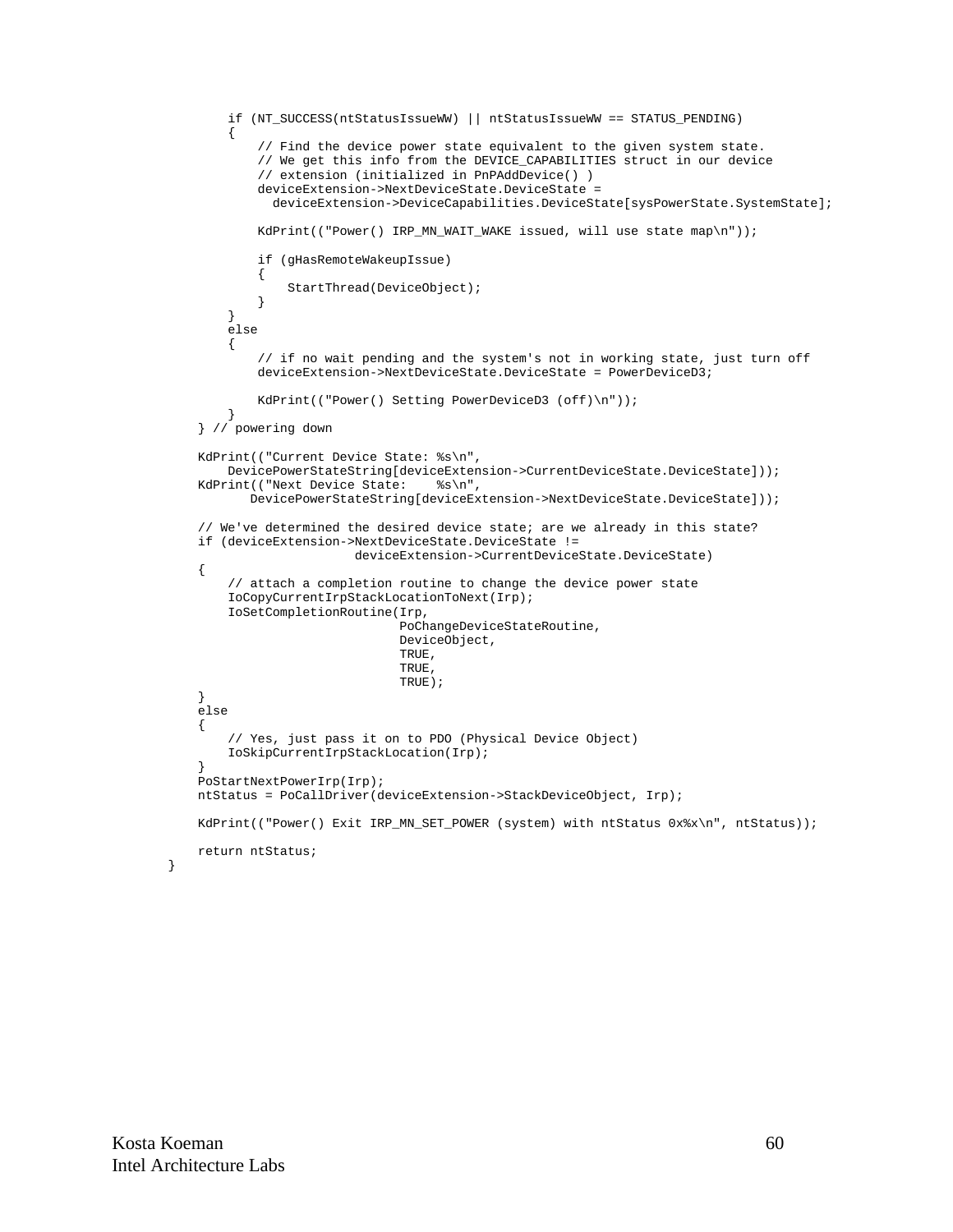```
// Function: HandleSetDevicePowerState
// Purpose: Handle Set Power State (Device)
NTSTATUS
HandleSetDevicePowerState(
   IN PDEVICE_OBJECT DeviceObject,
                    Irp
   IN PIRP
   \lambda\{PDEVICE_EXTENSION deviceExtension = DeviceObject->DeviceExtension;
   {\tt PIO\_STACK\_LOCATION} \text{ inpStack} \newline \hspace*{2.5cm} = \text{IOGetCurrentIrpStackLocation(Irp)} \text{ ;}= STATUS_SUCCESS;
   NTSTATUS
                     ntStatus
   KdPrint(("Power() Set Power, type DevicePowerState = s\n",
       DevicePowerStateString[irpStack->Parameters.Power.State.DeviceState]));
   IoCopyCurrentIrpStackLocationToNext(Irp);
   IoSetCompletionRoutine(Irp,
          PoSetDevicePowerStateComplete,
          // Always pass FDO to completion routine as its Context;
          // This is because the DriverObject passed by the system to the routine
          // is the Physical Device Object (PDO) not the Functional Device Object (FDO)
          DeviceObject,
          \operatorname{\mathsf{TRUE}} ,
                           // invoke on success
          TRUE.
                          // invoke on error
          TRUE);
                          // invoke on cancellation of the Irp
   PoStartNextPowerIrp(Irp);
   ntStatus = PoCallDriver(deviceExtension->StackDeviceObject, Irp);
   KdPrint(("Power() Exit IRP_MN_SET_POWER (device) with ntStatus 0x%x\n", ntStatus));
   return ntStatus;
\}// Function: DispatchPower
// Purpose: Dispatch routine for power irps
. . . . . . . .
NTSTATUS
DispatchPower(
   IN PDEVICE_OBJECT DeviceObject,
   IN PIRP
                    Irp
   \lambda\{PDEVICE_EXTENSION deviceExtension = DeviceObject->DeviceExtension;
   {\tt PIO\_STACK\_LOCALION} \text{ irpStack } \newline \hspace*{1.5em} {\tt iofetCurrent IrpStackLocation(Irp)} \text{ ;}= STATUS_SUCCESS;
   NTSTATUS
                     ntStatus
   KdPrint(("DispatchPower() IRP_MJ_POWER\n"));
   switch (irpStack->MinorFunction)
   case IRP_MN_WAIT_WAKE:
       KdPrint(("Power() Enter IRP_MN_WAIT_WAKE --\n"));
       // The only way this comes through us is if we send it via PoRequestPowerIrp
       // not attaching a completion routine
       IoSkipCurrentIrpStackLocation(Irp);
       PoStartNextPowerIrp(Irp);
       ntStatus = PoCallDriver(deviceExtension->StackDeviceObject, Irp);
       hreak:
   case IRP_MN_SET_POWER:
       KdPrint(("Power() Enter IRP_MN_SET_POWER\n"));
        // Set Irp->IoStatus.Status to STATUS_SUCCESS to indicate that the device
       // has entered the requested state. Drivers cannot fail this IRP.
```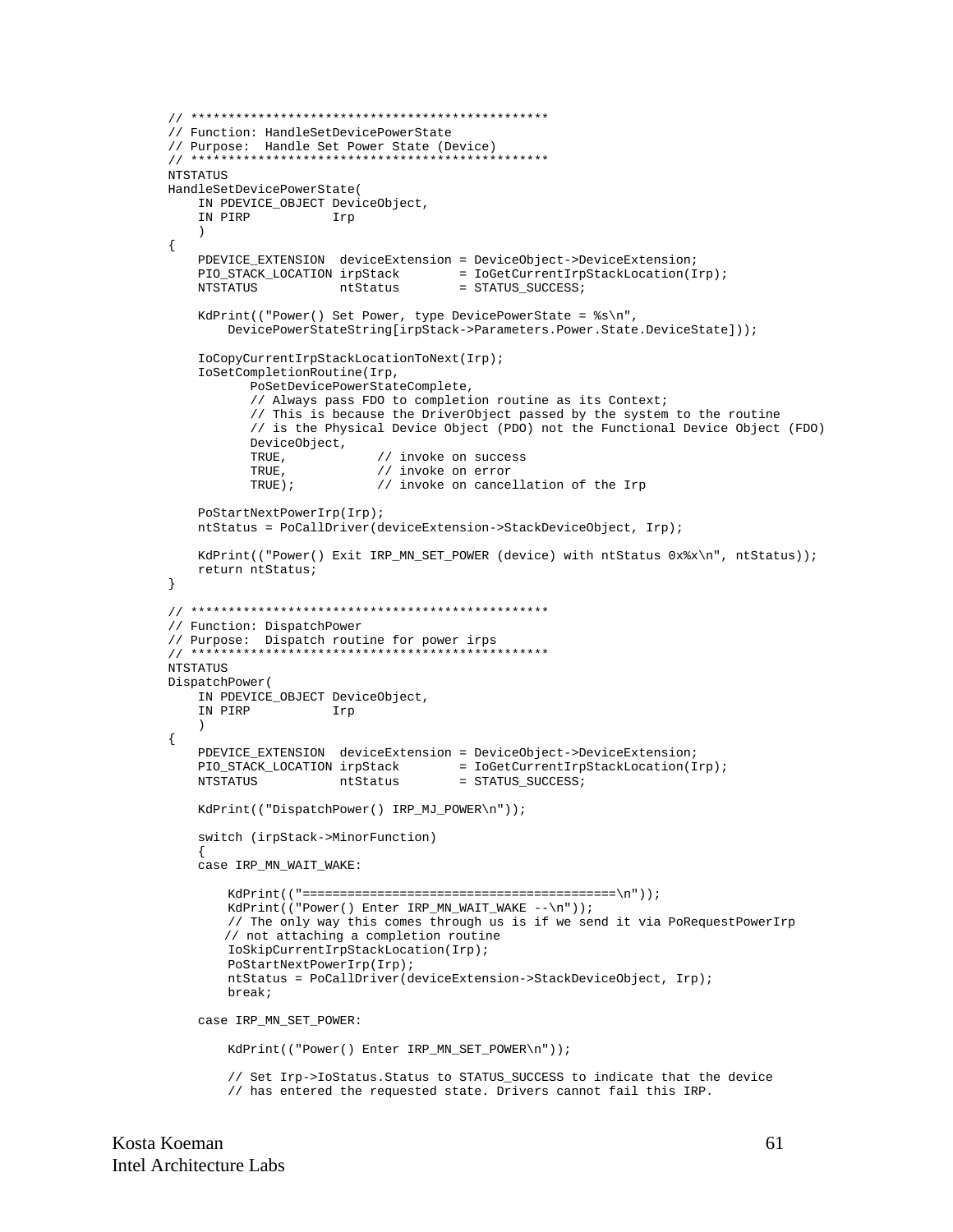```
 switch (irpStack->Parameters.Power.Type)
\{ case SystemPowerState:
            ntStatus = HandleSetSytemPowerState(DeviceObject, Irp);
             break;
         case DevicePowerState:
             ntStatus = HandleSetDevicePowerState(DeviceObject, Irp);
             break;
         }
         break;
     case IRP_MN_QUERY_POWER:
       //
       // A power policy manager sends this IRP to determine whether it can change
       // the system or device power state, typically to go to sleep.
       //
         if (irpStack->Parameters.Power.Type == SystemPowerState)
         {
             HandleSystemQueryIrp(DeviceObject, Irp);
 }
         else if (irpStack->Parameters.Power.Type == DevicePowerState)
         {
             HandleDeviceQueryIrp(DeviceObject, Irp);
 }
         break;
     default:
        KdPrint(("Power() UNKNOWN POWER MESSAGE (*x)\n, irpStack->MinorFunction));
         // All unhandled power messages are passed on to the PDO
         IoCopyCurrentIrpStackLocationToNext(Irp);
         PoStartNextPowerIrp(Irp);
         ntStatus = PoCallDriver(deviceExtension->StackDeviceObject, Irp);
 }
     KdPrint(("Exit DispatchPower() ntStatus = 0x%x\n", ntStatus ) );
     return ntStatus;
// ************************************************
// Function: ChangeDevicePowerStateCompletion
// Purpose: Handle completion of set device power
// irps
// ************************************************
NTSTATUS
ChangeDevicePowerStateCompletion(
   IN PDEVICE_OBJECT DeviceObject,<br>IN UCHAR MinorFunction
                           MinorFunction,
   IN POWER_STATE PowerState,
    IN PVOID Context,
    IN PIO_STATUS_BLOCK IoStatus
\overline{\phantom{a}}PDEVICE_OBJECT deviceObject = (PDEVICE_OBJECT)Context;
     PDEVICE_EXTENSION deviceExtension = deviceObject->DeviceExtension;
   NTSTATUS ntStatus = STATUS_SUCCESS;<br>PIRP irp = deviceExtension
                      irp = deviceExtension->IoctlIrp;
     if (irp)
     {
         IoCompleteRequest(irp, IO_NO_INCREMENT);
 }
     if (deviceExtension->SetPowerEventFlag)
     {
         // since we are powering up, set the event
         // so that the thread can query the device to see
```

```
 // if it generated the remote wakeup
```
}

{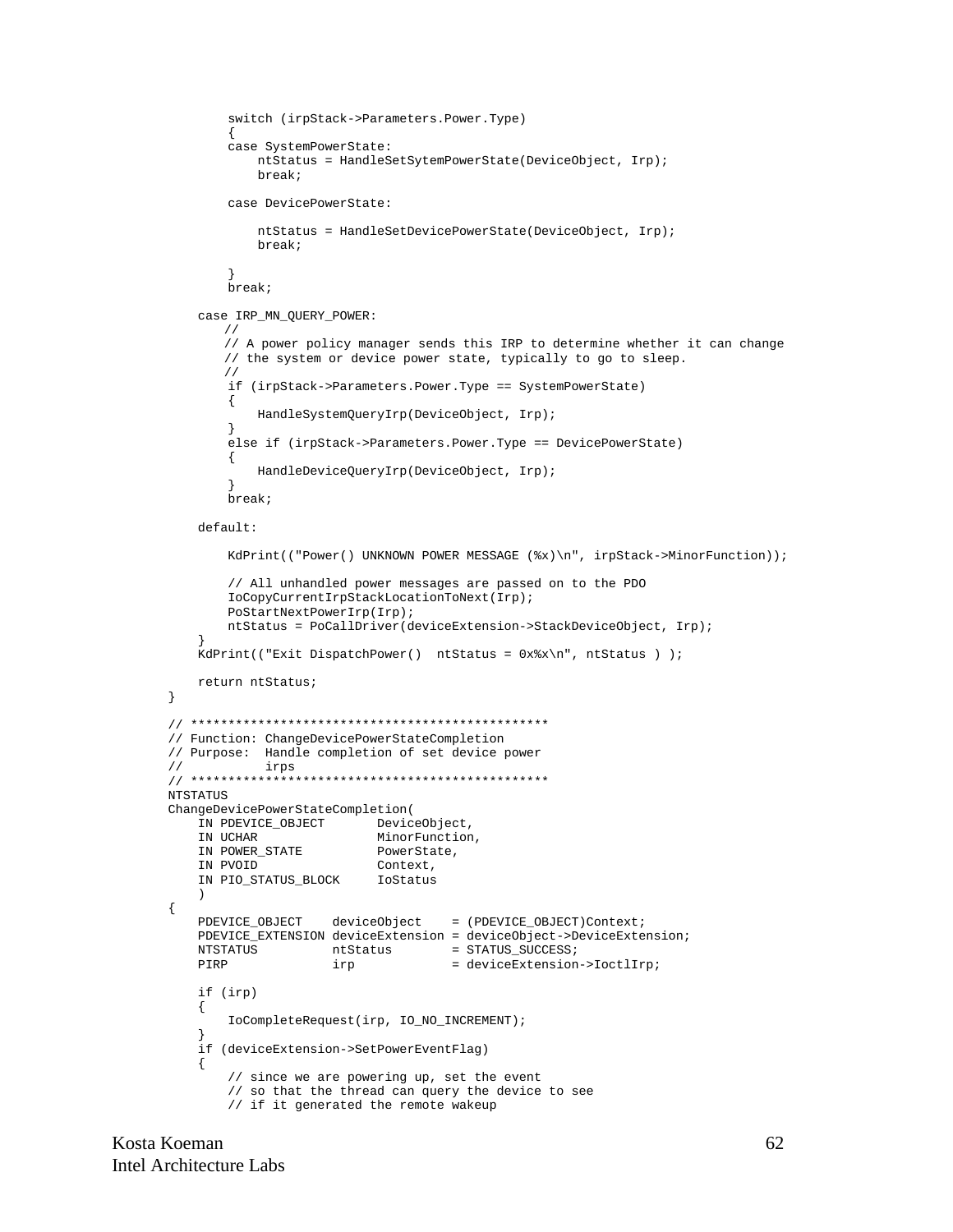```
KdPrint(("Signal Power Up Event for Win98 Gold/SE/ME\n"));
       KeSetEvent(&deviceExtension->PowerUpEvent, 0, FALSE);
       deviceExtension->SetPowerEventFlag = FALSE;
   \left\{ \right.KdPrint(("Exiting ChangeDevicePowerStateCompletion\n"));
   return ntStatus;
\}// Function: SetDevicePowerState
// Purpose: Change the device state
NTSTATUS
SetDevicePowerState(
   IN PDEVICE_OBJECT
                        DeviceObject,
   IN DEVICE_POWER_STATE DevicePowerState)
\{PDEVICE_EXTENSION deviceExtension = DeviceObject->DeviceExtension;
   NTSTATUS
                      ntStatus
                                     = STATUS_SUCCESS;
   POWER_STATE
                      powerState;
   powerState.DeviceState = DevicePowerState;
   ntStatus = PoRequestPowerIrp(deviceExtension->PhysicalDeviceObject,
                               IRP MN SET POWER,
                               powerState.
                               ChangeDevicePowerStateCompletion,
                               DeviceObject,
                               NULL);
   return ntStatus;
\}// Function: IssueWaitWake
.<br>ماه اساس ماه ماه ماه ماه ماه ماه ماه ماه .
NTSTATUS
IssueWaitWake(
   IN PDEVICE_OBJECT DeviceObject
   \rightarrow\{PDEVICE_EXTENSION deviceExtension = DeviceObject->DeviceExtension;
   NTSTATUS ntStatus;
   POWER_STATE powerState;
   KdPrint (("********************************\n"));
   KdPrint(("IssueWaitWake: Entering\n"));
   \frac{1}{2}// Make sure one isn't pending already -- serial will only handle one at
   // a time.
   \frac{1}{2}if (deviceExtension->WaitWakeIrp != NULL)
   \mathcal{A}KdPrint(("Wait wake all ready active!\n"));
       return STATUS_INVALID_DEVICE_STATE;
   \left\{ \right\}powerState.SystemState = deviceExtension->DeviceCapabilities.SystemWake;
   ntStatus = PoRequestPowerIrp(deviceExtension->PhysicalDeviceObject,
                               IRP_MN_WAIT_WAKE,
                               powerState,
                               RequestWaitWakeCompletion,
                               DeviceObject,
                               &deviceExtension->WaitWakeIrp);
```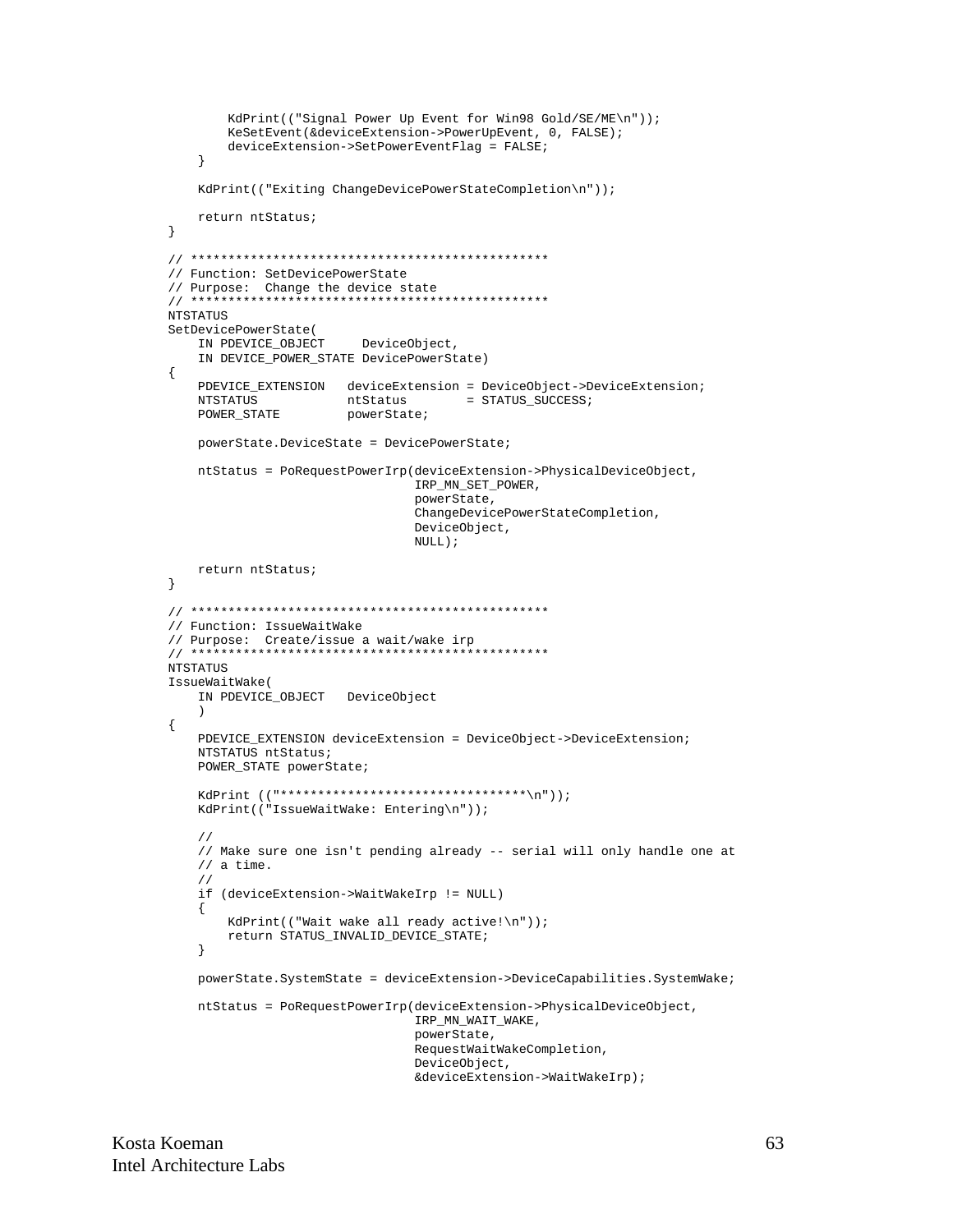```
if (!deviceExtension->WaitWakeIrp)
   \{KdPrint(("Wait wake is NULL!\n"));
       return STATUS UNSUCCESSFUL;
   \}KdPrint(("IssueWaitWake: exiting with ntStatus 0x%x (wait wake is 0x%x)\n",
                 ntStatus,
                 deviceExtension->WaitWakeIrp));
   return ntStatus;
\}// Function: RequestWaitWakeCompletion
// Purpose: Completion routine for irp generated
\frac{1}{2}by PoRequestPowerIrp in IssueWaitWake
NTSTATUS
RequestWaitWakeCompletion(
   IN PDEVICE_OBJECT
                        DeviceObject,
   IN UCHAR
                        MinorFunction,
                   PowerState,
   IN POWER_STATE
   IN PVOID
                        Context,
   IN PIO_STATUS_BLOCK
                        IoStatus
   \rightarrow\{PDEVICE_OBJECT deviceObject = Context;<br>PDEVICE_EXTENSION deviceExtension = deviceObject->DeviceExtension;
                                  = IoStatus->Status;
   NTSTATUS
                    ntStatus
   KdPrint(("### RequestWaitWakeCompletion
                                            ###\n"));
   deviceExtension->WaitWakeIrp = NULL;
   KdPrint(("RequestWaitWakeCompletion: Wake irp completed status 0x%x\n", ntStatus));
   //IoCompleteRequest(deviceExtension->WaitWakeIrp, IO_NO_INCREMENT);
   switch (ntStatus)
   case STATUS_SUCCESS:
       KdPrint(("RequestWaitWakeCompletion: Wake irp completed succefully.\n"));
       deviceExtension->IoctlIrp = NULL;
       // We need to request a set power to power up the device.
       ntStatus = SetDevicePowerState(DeviceObject, PowerDeviceD0);
      break;
   case STATUS_CANCELLED:
      KdPrint(("RequestWaitWakeCompletion: Wake irp cancelled\n"));
      break;
   default:
      break;
   return ntStatus;
\}
```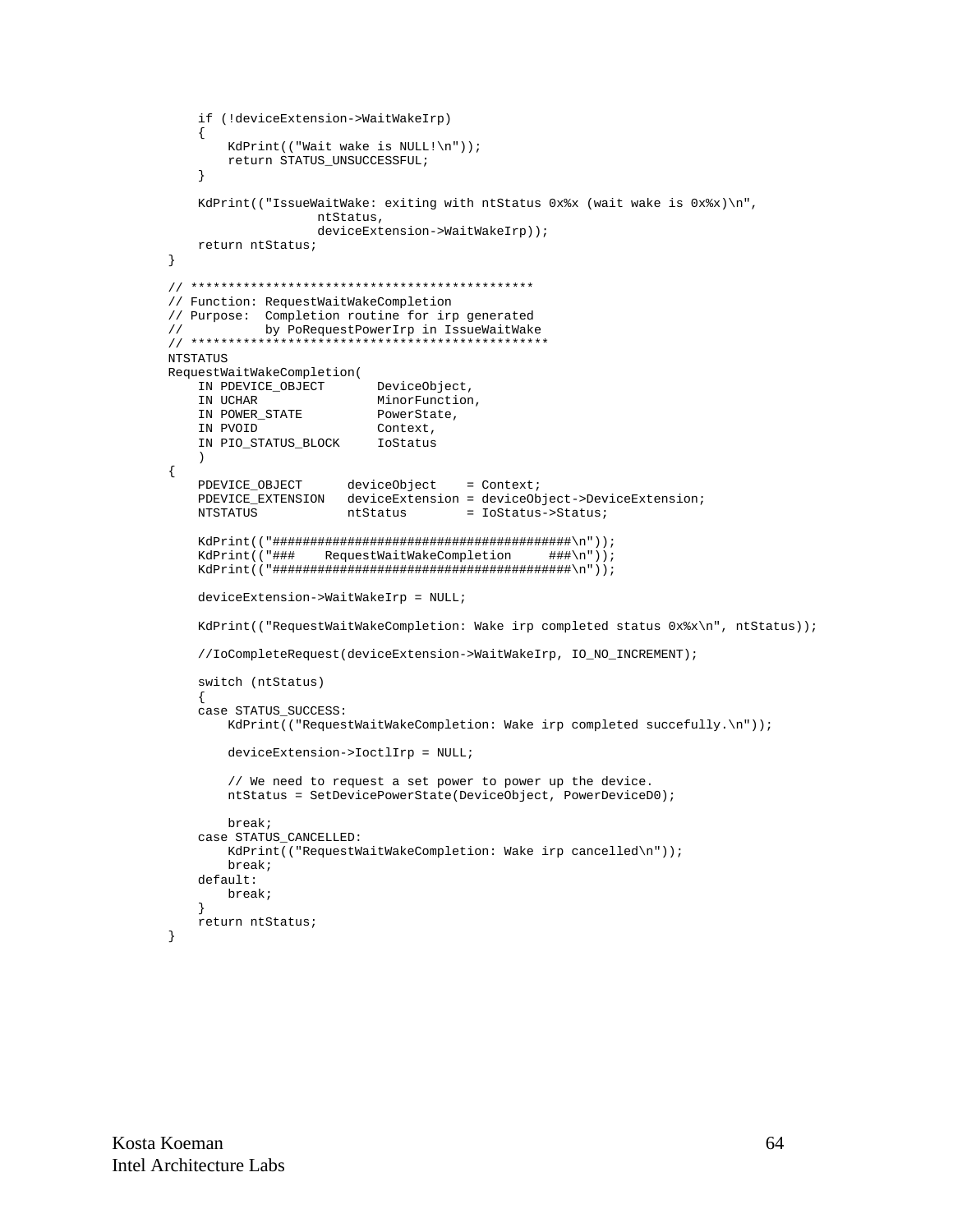```
// Function: PoSystemQueryCompletionRoutine
// Purpose: Finish handling system suspend
\frac{1}{2}notification
NTSTATUS
PoSystemQueryCompletionRoutine(
    IN PDEVICE_OBJECT NullDeviceObject,
    IN PIRP Irp,
    IN PVOID Context
    \lambda\{\begin{tabular}{lllllll} \bf PDEVICE\_OBJECT & \tt DerVICE\_OBiECT & \tt DerVICE\_EXI EN SION & \tt deviceExtension & \tt = (PDEVICE\_OBiECT) \tt Context \it \it : \tt PDEVICE\_EXTENSION & \tt deviceExtension & \tt = (PDEVICE\_OBiect->DeviceExtension \it \it : \tt PDEVICE\_EXIEN SION & \tt deviceExtension & \tt PNEVICE\_CAVEDS. \end{tabular}KIROL irgl = KefetCurrentIrgl();
    KdPrint(("enter PoSystemOueryCompletionRoutine at IROL %s with ntStatus 0x%x\n",
                 irql == PASSIVE_LEVEL ? "PASSIVE_LEVEL": "DISPATCH_LEVEL",
                 Irp->IoStatus.Status));
    // If the lower driver returned PENDING, mark our stack location as pending also.
    if (Irp->PendingReturned)
    \left\{ \right.IoMarkIrpPending(Irp);
    \left\{ \right\}// Finish any outstanding transactions,
    // wait for all transaction to finish here
    KeWaitForSingleObject(&deviceExtension->NoPendingTransactionsEvent,
                           Executive,
                           KernelMode.
                           FALSE,
                           NULL);
    Irp->IoStatus.Status = STATUS_SUCCESS;
    return STATUS_SUCCESS;
\}// Function: PoChangeDeviceStateRoutine
// Purpose: Completion routine for changing the
\frac{1}{2}device state due to system set power irps
NTSTATIIS
PoChangeDeviceStateRoutine(
    IN PDEVICE_OBJECT NullDeviceObject,
    IN PIRP Irp,
    IN PVOID Context
    \lambda\{PDEVICE_OBJECT
                     DeviceObject = (PDEVICE_OBJECT)Context;
    PDEVICE_EXTENSION deviceExtension = DeviceObject->DeviceExtension;
                       RequestIrpStatus = STATUS_SUCCESS;
    NTSTATUS
    DEVICE_POWER_STATE currDeviceState =
                        deviceExtension->CurrentDeviceState.DeviceState;
    DEVICE_POWER_STATE nextDeviceState = deviceExtension->NextDeviceState.DeviceState;
    KdPrint(("Change device state from %s to %s\n",
                 DevicePowerStateString[currDeviceState],
                 DevicePowerStateString[nextDeviceState]));
    // If the lower driver returned PENDING, mark our stack location as pending also.
    if (Irp->PendingReturned)
    \{IoMarkIrpPending(Irp);
    \}// No, request that we be put into this state
    // by requesting a new Power Irp from the Pnp manager
```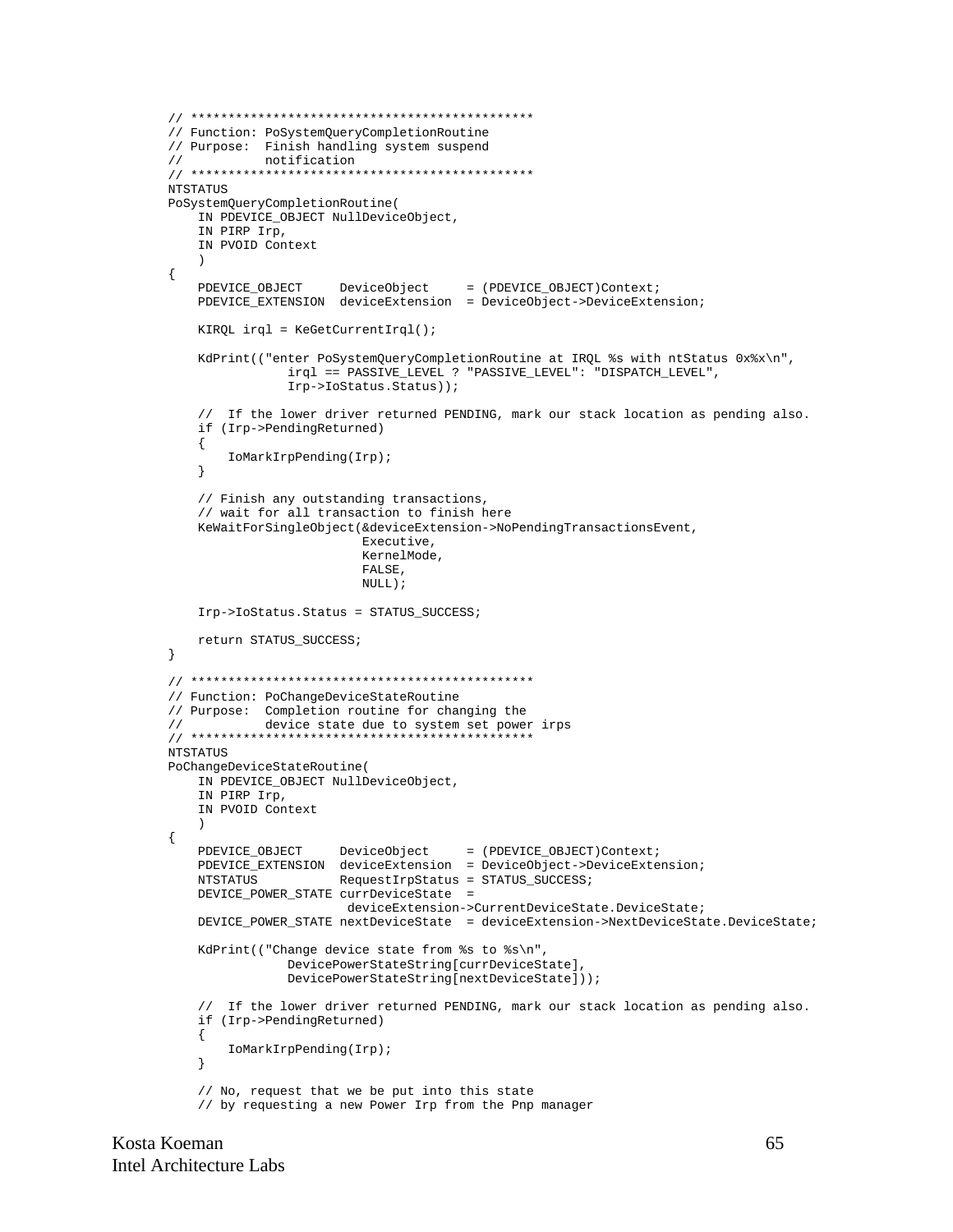```
deviceExtension->PowerIrp = Irp;
   if (deviceExtension->NextDeviceState.DeviceState == PowerDeviceD0)
   \{KdPrint(("Powering up device as a result of system wakeup\n"));
   \}deviceExtension->SetPowerEventFlag =
           ((deviceExtension->NextDeviceState.DeviceState == PowerDeviceD0)
                                                                             \delta x(deviceExtension->CurrentDeviceState.DeviceState != PowerDeviceD0) &&
            (gHasRemoteWakeupIssue));
   // simply adjust the device state if necessary
   if (currDeviceState != nextDeviceState)
   \{deviceExtension->IoctlIrp = NULL;
       RequestIrpStatus = SetDevicePowerState(DeviceObject,
                                             nextDeviceState);
   Irp->IoStatus.Status = STATUS_SUCCESS;
   return STATUS_SUCCESS;
\}// Function: StartThread
NTSTATUS
StartThread(
   IN PDEVICE_OBJECT DeviceObject
   \lambda\{PDEVICE_EXTENSION deviceExtension = DeviceObject->DeviceExtension;
   NTSTATUS ntStatus;
   HANDLE ThreadHandle;
   ntStatus = PsCreateSystemThread(&ThreadHandle,
                                  (ACCESS_MASK)0,
                                  NULL,
                                  (HANDLE) 0,
                                  NULL,
                                  PowerUpThread,
                                  DeviceObject);
   if (!NT_SUCCESS(ntStatus))
   \{return ntStatus;
   \left\{ \right\}\frac{1}{2}// Convert the Thread object handle
   // into a pointer to the Thread object
   // itself. Then close the handle.
   \frac{1}{2}ObReferenceObjectByHandle(
              ThreadHandle,
              THREAD_ALL_ACCESS,
              NULL,
              KernelMode,
              &deviceExtension->ThreadObject,
              NULL ) ;
   ZwClose(ThreadHandle);
   return ntStatus;
```

```
\}
```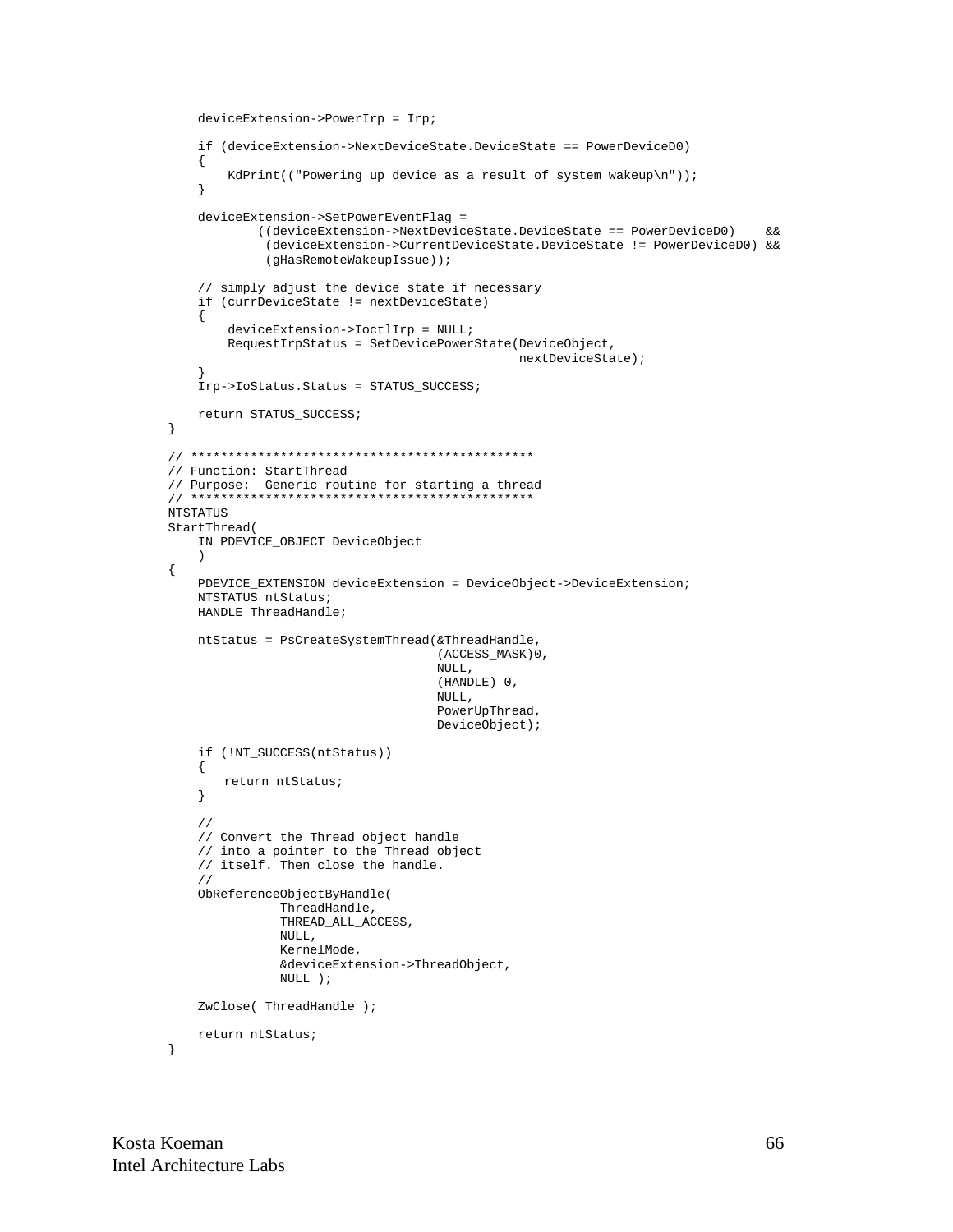```
// Function: PowerUpThread
// Purpose: Performs a Get Device Descriptor call after system returns
           to S0 to be replaced by vendor specific command for
\frac{1}{2}\frac{1}{2}querying the device if it generated a remote wakeup
VOID
PowerUpThread(
      IN PVOID pContext
       \lambda\{PDEVICE_OBJECT DeviceObject = pContext;
   PDEVICE_EXTENSION deviceExtension = DeviceObject->DeviceExtension;
   NTSTATUS ntStatus;
   KeSetPriorityThread(
             KeGetCurrentThread(),
              LOW_REALTIME_PRIORITY );
   ntStatus = KeWaitForSingleObject(&deviceExtension->PowerUpEvent,
                                   Suspended,
                                   KernelMode,
                                   FALSE,
                                   NULL);
   if (NT SUCCESS(ntStatus))
   \{PVOID descriptorBuffer = NULL;
       ULONG siz;
       Kdrrint ("Power Up Event signalled - Performing get descriptor call\ln"));
       // Get the device Descriptor
       size = sizeof(USB_DEVICE_DESCRIPTOR);descriptorBuffer = ExAllocatePool(NonPagedPool, siz);
       if (!descriptorBuffer)
       \left\{ \right.ntStatus = STATUS_NO_MEMORY;
       \left\{ \right.else
       \{ntStatus = GetDescriptor(DeviceObject,
                                   USB_DEVICE_DESCRIPTOR_TYPE,
                                   0,\Omega.
                                   descriptorBuffer,
                                   siz;
           ExFreePool(descriptorBuffer);
           descriptorBuffer = NULL;ļ
       KdPrint(("PowerUpThread: Get Descriptor Call: 0x%x\n", ntStatus));
   KdPrint(("PowerUpThread - Terminating\n"));
   {\tt PsTerminatesystemThread(~STATUS\_SUCCES~)}:\}
```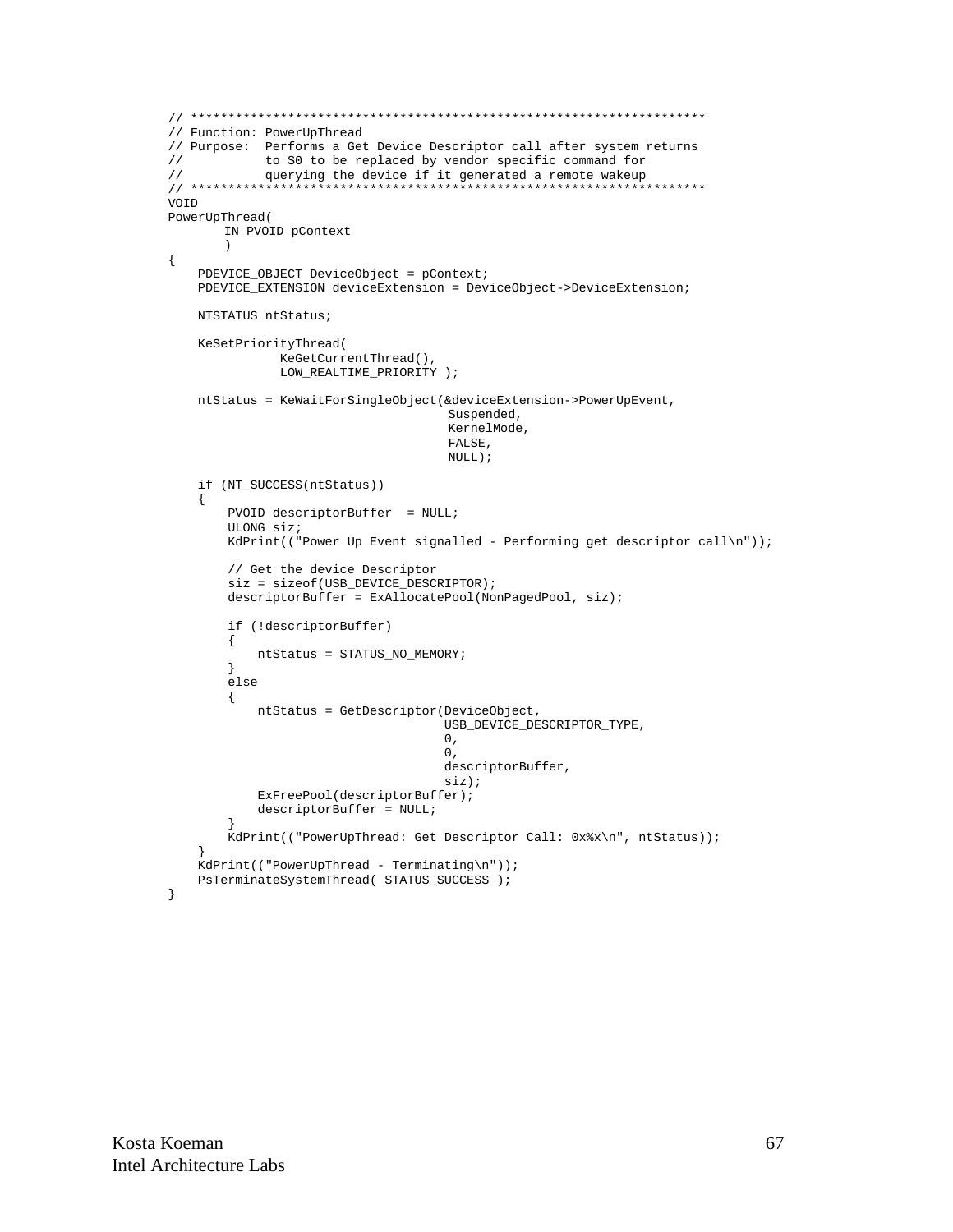```
// Function: HandleSystemQueryIrp
// Purpose: Determine whether or not we should prevent the system from
           going to sleep
\frac{1}{2}NTSTATUS
HandleSystemQueryIrp(
   IN PDEVICE_OBJECT DeviceObject,
   IN PIRP Irp
\{PDEVICE_EXTENSION deviceExtension = DeviceObject->DeviceExtension;
                               = IoGetCurrentIrpStackLocation(Irp);<br>= STATUS_SUCCESS;
   PIO_STACK_LOCATION irpStack
   NTSTATUS
                    ntStatus
   BOOLEAN fNoCompletionRoutine = FALSE;
   BOOLEAN fPassDownIrp
                              = TRUE;
   KdPrint(("Power() IRP_MN_QUERY_POWER to %s\n",
            SystemPowerStateString[irpStack->Parameters.Power.State.SystemState]));
   // first determine if we are transmitting data
   if (deviceExtension->ulOutStandingIrps > 0)
   \{BOOLEAN fOptionDetermined = FALSE;
       ULONG ulstopDataTransmissionOnSuspend = 1;
       BOOLEAN fTransmittingCritialData = FALSE;
       // determine if driver should stop transmitting data
       fOptionDetermined = (BOOLEAN)GetRegistryDword(&gRegistryPath,
                                          L"StopDataTransmissionOnSuspend",
                                          &ulStopDataTransmissionOnSuspend);
       // Note COMPANY_X_PRODUCT_Y_REGISTRY_PATH is the absolute registry path
       // which would be defined as:
                                        L"\\REGISTRY\\Machine\\System...
       // ...\\CurrentControlSet\\Services\\COMPANY_X\\PRODUCT_Y and corresponds
       // to the following section in the registry (created by an .inf file or
       // installation routine): HKLM\\System\\CurrentControlSet\\Services...
       // ...\\COMPANY_X\\PRODUCT_Y which would contain the DWORD entry
       // StopDataTransmissionOnSuspend
       if (ulStopDataTransmissionOnSuspend ||
           !fOptionDetermined ||
           irpStack->Parameters.Power.State.SystemState == PowerSystemShutdown)
           // stop data transmission if the option was set to do so or if the
           // option could not be read or if the system is entering S5
       \{// Set a flag used to queue up incoming irps
           deviceExtension-Power TransitionPending = TRUE;// attach a completion routine to wait for
           IoCopyCurrentIrpStackLocationToNext(Irp);
           IoSetCompletionRoutine(Irp,
                                PoSystemQueryCompletionRoutine,
                                DeviceObject,
                                 TRUE,
                                TRUE.
                                TRUE);
           fNoCompletionRoutine = FALSE;\left\{ \right.else
           fPassDownIrp = FALSE;
   \left\{ \right\}ntStatus = PassDownPowerIrp(DeviceObject, Irp, fPassDownIrp, fNoCompletionRoutine);
   return ntStatus;
\}
```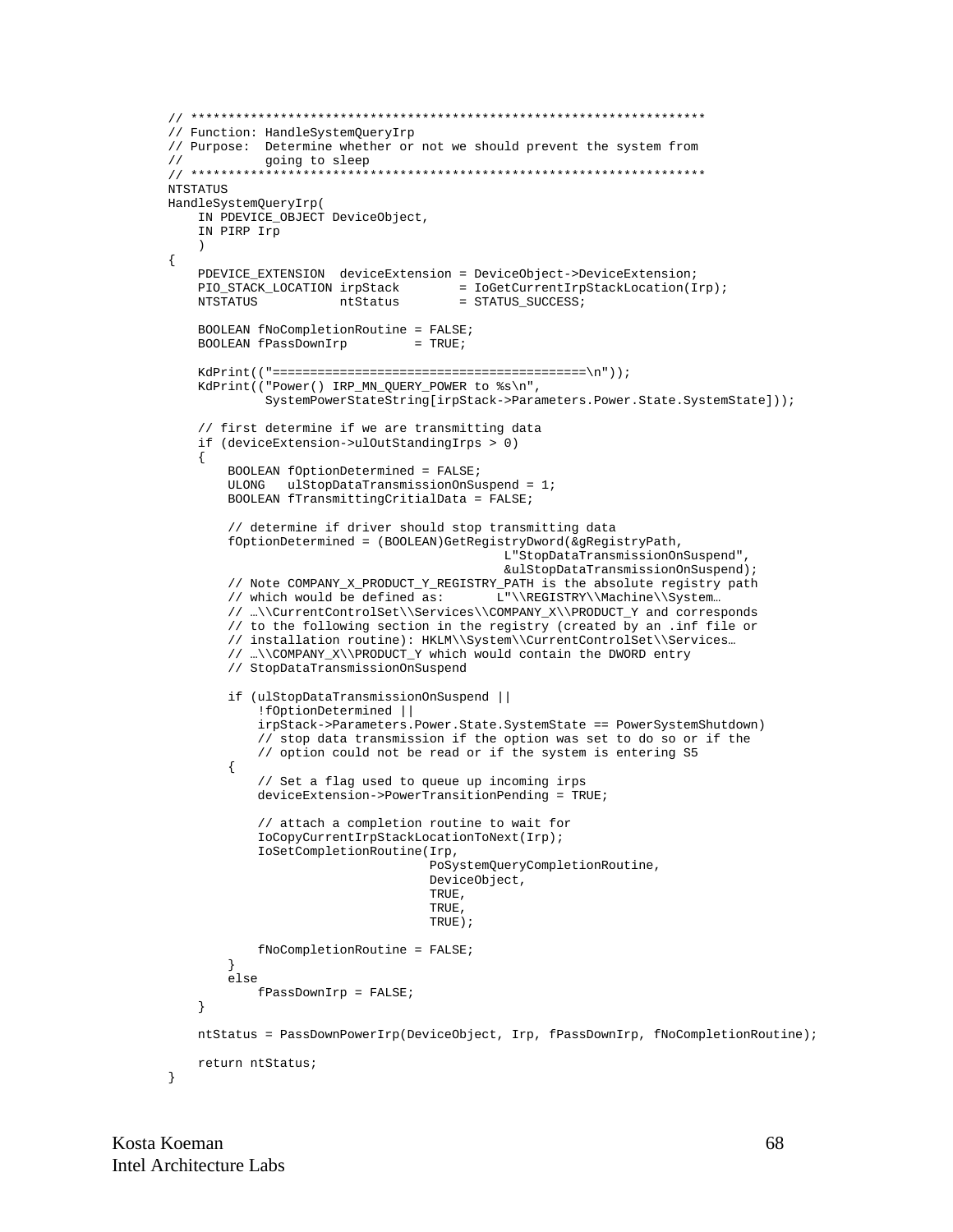```
// Function: PassDownPowerIrp
// Purpose: Passes down a power irp. If no completion routine is
\frac{1}{2}necessary, then IoSkipCurrentIrpStackLocation() is called.
NTSTATUS
PassDownPowerIrp(
   IN PDEVICE_OBJECT DeviceObject,
   IN PIRP Irp,
   IN BOOLEAN bPassDownIrp,
   IN BOOLEAN bNoCompletionRoutine
   \rightarrow\{PDEVICE_EXTENSION deviceExtension = DeviceObject->DeviceExtension;
                   ntStatus
                                  = STATUS SUCCESS;
   NTSTATUS
   // Notify that driver is ready for next power irp
   PoStartNextPowerIrp(Irp);
   if (bPassDownIrp)
   \{if (bNoCompletionRoutine)
       \left\{ \right.// set the irp stack location for pdo
          IoSkipCurrentIrpStackLocation(Irp);
       \hat{U}/\hat{P} pass the driver down to the pdo
       ntStatus = PoCallDriver(deviceExtension->StackDeviceObject, Irp);
   \left\{ \right\}else
   \{ntStatus = Irp->IoStatus.Status = STATUS_UNSUCCESSFUL;
       Irp->IoS status. Information = 0;IoCompleteRequest(Irp, IO_NO_INCREMENT);
   \rightarrowreturn ntStatus;
\}// Function: HandleDeviceQueryIrp
// Purpose: Accept a request to power down if no data is being
\frac{1}{2}transmitted
NTSTATUS
HandleDeviceQueryIrp(
   IN PDEVICE_OBJECT DeviceObject,
   IN PIRP Irp
   \rightarrow\{PDEVICE_EXTENSION deviceExtension = DeviceObject->DeviceExtension;
   PIO_STACK_LOCATION irpStack = IoGetCurrentIrpStackLocation(Irp);
   NTSTATUS
                    ntStatus
                                  = STATUS_SUCCESS;
   \verb|KdPrint|(\verb|"Power|) \; \texttt{IRP\_MN\_QUERY\_POWER to } \$s\ \texttt{n",}DevicePowerStateString[irpStack->Parameters.Power.State.DeviceState]));
   ntStatus = PassDownPowerIrp(DeviceObject,
                            Irp.
                            (BOOLEAN) (deviceExtension->ulOutStandingIrps == 0),
                            TRUE); // No completion routine
   return ntStatus;
\}
```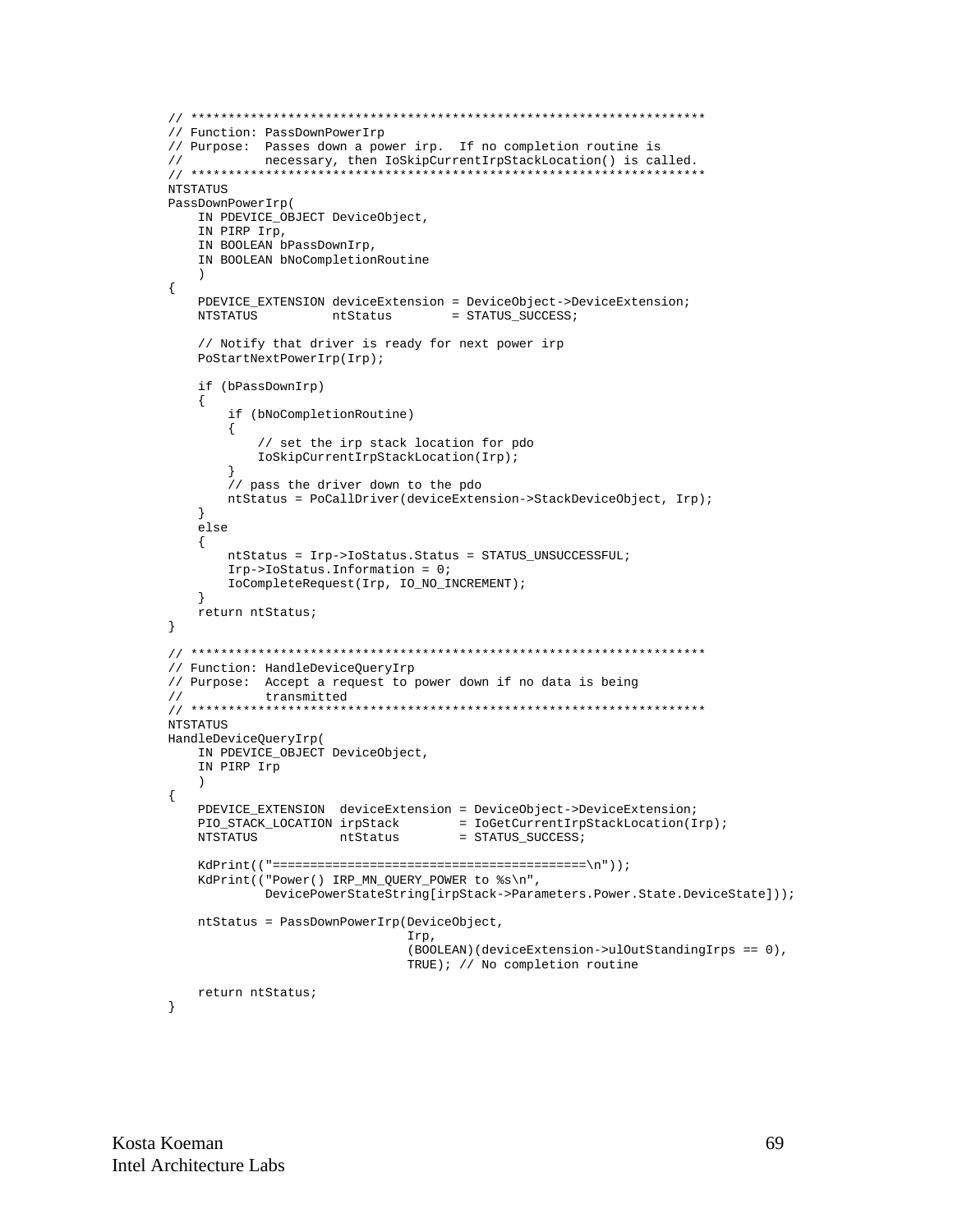```
// ***************************************
//
// File: power.h
//
// ***************************************
#ifndef _power_h_
#define _power_h_
NTSTATUS
PoSetDevicePowerStateComplete(
    IN PDEVICE_OBJECT NullDeviceObject,
    IN PIRP Irp,
    IN PVOID Context
    );
NTSTATUS
HandleSetSytemPowerState(
    IN PDEVICE_OBJECT DeviceObject,
    IN PIRP Irp
    );
NTSTATUS
HandleSetDevicePowerState(
    IN PDEVICE_OBJECT DeviceObject,
   IN PIRP
    );
NTSTATUS
DispatchPower(
    IN PDEVICE_OBJECT DeviceObject,
               IN PIRP Irp
    );
NTSTATUS
ChangeDevicePowerStateCompletion(
    IN PDEVICE_OBJECT DeviceObject,
IN UCHAR MinorFunction,
IN POWER_STATE PowerState,
 IN PVOID Context,
    IN PIO_STATUS_BLOCK IoStatus
    );
NTSTATUS
SetDevicePowerState(
    IN PDEVICE_OBJECT DeviceObject,
    IN DEVICE_POWER_STATE PowerState
    );
NTSTATUS
IssueWaitWake(
    IN PDEVICE_OBJECT DeviceObject
    );
NTSTATUS
RequestWaitWakeCompletion(
 IN PDEVICE_OBJECT DeviceObject,
IN UCHAR MinorFunction,
IN POWER_STATE PowerState,
 IN PVOID Context,
    IN PIO_STATUS_BLOCK IoStatus
    );
NTSTATUS
PoSystemQueryCompletionRoutine(
    IN PDEVICE_OBJECT NullDeviceObject,
    IN PIRP Irp,
    IN PVOID Context
    );
NTSTATUS
PoChangeDeviceStateRoutine(
```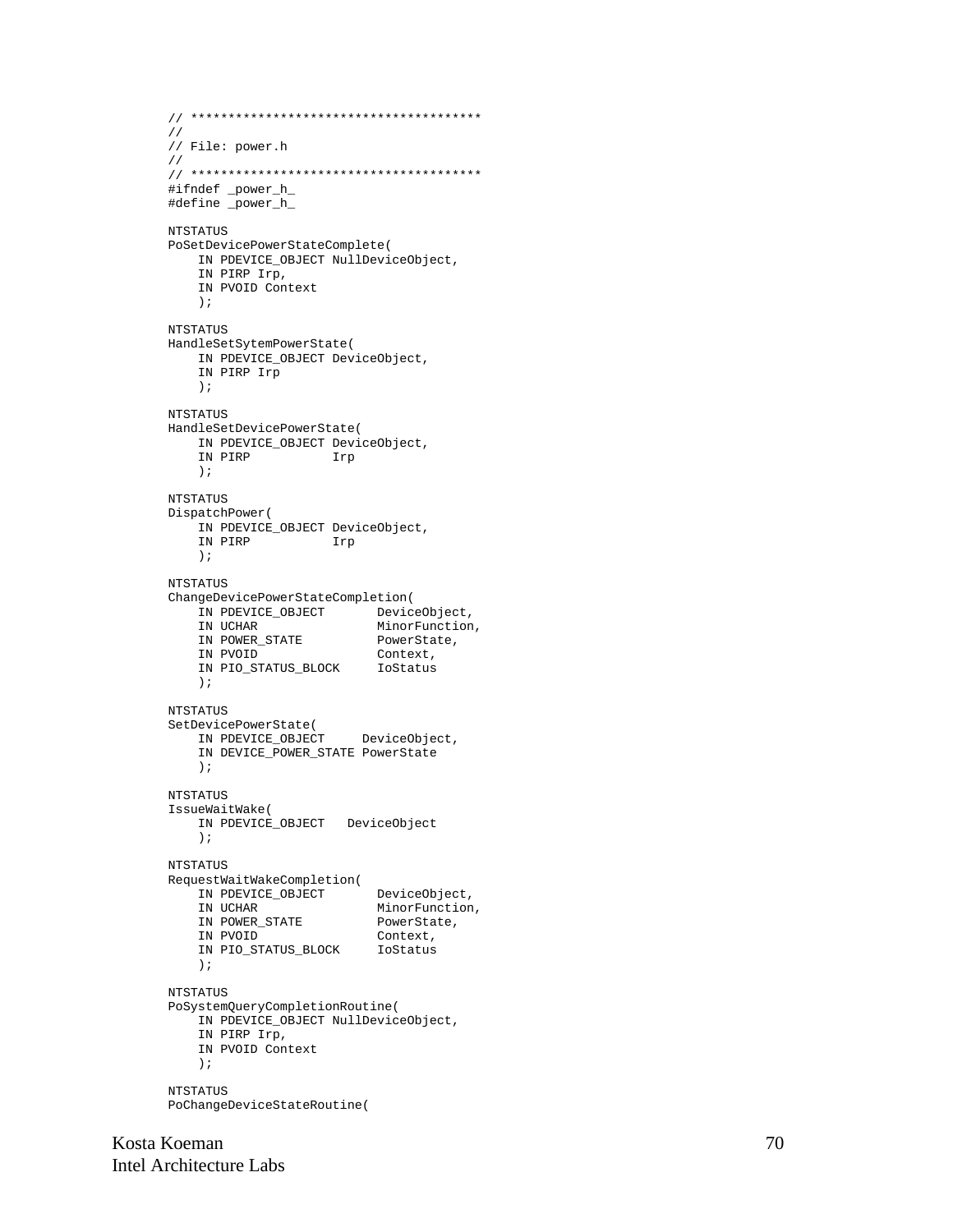```
IN PDEVICE_OBJECT NullDeviceObject,
    IN PIRP Irp,
    IN PVOID Context
    \rightarrow \rightarrowNTSTATUS
StartThread(
   IN PDEVICE_OBJECT DeviceObject
    \rightarrowVOID
PowerUpThread(
       IN PVOID pContext
       \rightarrow ;
NTSTATUS
HandleSystemQueryIrp(
   IN PDEVICE_OBJECT DeviceObject,
    IN PIRP Irp
    \rightarrowNTSTATUS
HandleDeviceQueryIrp(
    IN PDEVICE_OBJECT DeviceObject,
    IN PIRP Irp
    \rightarrow ;
NTSTATIS
PassDownPowerIrp(
   IN PDEVICE_OBJECT DeviceObject,
    IN PIRP Irp,
    IN BOOLEAN bPassDownIrp,
    IN BOOLEAN bNoCompletionRoutine
    \rightarrow#endif
\frac{1}{2}// File: ioctl.c
\frac{1}{2}#define DRIVER
#pragma warning(disable: 4214) // bitfield nonstd
#include "wdm.h"
#pragma warning(default:4214)
#include "stdarg.h"
#include "stdio.h"
#include "devioctl.h"
#pragma warning(disable:4200) //non std struct used
#include "usbdi.h"
#pragma warning(default:4200)
#include "usbdlib.h"
#include "ioctl.h"<br>#include "sample.h"
#include "power.h"
extern USBD_VERSION_INFORMATION gVersionInformation;
```
extern BOOLEAN qHasRemoteWakeupIssue;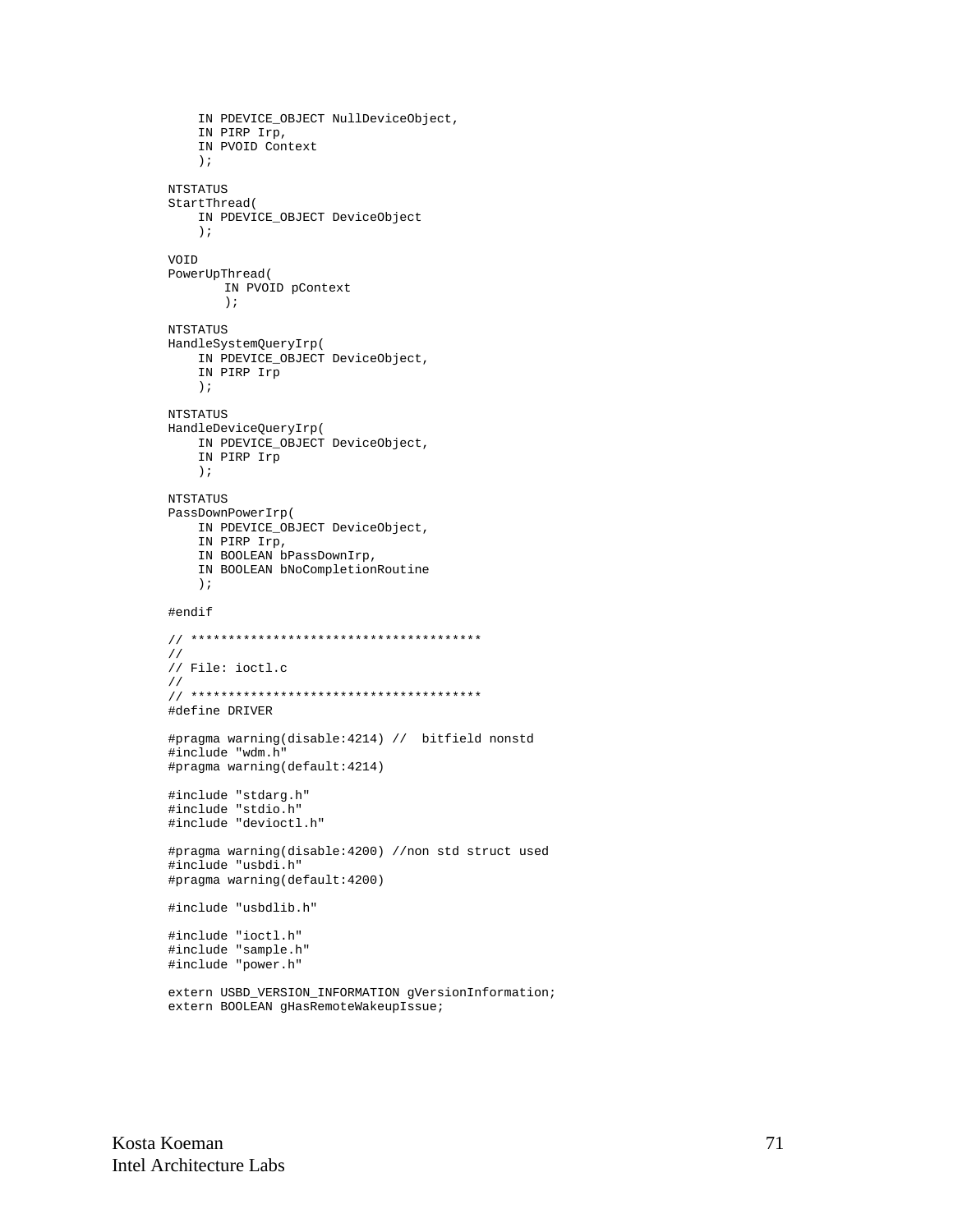```
// Function: ProcessIoctl
// Purpose: Handle DeviceIoCtrl requests
NTSTATUS
ProcessIoctl(
    IN PDEVICE_OBJECT DeviceObject,
    IN PIRP Irp
    \rightarrow\{NTSTATUS
                                            = STATUS_SUCCESS;
                          ntStatus
    PDEVICE_EXTENSION deviceExtension = DeviceObject->DeviceExtension;
    PIO_STACK_LOCATION irpStack = IoGetCurrentIrpStackLocation (Irp);
    PVOID ioBuffer;
    ULONG inputBufferLength;
    ULONG outputBufferLength;
    ULONG ioControlCode;
    ULONG length = 0;
    Irp->IoStatus.Status = STATUS_SUCCESS;
    Irp->IoS status. Information = 0;ASSERT (deviceExtension);
    {\small \begin{aligned} i{\small \texttt{obulfer}} & = {\small \texttt{Irp-}3} \texttt{associatedIrp.} \texttt{SystemBuffer} \textit{;} \\ i{\small \texttt{inputBufferLength}} & = {\small \texttt{irpStack-&}3} \texttt{Parameters.} \texttt{DeviceToControl.} \texttt{InputBufferLength} \textit{;} \\ outputBufferLength & = {\small \texttt{irpStack-&}3} \texttt{Parameters.} \texttt{DeviceToControl.} \texttt{OutputBufferLength} \textit{;} \end{aligned}}= irpStack->Parameters.DeviceIoControl.IoControlCode;
    ioControlCode
    switch (ioControlCode)
    case IOCTL_GET_DEVICE_POWER_STATE:
         \left\{ \right.PULONG pulPowerState = (PULONG)ioBuffer;
              KdPrint(("IOCTL_GET_DEVICE_POWER_STATE: 0x%x\n",
                                 (ULONG)deviceExtension->CurrentDeviceState.DeviceState));
              *pulPowerState = (ULONG)deviceExtension->CurrentDeviceState.DeviceState;
              Irp\rightarrow IoStatus. Information = length = sizeof(ULONG);ł
         break;
    case IOCTL_RESET_PARENT_PORT:
         ntStatus = ResetParentPort(DeviceObject);
         Irp->IoS status. Information = 0;break;
    case IOCTL_GET_USBDI_VERSION:
         \{PULONG pulVersion = (PULONG)ioBuffer;
              *pulVersion = gVersionInformation.USBDI_Version;
              Irp->IoStatus.Status = ntStatus = STATUS_SUCCESS;
              Irp->IoStatus.Status = sizeof(ULONG);
         break;
        default:
             ntStatus = STATUS_INVALID_PARAMETER;Irp->IoStatus.Status = ntStatus;
```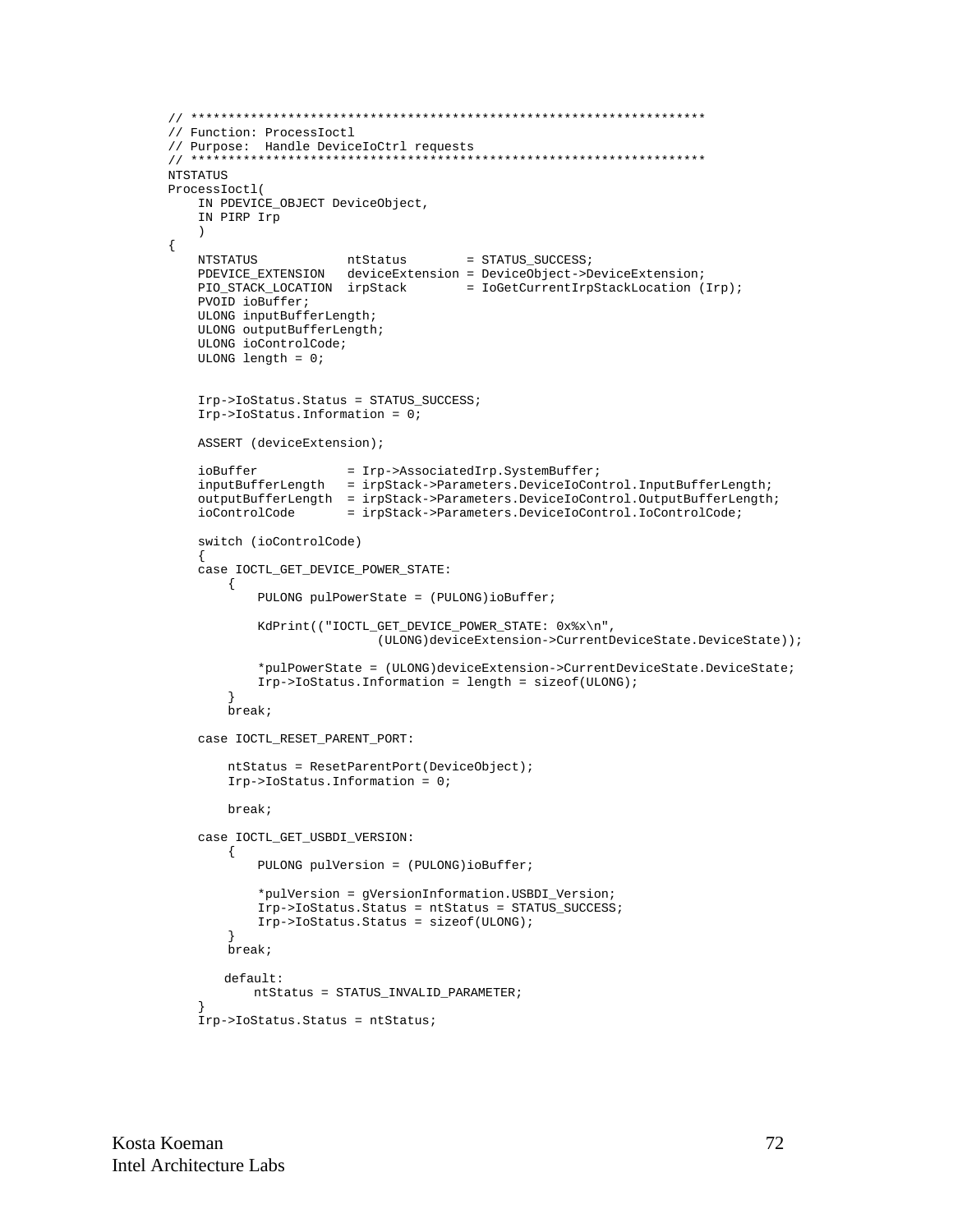```
if (ntStatus == STATUS_PENDING)
   \{IoMarkIrpPending(Irp);
   \}else
   \left\{ \right.IoCompleteRequest (Irp, IO_NO_INCREMENT);
   }
   return ntStatus;
\}// Function: ResetParentPort
// Purpose: Rest the device
NTSTATUS
ResetParentPort(
   IN PDEVICE_OBJECT DeviceObject
   \rightarrow\{PDEVICE_EXTENSION deviceExtension = DeviceObject->DeviceExtension;
   NTSTATUS ntStatus, status = STATUS_SUCCESS;
   PIRP irp;
   KEVENT event;
   IO_STATUS_BLOCK ioStatus;
   PIO_STACK_LOCATION nextStack;
   KeInitializeEvent(&event, NotificationEvent, FALSE);
   irp = IoBuildDeviceIoControlRequest(
               IOCTL_INTERNAL_USB_RESET_PORT,
               deviceExtension->StackDeviceObject,
               NULL,
               0,NULL,
               0,TRUE, // internal ( use IRP_MJ_INTERNAL_DEVICE_CONTROL )
               &event,
               \&ioStatus);
   nextStack = IoGetNextIrpStackLocation(irp);
   ntStatus = IoCallDriver(deviceExtension->StackDeviceObject, irp);
   if (ntStatus == STATUS_PENDING)
   \{status = KeWaitForSingleObject(&event,
                     Suspended,
                     KernelMode,
                     FALSE,
                     NULL);
   \left\{ \right\}else
   \{ioStatus. Status = ntStatus;
   \}\hspace{0.1cm}\mathcal{N}// USBD maps the error code for us
   \frac{1}{2}ntStatus = iostatus.Status.KdPrint(("Exit ResetPort (%x)\n", ntStatus));
   return ntStatus;
\}
```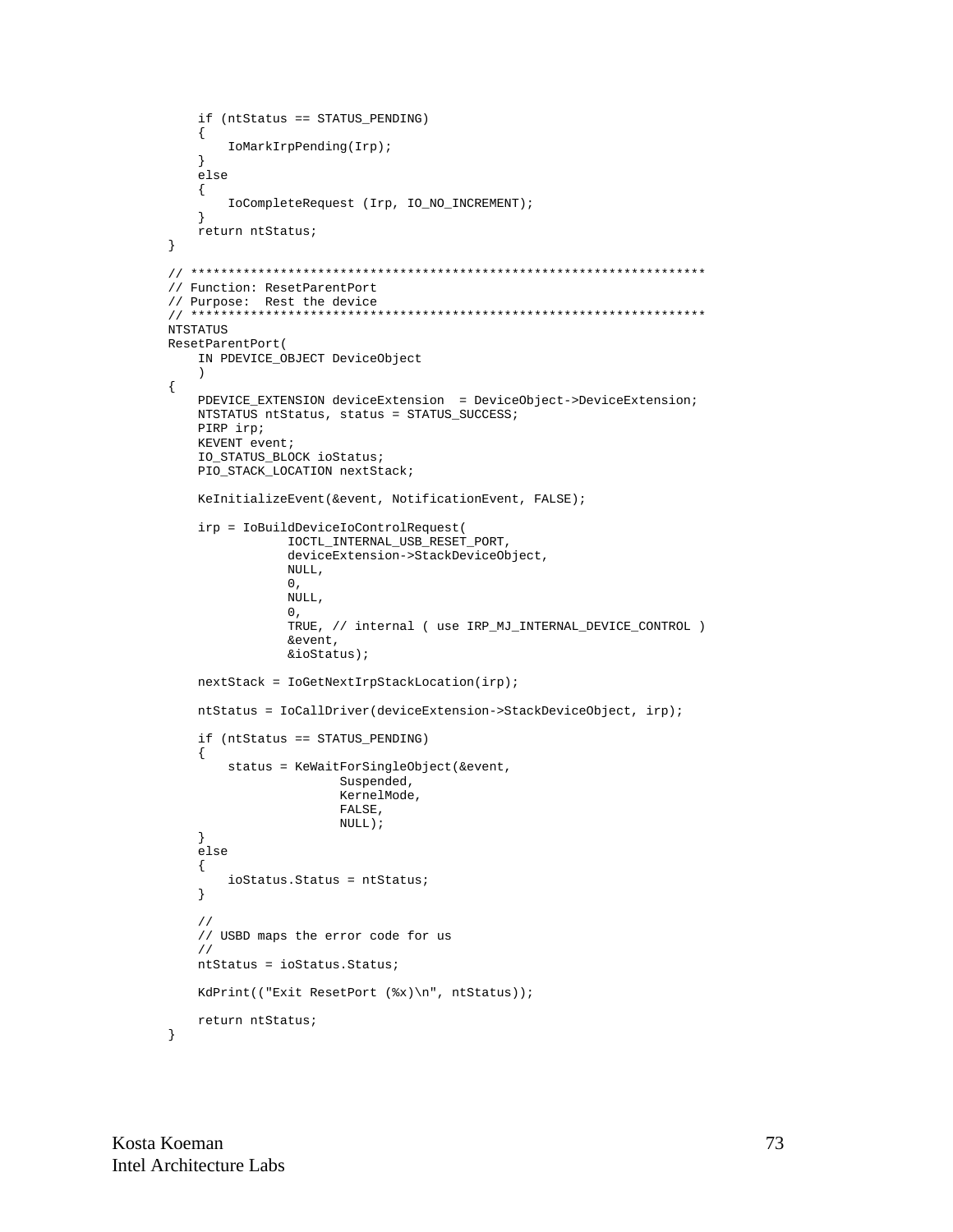```
\frac{1}{2}// File: ioctl.h
\frac{1}{2}#define IOCTL_INDEX 0x0000
IOCTL_INDEX,\
                                    METHOD_BUFFERED,
                                    FILE_ANY_ACCESS)
#define IOCTL_RESET_PARENT_PORT
                             CTL_CODE(FILE_DEVICE_UNKNOWN,
                                    \overline{\text{IOCTL}} INDEX+1,
                                    METHOD_BUFFERED,
                                    FILE_ANY_ACCESS)
#define IOCTL_GET_USBDI_VERSION
                              CTL_CODE(FILE_DEVICE_UNKNOWN,
                                    IOCTL_INDEX+2, \
                                    METHOD_BUFFERED,
                                                  \setminusFILE_ANY_ACCESS)
#endif // \_\text{IOCTL_H\_}\frac{1}{2}// File: guid.h
\frac{1}{2}#ifndef _guid_h_
#define _guid_h_
// {41D40828-3DEB-11d3-BCFB-00A0C956C0B7}
DEFINE_GUID(GUID_CLASS_PM, 0x41d40828, 0x3deb, 0x11d3, 0xbc, 0xfb, 0x0, 0xa0, 0xc9, 0x56,
0xc0, 0xb7);
```
#endif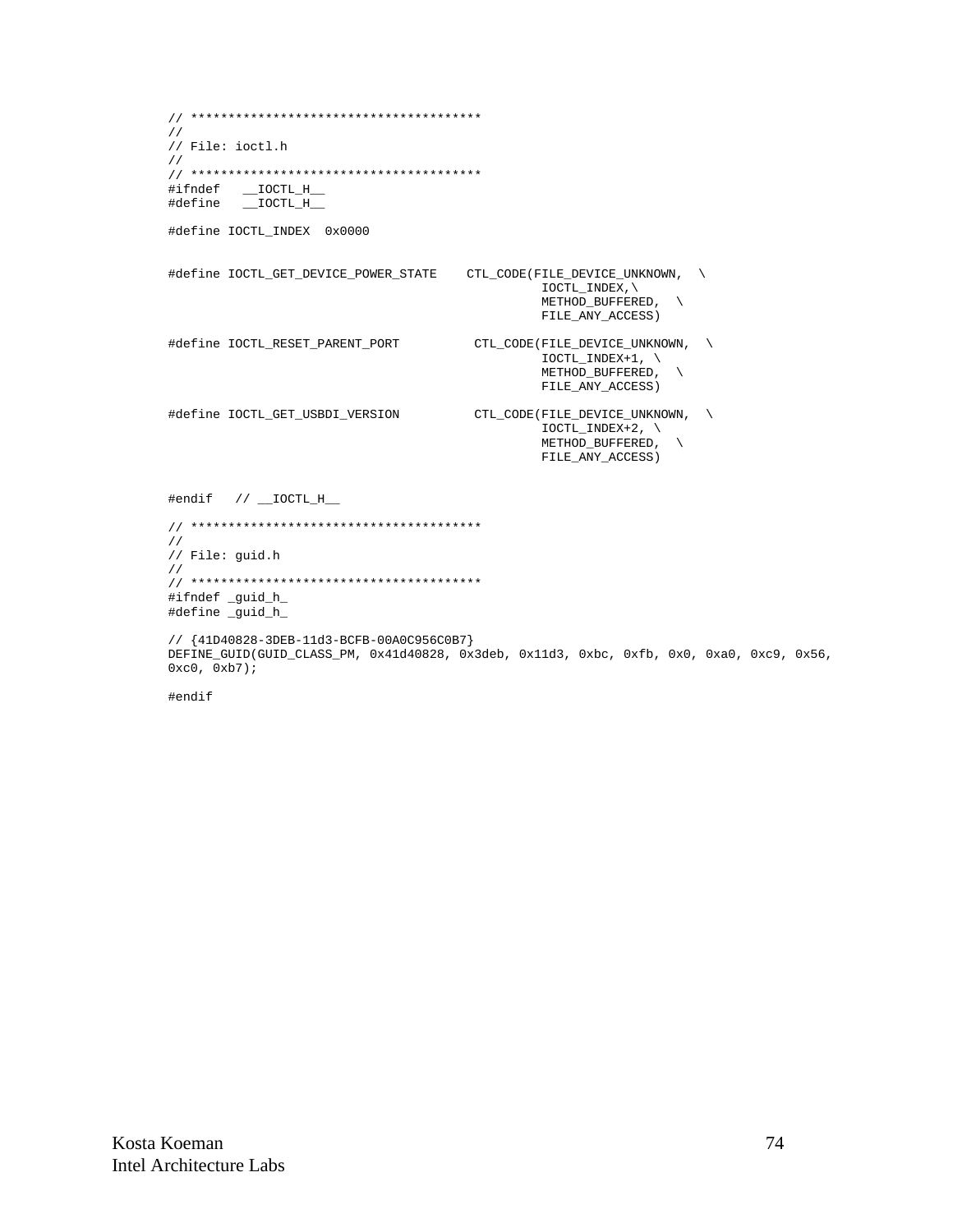## **References**

[1] *Advanced Configuration and Power Interface Specification, Revision 1.0b; Section 2.4.*

[2] *Windows® 2000 DDK; Setup, Plug & Play, Power Management; Design Guide; Part 3: Power Management; 3.1 Sytem Power State; 3.1.1 System Working State S0*

[3] *Windows® 2000 DDK; Setup, Plug & Play, Power Management; Design Guide; Part 3: Power Management; 3.1 Sytem Power State; 3.1.2 System Sleeping States S1, S2, S3, S4*

[4] *Windows® 2000 DDK; Setup, Plug & Play, Power Management; Design Guide; Part 3: Power Management; 3.1 Sytem Power State; 3.1.3 System Shutdown State S5*

[5] *Windows® 2000 DDK; Setup, Plug & Play, Power Management; Design Guide; Part 3: Power Management; 3.1 Sytem Power State; 3.1.4 System Power Actions*

[6] *Advanced Configuration and Power Interface Specification, Revision 1.0b; Section 2.3.*

[7] *Windows® 2000 DDK; Setup, Plug & Play, Power Management; Design Guide; Part 3: Power Management; 1.0 Supporting Power Management In Drivers; 1.1 Kernel-Mode Power Management Components; 1.1.3 Power Manager*

[8] *Windows® 2000 DDK; Setup, Plug & Play, Power Management; Design Guide; Part 3: Power Management; 1.0 Supporting Power Management In Drivers; 1.1 Kernel-Mode Power Management Components; 1.1.4 Driver Role In Power Management*

[9] *Windows® 2000 DDK; Setup, Plug & Play, Power Management; Reference; Part 1: Plug and Play; 3.0 Plug and Play Structures; DEVICE\_CAPABILITIES*

[10] *Windows® 2000 DDK; Setup, Plug & Play, Power Management; Design Guide; Part 3: Power Mangement; 1.0 Supporting Power Management in Drivers; 1.2 Power Management Responsibilities for Drivers; 1.2.3 Handling Power IRPs; 1.2.3.1 Power IRPS for the System.*

[11] *Windows® 2000 DDK; Setup, Plug & Play, Power Management; Design Guide; Part 3: Power Mangement; 1.0 Supporting Power Management in Drivers; 1.2 Power Management Responsibilities for Drivers; 1.2.3 Handling Power IRPs; 1.2.3.2 Power IRPS for Individual Devices.*

[12] *Windows® 2000 DDK; Setup, Plug & Play, Power Management; Reference; Part 2: Power Management; 2.0 I/O Request for Power Management; IRP\_MN\_POWER\_SEQUENCE*

[13] *Windows® 2000 DDK; Setup, Plug & Play, Power Management; Reference; Part 2: Power Management; 2.0 I/O Request for Power Management; IRP\_MN\_WAIT\_WAKE*